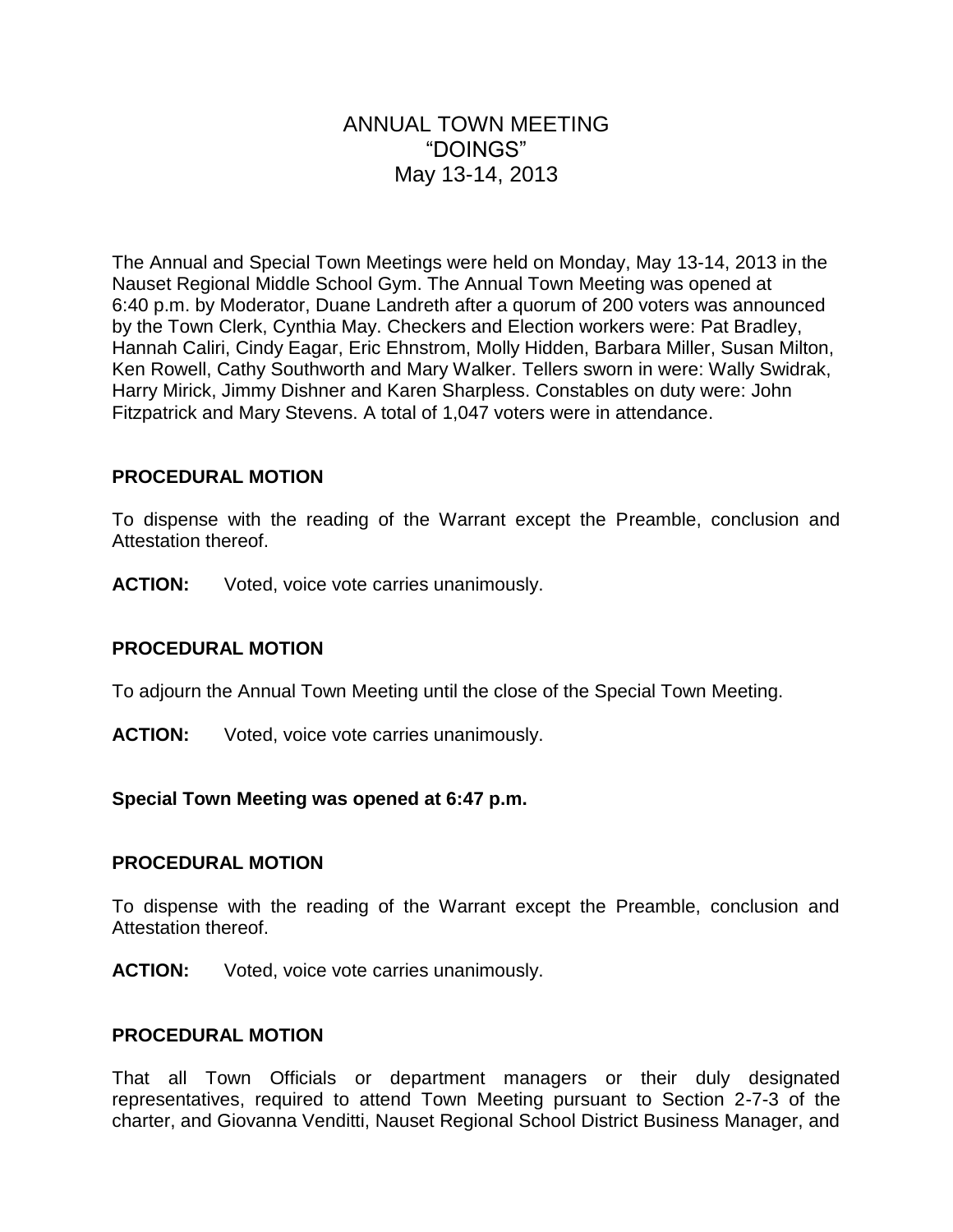Noelle Pina, Orleans Chamber of Commerce Executive Director, who are not residents of the Town of Orleans, be permitted to address the Town Meeting on matters affecting their office, department or organization, or projects for which they have performed services for the Town.

**ACTION:** Voted, voice vote carries unanimously.

### **PROCEDURAL MOTION**

To change the order of consideration of the articles as printed in the warrant so that Article 11 and Article 12 are considered prior to Article 1 of the Special Town Meeting.

**ACTION:** Voted, voice vote carries unanimously

#### **ARTICLE 11. FUND PHASE 1A WASTEWATER MANAGEMENT PLAN DESIGN**

To see if the Town will vote to raise and appropriate, borrow and/or transfer from available funds the sum of Three Million Five Hundred Thousand and 00/100 Dollars (\$3,500,000.00) for the purpose of funding an engineering design of a Phase 1A Wastewater Management Plan using a centralized gravity collection, treatment and disposal system, and further to fund a preliminary engineering design of a Phase 2 wastewater management plan using a decentralized collection, treatment and disposal system, including all expenses incidental and related thereto; provided however that such vote shall not take effect until the Town votes to exempt from the limitations of total taxes imposed by Massachusetts General Law Chapter 59 § 21C (Proposition 2 1/2) amounts required to pay the principal and interest of the borrowing approved by such vote and further authorize the Board of Selectmen and/or Town Administrator to apply for and accept any Federal, State, County or other funds that may be available for this purpose and to enter into Intermunicipal Agreements for acceptance of any such grants or funds which shall be used to offset the total appropriation authorized herein, or to take any other action relative thereto. (2/3 Vote Required)

**MOTION:** That Article 11 be accepted and adopted as printed in the warrant and that the sum of Three Million Five Hundred Thousand and 00/100 Dollars (\$3,500,000.00) be appropriated for this purpose and for costs incidental and related thereto, and to raise such appropriation, the Treasurer, with approval of the Board of Selectmen, is authorized to borrow the sum of Three Million Five Hundred Thousand and 00/100 Dollars (\$3,500,000.00), pursuant to Massachusetts General Laws, Chapter 44, Section 7 Clause (22), or any other enabling authority, and to issue bonds or notes of the Town therefor, provided however that this vote shall not take effect until the Town votes to exempt from the limitations on total taxes imposed by the Massachusetts General Laws Chapter 59, Section 21C (Proposition  $2 \frac{1}{2}$  so called) the amounts required to pay the principal and interest on the borrowing approved by such vote.

**MOTION:** To call the question.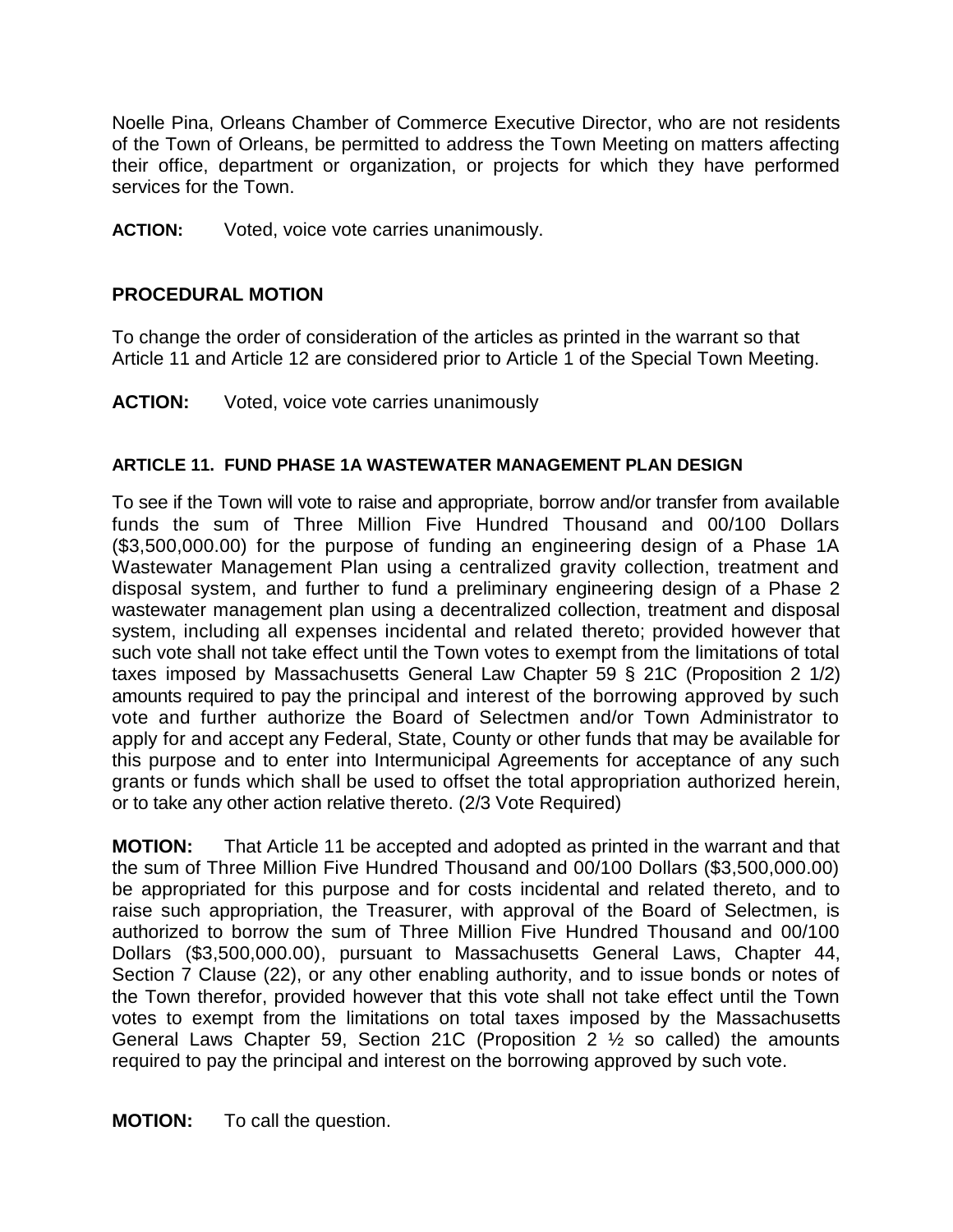**ACTION:** Standing vote, YES=866, NO=18, motion to call the question passes.

**ACTION:** On the main motion, paper ballot, YES=600, NO=309, motion fails to attain the necessary 2/3 majority.

### **ARTICLE 12. FUND A COMPREHENSIVE WATER QUALITY IMPROVEMENT PLAN – BY PETITION**

To see if the town will vote to borrow and/or transfer from available funds the sum of \$2,805,000 for a Comprehensive Water Quality Improvement Plan that includes the following:

#### **1. Storm Water Remediation**

Appropriate **\$2,000,000** to be spent over the next 2 – 3 year period for storm water remediation projects giving first priority to storm water systems in the Meetinghouse Pond watershed. At the current pace of spending, compliance and water quality improvement will not be achieved for 10 to 20 years. This investment provides immediate water quality improvement.

### **2. Conservation Moorings**

Appropriate **\$400,000** to be spent on purchase and installation of conservation moorings giving first priority to moorings in Meetinghouse Pond and then to moorings in nitrogen sensitive bodies and areas where eelgrass habitat is impacted by conventional mooring equipment. Formally request the finance committee to recommend an equitable plan for cost recovery of conservation moorings through user fees or other means. This investment provides immediate water quality improvement.

#### **3. Fertilizer Management**

Appropriate **\$5000** to establish a task force which will organize lower Cape towns in establishing new protocols with landscape providers, retail garden centers and golf courses for types of fertilizer use allowable and acceptable for residential, commercial and public properties.

# 4 **Downtown Improvement Project:**

Appropriate **\$300,000** for engineering design for a downtown wastewater collection and decentralized treatment system to serve the properties included in the Fuller sponsored Plan 1A area. Engineering designs to be developed on a competitive basis by 2 or more independent engineering firms which have demonstrated experience designing a wide range of wastewater solutions including septic tank effluent (STE) sewers and consideration of other environmental and social benefits for small communities. Effluent discharge to be accomplished without risk of negative environmental impact.

#### **5 Meetinghouse Pond Water Quality Improvement Project:**

Appropriate **\$100,000** for engineering design of a Meetinghouse Pond watershed septic tank effluent (STE) collection system and wastewater treatment facility. Effluent discharge to be conducted outside the Meetinghouse Pond watershed without risk of negative environmental impact. This project shall maximize Meetinghouse Pond water quality improvement by prioritizing allocations from the items above for storm water management, conservation moorings and fertilizer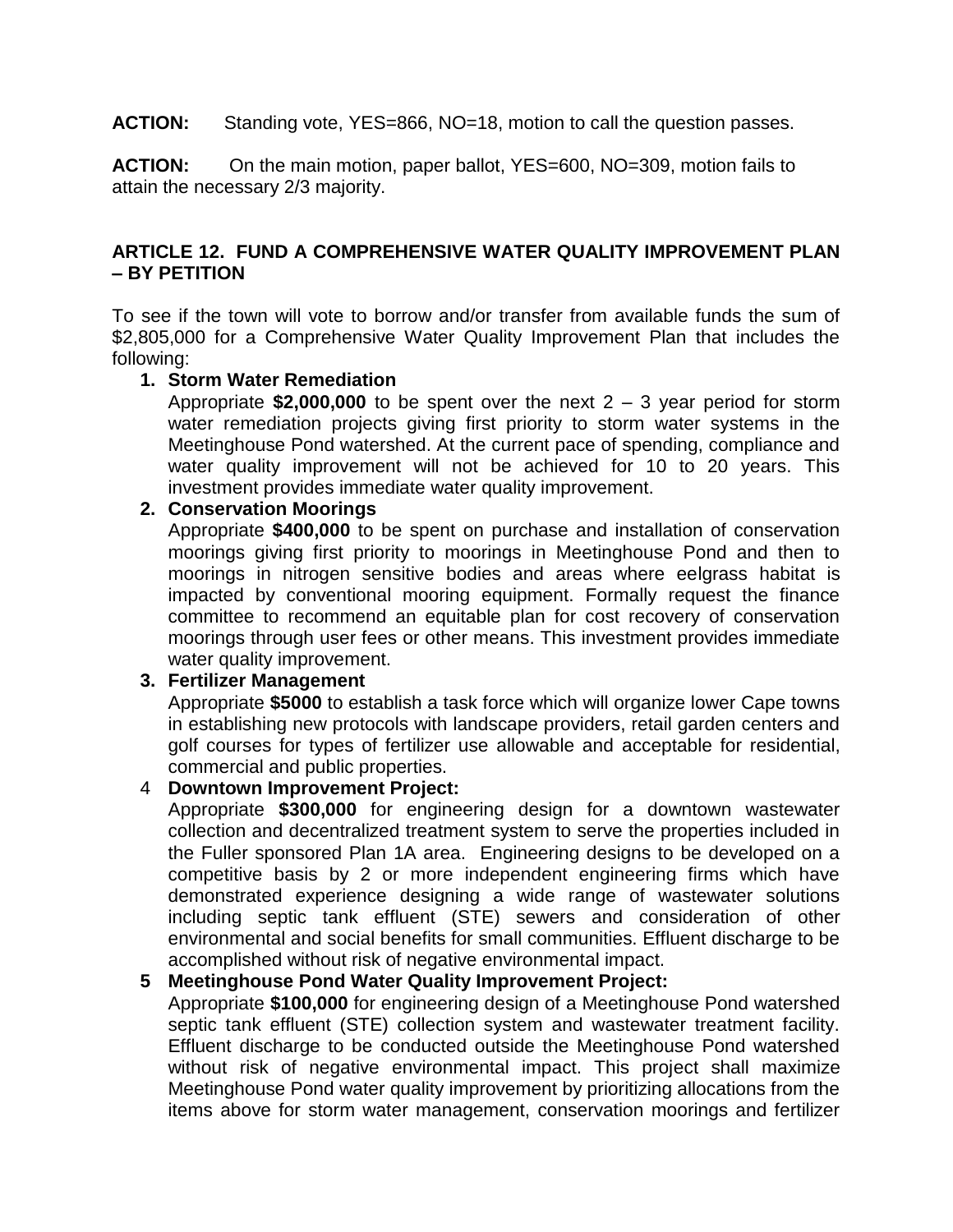management and initiating engineering design of a wastewater solution for the Meetinghouse Pond watershed.

6 **Septage Treatment:** Request the Cape Cod Commission to include (1) a septage market study of treatment capacity and generated volumes on Cape Cod and within 30 miles of the Cape Cod canal bridges and (2) recommend long term septage waste transport and treatment alternatives considering capital and operating costs, resource recovery and social and environmental risks, costs and benefits. (3/4 Vote Required)

**MOTION:** That Article #12 be accepted and adopted as printed in the warrant and that the sum of Two Million Eight Hundred Five Thousand and 00/100 Dollars (\$2,805,000.00) be appropriated for this purpose and for costs incidental and related thereto, and to raise such appropriation, the Treasurer, with approval of the Board of Selectmen, is authorized to borrow the sum of Two Million Eight Hundred Five Thousand and 00/100 Dollars (\$2,805,000.00), pursuant to Massachusetts General Laws, Chapter 44, Section 7 Clause (1) and Clause (22), or any other enabling authority, and to issue bonds or notes of the Town therefor, provided however that this vote shall not take effect until the Town votes to exempt from the limitations on total taxes imposed by the Massachusetts General Laws Chapter 59, Section 21C (Proposition 2 ½ so called) the amounts required to pay the principal and interest on the borrowing approved by such vote.

**ACTION:** Standing vote, YES=105, NO=522, motion fails to attain the necessary 3/4 majority.

### **ARTICLE 1. PAY BILLS OF PRIOR YEARS**

To see if the Town will vote to transfer from available funds a sum of money to pay bills of prior years under the provisions of Chapter 179, Acts of 1941, as amended, or to take any other action relative thereto. (9/10 Vote Required)

**MOTION:** That Article #1 to be accepted and adopted and the sum of three thousand five hundred forty one and 84/100 Dollars (\$3,541.84) be transferred from available funds to pay the following unpaid bills:

| Vendor                    | Amount     |
|---------------------------|------------|
| John B. Cochran, Attorney | \$3,248.00 |
| Cape Tire Service         | \$293.84   |

**ACTION:** Standing vote, YES=371, NO=1, vote passes by the necessary 9/10 majority.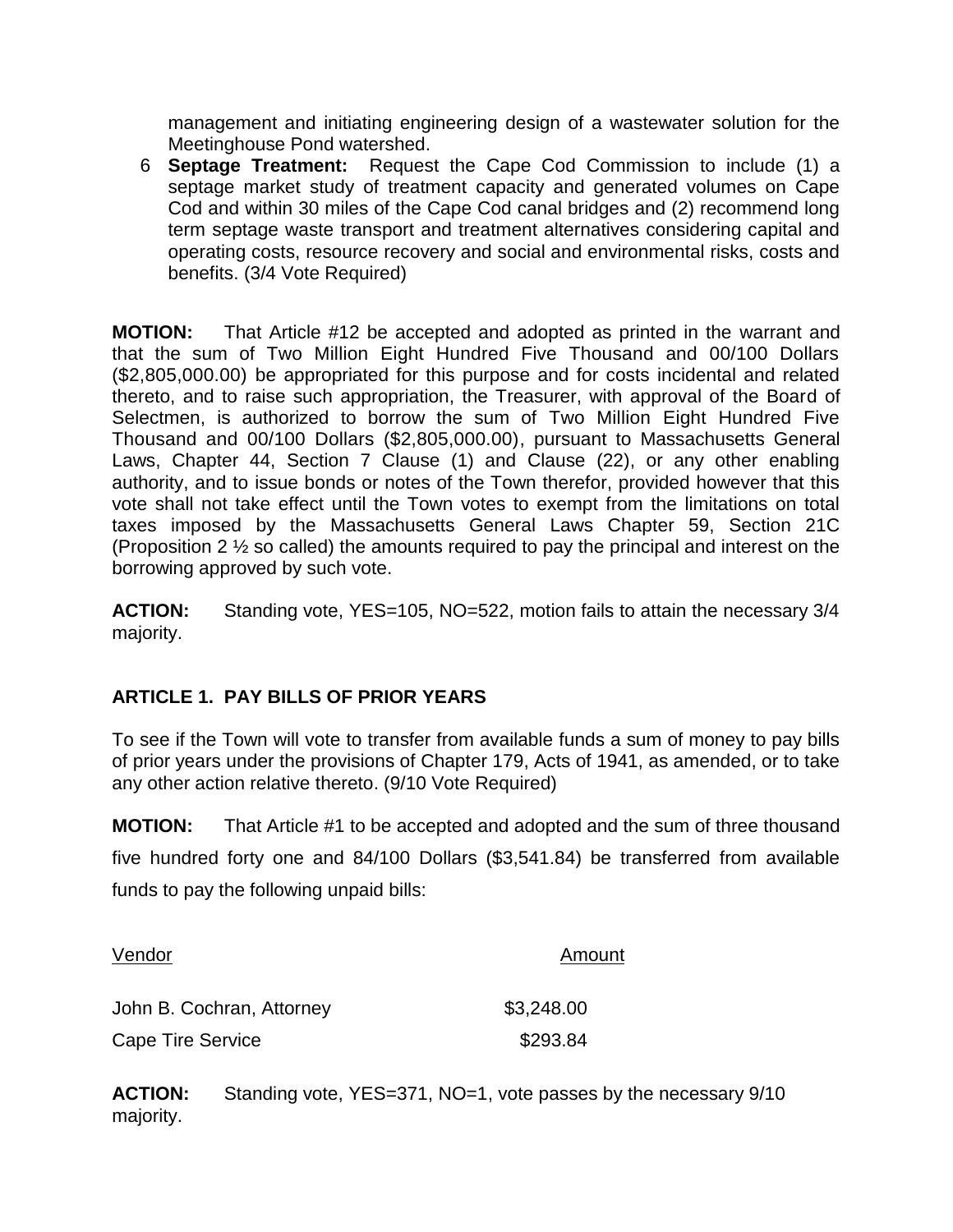#### **PROCEDURAL MOTION**

Frances McClennen: To adjourn the Special Town Meeting to 6:30 p.m. on May 14, 2013.

**ACTION:** Standing vote, YES=247, NO=80, vote passes by the necessary majority.

### **Special Town Meeting was adjourned at 10:14 p.m.**

**Special Town Meeting was reconvened at 6:30 p.m. on Wednesday, May 14, 2013** when Town Clerk Cynthia May announced there was a quorum of 200 voters.

### **PROCEDURAL MOTION**

Jon Fuller nominated Richard Laraja to serve as Temporary Moderator until the elected Town Moderator is available or until the dissolution of the May 13, 2013 Special Town Meeting whichever comes first.

**ACTION:** Voted, voice vote carries unanimously

# **ARTICLE 2. TRANSFER ARTICLE**

To see if the Town will vote to transfer from available funds and/or authorize the transfer from various line items within current appropriations, such sums of money as necessary to supplement the operating budgets of the various Town departments for Fiscal Year 2013 as follows:

- 1. Transfer the sum of Nineteen Thousand One Hundred and 00/100 Dollars (\$19,100.00), or any other sum, from the Interest on Notes and Bonds Account to the Principal on Notes and Bonds Account.
- 2. Transfer the sum of Fifty-Six Thousand and 00/100 Dollars (\$56,000.00), or any other sum, from available funds and Fifteen Thousand and 00/100 Dollars (\$15,000.00) from the Fire Department Capital Outlay Account for Roof Repairs, to the Fire Department Overtime Account.
- 3. Transfer the sum of Thirty-Six Thousand and 00/100 Dollars (\$36,000.00), or any other sum, from the Parks & Beaches Capital Outlay Account line items for Hubler Seasonal Housing and Replenish Sand Skaket, to the Parks & Beaches Capital Outlay Account line item to Demolish Gavigan and Hubler Cottages.
- 4. Transfer the sum of Two Hundred Fifty and 00/100 Dollars (\$250.00), or any other sum, from available funds to the Pleasant Bay Alliance Assessment Account.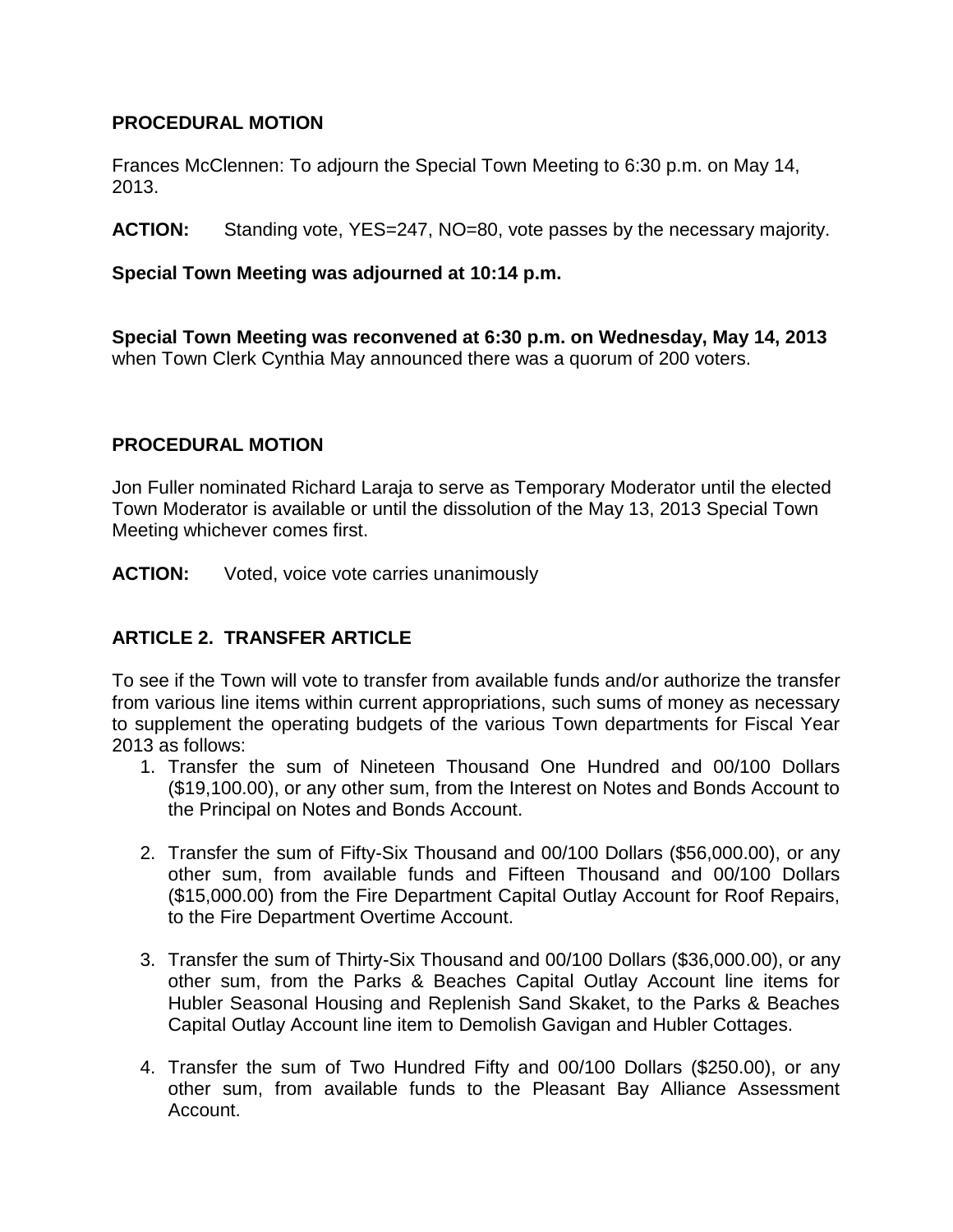5. Transfer the sum of Ten Thousand and 00/100 Dollars (\$10,000.00), or any other sum, from the Water Surplus Fund to the Water Department Repair Service Vehicle Account. (Simple Majority Vote Required)

**MOTION:** That Article #2 be accepted and adopted and the following transfers be made from available funds for the purpose(s) set forth in the article.

- 1. Transfer the sum of Nineteen Thousand One Hundred and 00/100 Dollars (\$19,100.00) from the Interest on Notes and Bonds Account to the Principal on Notes and Bonds Account.
- 2. Transfer the sum of Fifty-Six Thousand and 00/100 Dollars (\$56,000.00) from available funds and Fifteen Thousand and 00/100 Dollars (\$15,000.00) from the Fire Department Capital Outlay Account for Roof Repairs to the Fire Department Overtime Account.
- 3. Transfer the sum of Thirty-Six Thousand and 00/100 Dollars (\$36,000.00) from the Parks & Beaches Capital Outlay Account line items for Hubler Seasonal Housing and Replenish Sand Skaket, to the Parks & Beaches Capital Outlay Account line item to Demolish Gavigan and Hubler Cottages.
- 4. Transfer the sum of Two Hundred Fifty and 00/100 Dollars (\$250.00) from available funds to the Pleasant Bay Alliance Assessment Account.
- 5. Transfer the sum of Ten Thousand and 00/100 Dollars (\$10,000.00) from the Water Surplus Fund to the Water Department Repair Service Vehicle Account.
- **ACTION:** Voted, voice vote carries unanimously.

### **ARTICLE 3. AMEND GENERAL BYLAW, CH. 40 – PERSONNEL AND FUND NON-UNION EMPLOYEE COLA**

To see if the Town will vote to amend the General Bylaws by amending Chapter 40, Personnel, and to transfer from available funds a sufficient sum of money to be added to the FY12 and FY13 salaries accounts for various Town departments with employees who are covered by the Personnel Bylaw Compensation Plans A and B and employees covered by individual contracts and employment agreements, and to be added to the FY13 salaries accounts for Town departments with employees working in 2013 who are covered by Compensation Plans D and E, as set forth in the amendment on file with the Town Clerk; or take any action relative thereto. (Simple Majority Vote Required)

**MOTION:** That Article #3 be accepted and adopted as printed in the warrant and that the sum of ninety six thousand three hundred and 00/100 Dollars (\$96,300.00) be transferred from available funds for this purpose.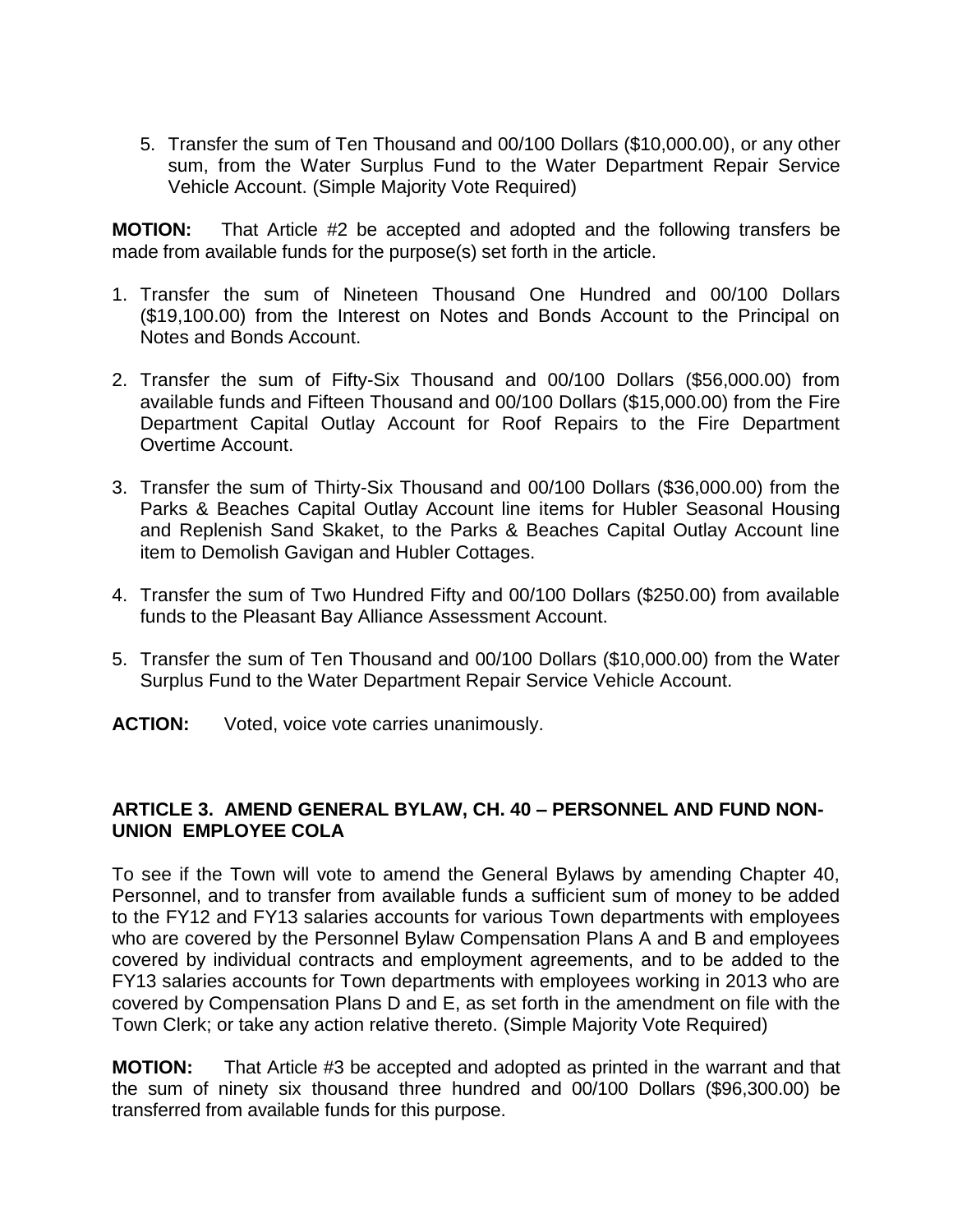#### **ACTION:** Voted, voice vote carries unanimously. **ARTICLE 4. FUND ORLEANS MANAGERS UNION CONTRACT (FY12 AND FY13)**

To see if the Town will vote to transfer from available funds a sufficient sum of money to be added to the FY12 and FY13 Salary Accounts for various Town departments with employees covered under the collective bargaining agreement between the Town and the Orleans Managers Union, or to take any other action relative thereto.

**MOTION:** That Article #4 be accepted and adopted as printed in the warrant and that the sum of ninety two thousand and 00/100 Dollars (\$92,000.00) be transferred from available funds for this purpose.

**ACTION:** Voted, voice vote carries by the necessary majority.

### **ARTICLE 5. FUND STEELWORKERS UNION CONTRACT (FY 12 AND FY13)**

To see if the Town will vote to transfer from available funds a sufficient sum of money to be added to the FY12 and FY13 Salary Accounts for various Town departments with employees covered under the collective bargaining agreement between the Town and the United Steelworkers Local Union 13507, or to take any other action relative thereto. (Simple Majority Vote Required)

**MOTION:** That Article #5 be accepted and adopted as printed in the warrant and that the sum of seventy three thousand six hundred and 00/100 Dollars (\$73,600.00) be transferred from available funds for this purpose.

**ACTION:** Voted, voice vote carries unanimously.

#### **ARTICLE 6. FUND CLERICAL AND TECHNICAL UNION CONTRACT (FY 12 AND FY13)**

To see if the Town will vote to transfer from available funds a sufficient sum of money to be added to the FY12 and FY13 Salary Accounts for various Town departments with employees covered under the collective bargaining agreement between the Town and the United Steelworkers Local Union 9158 Unit #2, Clerical and Technical Union, or to take any other action relative thereto. (Simple Majority Vote Required).

**MOTION:** That Article #6 be accepted and adopted as printed in the warrant and that the sum of one hundred twenty two thousand four hundred and 00/100 Dollars (\$122,400.00) be transferred from available funds for this purpose.

**ACTION:** Voted, voice vote carries unanimously.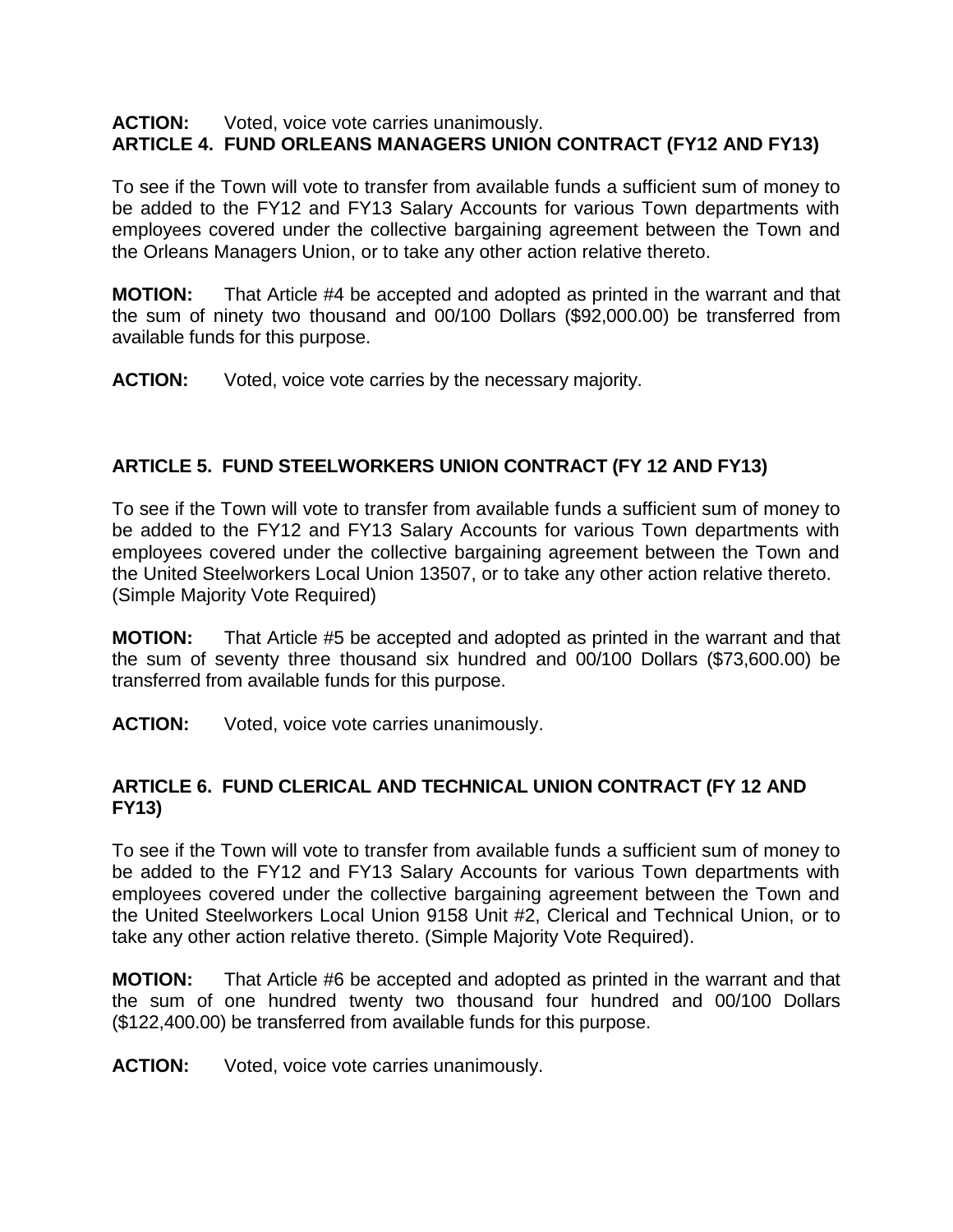#### **ARTICLE 7. FUND ORLEANS PERMANENT FIREFIGHTERS ASSOCIATION CONTRACT (FY12 AND FY13)**

To see if the Town will vote to transfer from available funds a sufficient sum of money to be added to the FY12 and FY13 Salaries Accounts for the Fire Department budget for employees covered under the collective bargaining agreement between the Town and the Orleans Permanent Firefighters Association, Local 2675 I.A.F.F., or to take any other action relative thereto. (Simple Majority Vote Required)

**MOTION:** That Article #7 be accepted and adopted as printed in the warrant and that the sum of one hundred five thousand three hundred and 00/100 Dollars (\$105,300.00) be transferred from available funds for this purpose.

**ACTION:** Voted, voice vote carries unanimously.

### **ARTICLE 8. RESCIND AUTHORIZED DEBT, UNISSUED BALANCES**

To see if the Town will vote to rescind the following amounts that have been authorized to be borrowed, but which are no longer needed for the purposes for which they were initially approved:

| <b>Unissued</b><br>Amount | Date of<br>Approval | Warrant<br>Article | Original<br>Purpose          |
|---------------------------|---------------------|--------------------|------------------------------|
| 600                       | 5/7/07              |                    | <b>Ladder Truck Purchase</b> |
| 200,000                   | 10/30/07            | 4                  | <b>Rock Harbor Bulkhead</b>  |
| 29,000                    | 05/09/11            | 11                 | <b>Filter Replacement</b>    |

(Simply Majority Vote Required)

**MOTION:** That Article #8 be accepted and adopted as printed in the warrant.

**ACTION:** Voted, voice vote carries unanimously.

#### **ARTICLE 9. FUND WATER DEPARTMENT ASSET MANAGEMENT AND IMPLEMENTATION PLAN**

To see if the Town will vote to transfer from the Water Surplus Account the sum of One Hundred and 00/100 Dollars (\$100,000.00), or any other sum, for the purpose of funding design services for a 20-year asset management and implementation plan for the Town of Orleans Water Department including all expenses incidental and related thereto, or take any other action relative thereto. (3/4 Vote Required)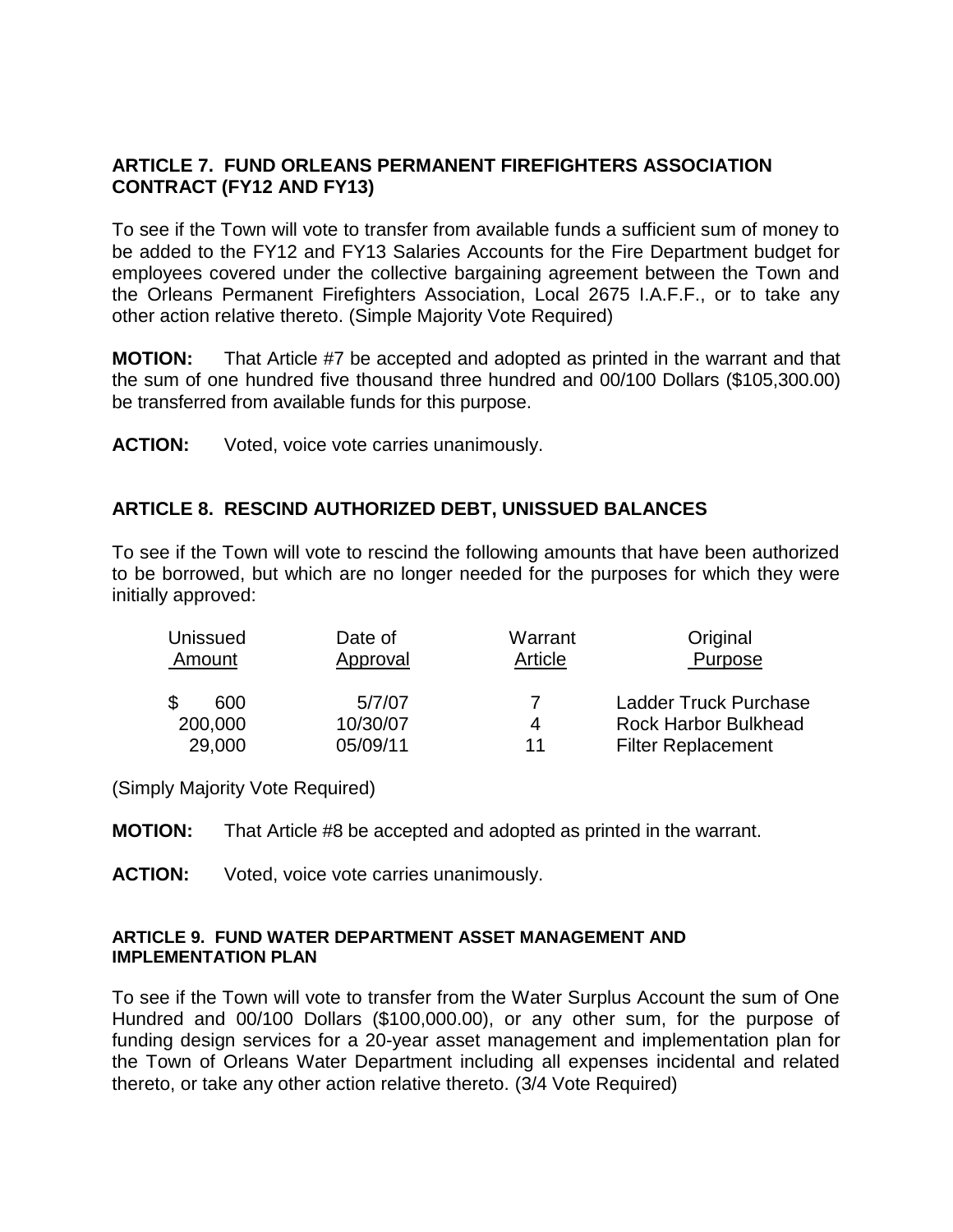**MOTION:** That Article #9 be accepted and adopted as printed in the warrant and that the sum of One hundred Thousand and 00/100 Dollars (\$100,000.00) be transferred from the Water Surplus Account for this purpose.

**ACTION:** Standing vote, YES=488, NO=3, passes by the necessary 3/4 vote.

### **ARTICLE 10. FUND BOILER REPLACEMENT AT ORLEANS ELEMENTARY SCHOOL**

To see if the Town will vote to raise and appropriate, borrow and/or transfer from available funds the sum of Two Hundred Thousand and 00/100 Dollars (\$200,000.00) for the purpose of funding the boiler replacement at the Orleans Elementary School, including all expenses incidental and related thereto; provided however that such vote shall not take effect until the Town votes to exempt from the limitations of total taxes imposed by Massachusetts General Law Chapter 59 § 21C (Proposition 2 1/2) amounts required to pay the principal and interest of the borrowing approved by such vote and further authorize the Board of Selectmen and/or Town Administrator to apply for and accept any Federal, State, County or other funds that may be available for this purpose and to enter into Intermunicipal Agreements for acceptance of any such grants or funds which shall be used to offset the total appropriation authorized herein, or to take any other action relative thereto. (3/4 Vote Required)

**MOTION:** That Article #10 be accepted and adopted as printed in the warrant and that the sum of Two Hundred Thousand and 00/100 Dollars (\$200,000.00) be appropriated for this purpose and for costs incidental and related thereto, and to raise such appropriation, the Treasurer, with approval of the Board of Selectmen, is authorized to borrow the sum of Two Hundred Thousand and 00/100 Dollars (\$200,000.00), pursuant to Massachusetts General Laws, Chapter 44, Section 7 Clause (3A), or any other enabling authority, and to issue bonds or notes of the Town therefor, provided however that this vote shall not take effect until the Town votes to exempt from the limitations on total taxes imposed by the Massachusetts General Laws Chapter 59, Section 21C (Proposition 2 ½ so called) the amounts required to pay the principal and interest on the borrowing approved by such vote.

**ACTION:** Voted, voice vote carries unanimously.

# **ARTICLE 13. CLOSING ARTICLE**

**MOTION:** To adjourn the Special Town Meeting

**ACTION:** Voted, voice vote carries unanimously.

**Special Town Meeting was adjourned at 6:47 p.m.**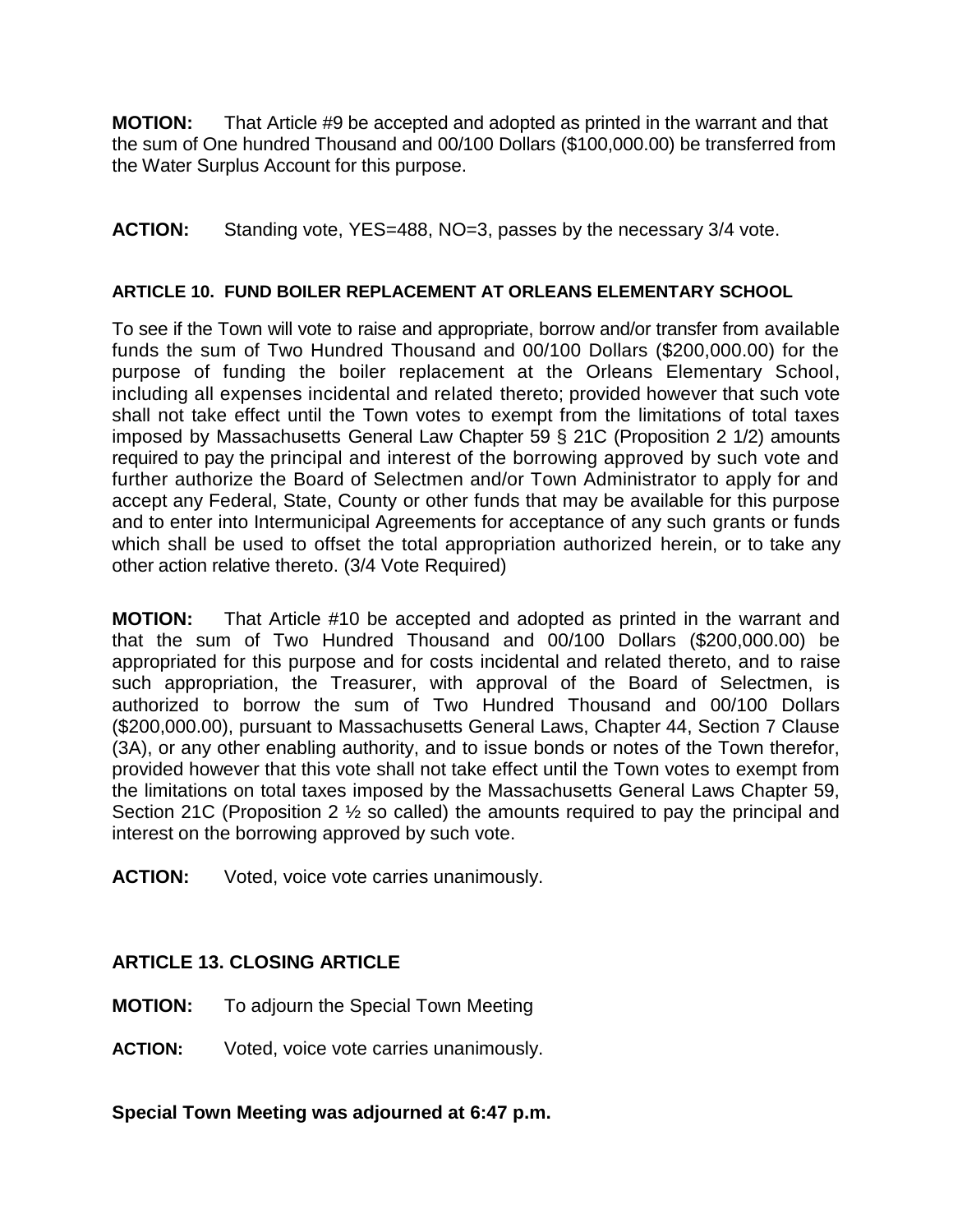#### **PROCEDURAL MOTION**

Jon Fuller nominated Richard Laraja to serve as Temporary Moderator until the elected Town Moderator is available or until the dissolution of the May 13, 2013 Annual Town Meeting whichever comes first.

#### **ACTION:** Voted, voice vote carries unanimously

### **PROCEDURAL MOTION**

That all Town Officials or department managers or their duly designated representatives, required to attend Town Meeting pursuant to Section 2-7-3 of the charter, and Giovanna Venditti, Nauset Regional School District Business Manager, and Noelle Pina, Orleans Chamber of Commerce Executive Director, who are not residents of the Town of Orleans, be permitted to address the Town Meeting on matters affecting their office, department or organization, or projects for which they have performed services for the Town.

**ACTION:** Voted, voice vote by the necessary majority.

### **ARTICLE 1. REPORT OF THE SELECTMEN, TOWN OFFICERS AND SPECIAL**  COMMITTEES

To act upon the Annual Report of the Board of Selectmen, Town Officers and other Special Committees. (Simple Majority Vote Required)

**MOTION:** That the Town vote to accept and adopt the report of the Selectmen, Town Officers and all Town Committees, Commissions and Boards as published in the 2012 Annual Town Report and hear the report(s) of any other Town Committee reporting to the Town Meeting.

**ACTION:** Voted, voice vote carries unanimously

### **ARTICLE 2. TOWN / SCHOOL BUDGET (FY14)**

To see if the Town will vote to raise and appropriate and/or transfer from available funds a sum of money to fund and pay departmental expenses for the fiscal year commencing July 1, 2013 and ending June 30, 2014 and to authorize the Board of Selectmen to sell, trade, lease or exchange or otherwise dispose of old equipment or vehicles deemed advisable and in the best interest of the Town. The proceeds from any such disposition to be applied toward the cost of acquiring said equipment or service as the case may be, or to take any other action relative thereto. (Simple Majority Vote Required)

**MOTION:** That Article #2 be accepted and adopted and that the Town Meeting adopt the Selectmen's adopted FY14 budget as printed in the warrant, except that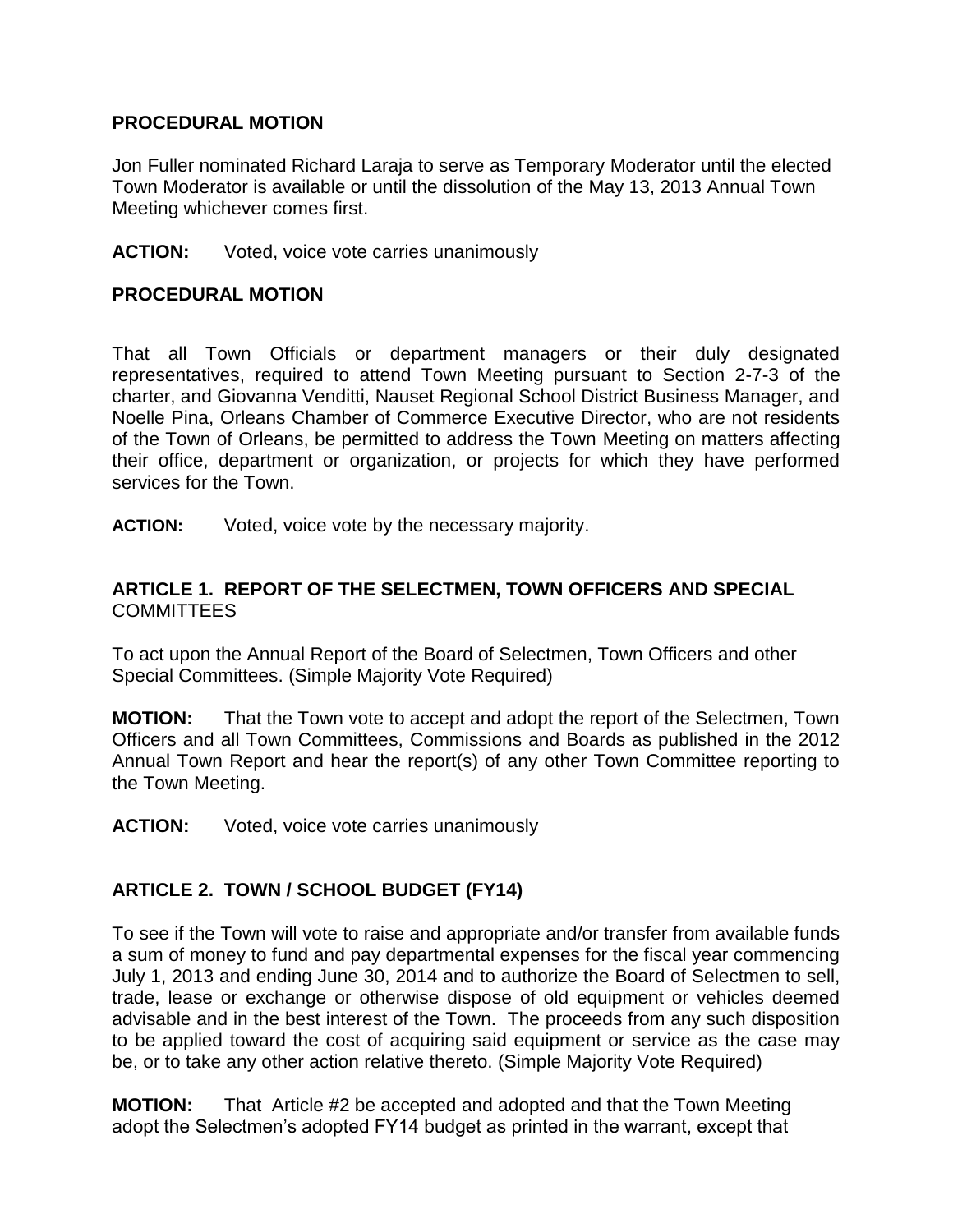under Nauset Regional Assessment, line 60 shall be reduced by Four Thousand Thirty Three and 00/100 Dollars (\$4,033.00) to Three Million Seven Hundred Seventy Three Thousand Six Hundred Fourteen and 00/100 Dollars (\$3,773,614.00), and that reduction be carried to the Nauset Regional Assessment total figure, the Education total figure, and the Grand Total budget figure and that the sum of twenty seven million three hundred fifteen thousand two hundred ninety six and 00/100 Dollars (\$27,315,296.00) be raised and appropriated, and the sum of four hundred ninety seven thousand seven hundred twenty nine and 00/100 Dollars (\$497,729.00) be transferred from the Community Preservation Fund, and the sum of four hundred eighty six thousand seven hundred and 00/100 Dollars (\$486,700.00) be transferred from the Ambulance Receipts for Reserve for Appropriation Account, and the sum of one hundred sixty thousand and 00/100 Dollars (\$160,000.00) be transferred from the Cable Fees Reserve for Appropriations Account, and the sum of fourteen thousand eight hundred sixteen and 00/100 Dollars (\$14,816.00) be transferred from the Municipal Insurance Fund, and the sum of one hundred twenty seven thousand nine hundred fifty one and 00/100 Dollars (\$127,951.00) be transferred from the Water Ways Improvement Account, and the sum of five thousand and 00/100 (\$5,000.00) be transferred from the Water Pollution Abatement Trust, and the sum of ten thousand and 00/100 Dollars (\$10,000.00) be transferred from the Wetlands Protection Fund, and the sum of eleven thousand four hundred fifty five and 00/100 Dollars (\$11,455.00) be transferred from the Fund Balance Reserve for Premiums on Bond Issue, and the sum of sixty three thousand four hundred forty five and 00/100 Dollars (\$63,445.00) be transferred from the EEA LAND Grants for a total appropriation of twenty eight million six hundred ninety two thousand three hundred ninety two and 00/100 Dollars (\$28,692,392.00).

**ACTION:** Voted, voice vote by the necessary majority

# **ARTICLE 3. CAPITAL IMPROVEMENTS PLAN (FY15 – FY19)**

To see if the Town will vote pursuant to CHAPTER 8 FINANCIAL PROVISIONS AND PROCEDURES, Section 7, Action of Town Meeting, Subsection 8-7-1 of the Orleans Home Rule Charter, to act on the Capital Improvements Plan as published in the Warrant, by adopting said Plan with or without amendments thereto, which amendments may include an increase or decrease in the amount of money allocated to any particular line item contained therein, the addition of new line items or the deletion of line items contained therein, or to take any other action relative thereto. (Simple Majority Vote Required)

# **FY15 PROJECT DESCRIPTIONS**

### COMMUNITY PRESERVATION ACT – PROGRAM ACTIVITY FUNDING

Annually, under the CPA Orleans will receive matching funds to its current CPA 3% surtax from the Commonwealth's CPA Trust Fund annually. The amount currently available for appropriation as of 1/15/13 is \$361,881. As required under the CPA, a minimum of 10% of the Town's annual proceeds have to be allocated to each of the three primary purposes: open space, affordable housing and historic preservation. Town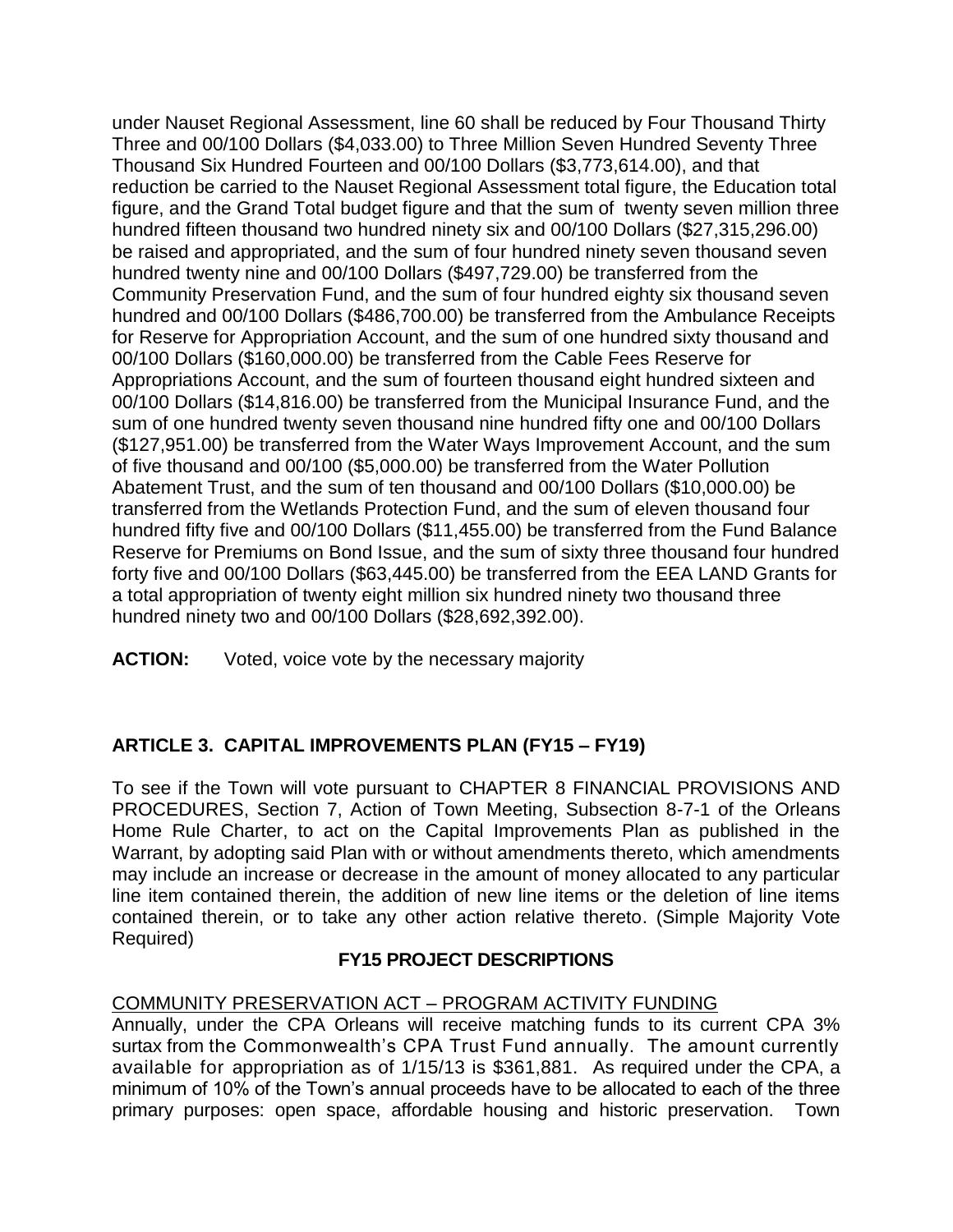Meeting approval is necessary for all Community Preservation Committee recommendations for funding.

Total Project Funding: TBD Method of Financing: Available Funds (CPA) Recommended Schedule: Chen Estimated Annual Cost O/M: N/A – Dependent upon use

#### HIGHWAY DEPARTMENT – WATER QUALITY DRAINAGE IMPROVEMENTS

This is an annual appropriation for the design and construction of improvements to the town's drainage infrastructure systems to address water quality issues resulting from storm water runoff that adversely affects the health of the various town coastal embayments and ponds, along with the town's fresh water bodies. Addressing these drainage issues will bring the town into compliance with US EPA Storm Water Quality Permits and Massachusetts DEP Water Quality requirements. Various state and federal agencies do offer limited grant funding to address storm water issues. Annual funding for water quality drainage improvements will be based on a proposed project schedule.

Total Estimated Cost: \$161,530 Method of Financing: Stabilization Funds Recommended Schedule: 12 Months Estimated Annual Cost O/M: N/A

#### HIGHWAY DEPARTMENT – TOWN PAVEMENT MANAGEMENT PROGRAM

This is an annual appropriation for the local share of the town's pavement management program to repair, resurface, and reconstruct town roadways. The town currently maintains approximately 56 miles of public roadways. Also included under this program is work related to roadway drainage and sidewalk projects. Over the past several years the town has compiled an inventory of the condition of all our roadways in an effort to address, on a priority basis, the long term maintenance needs. Local funding for laid out public roads is also supplemented by State Aid Chapter 90 funds, and the FY14 apportionment was provisionally \$433,778. Annual funding for roadway and drainage projects will be based on a proposed project schedule.

Total Estimated Cost: \$323,060 Method of Financing: Stabilization Funds Recommended Schedule: 12 Months Estimated Annual Cost O/M: N/A

#### PROPERTY ACQUISITION – OPEN SPACE PURCHASES

This item provides supplementary support for possible future open space purchases only if CPA funds are depleted to the point that they will not fund additional acquisitions. By including this item in the capital plan, it will facilitate the presentation of property purchases or conservation easements for protection of public drinking water supplies, open space and conservation; and passive recreation during future years to Town Meeting (subject to the 2/3 vote required for land purchases). This provides future planning support for the goals of the Official Town Plan/Local Comprehensive Plan. Funding available as of 1/15/13 is \$455,000.

Total Estimated Cost: TBD

Method of Financing: Bonding (Staggered over 14 years)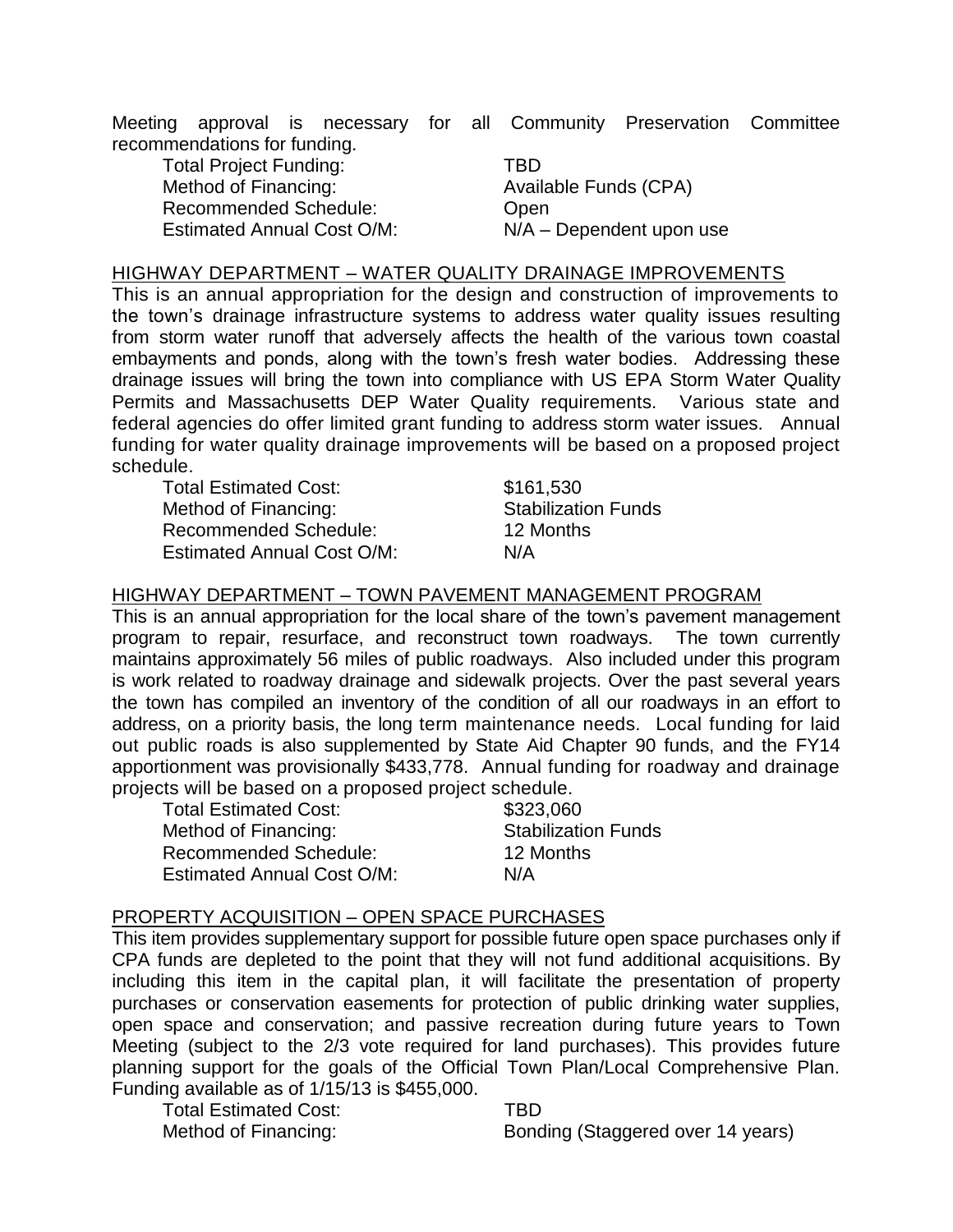Recommended Schedule: Chem Average Annual P&I  $$49,300$ 

Estimated Annual Cost O/M: N/A – Dependent upon purpose

### PROPERTY ACQUISITION – AFFORDABLE HOUSING DEVELOPMENT

This item is included in the capital plan to facilitate the presentation of possible property purchases that may arise during the fiscal year to Town Meeting (subject to the 2/3 vote required for land purchases). This item is intended to cover non-CPA acquisitions specifically for affordable housing. As adopted in the Orleans Comprehensive Plan, the goal is to develop 35 new units of affordable housing for families over the next twenty years. Funding available as of 01/15/13 is \$350,000.

Total Estimated Cost: TBD Method of Financing: Bonding (10 years) Recommended Schedule: Chem Estimated Annual Cost O/M: N/A – Dependent upon purpose Average Annual P&I **\$37,900** 

#### PROPERTY ACQUISITION – WASTEWATER MANAGEMENT PURCHASES

This item is included in the capital plan to facilitate the acquisition of property upon completion of the Comprehensive Wastewater Management Plan in order to site sewer collection, treatment, and disposal facilities. It is expected that the Town will need to purchase land, but there may also be opportunity to obtain easements as an alternative. This activity identifies potential expenditures of up to \$1.5 million over a three-year period for land acquisition associated with wastewater management. Funding available as of 01/15/13 is \$1,500,000.

Total Estimated Cost: TBD Method of Financing: Bonding (10 years) Recommended Schedule: Chem If Bonded, Average Annual P&I \$162,400

Estimated Annual Cost O/M: N/A – Dependent upon purpose

#### **FY16 PROJECT DESCRIPTIONS**

#### DEPARTMENT OF PUBLIC WORKS – NEW CENTRAL GARAGE AND FACILITIES **DESIGN**

This project involves the design of a new Central Garage and Facilities that would include the removal of the existing Highway Garage and construction of a 12,000 square foot steel building; renovation/replacement of the existing steel barn structure; removal of existing on-site wooden storage structures; and construction of salt and material storage facilities. New facilities would be located on both Bay Ridge Lane and adjacent to the Transfer Station.

Total Estimated Cost: \$500,000 Method of Financing: Bonding (10 years) Recommended Schedule: 9 Months for Completion Average Annual P&I **\$54,100** 

Estimated Annual Cost O/M: To be developed during design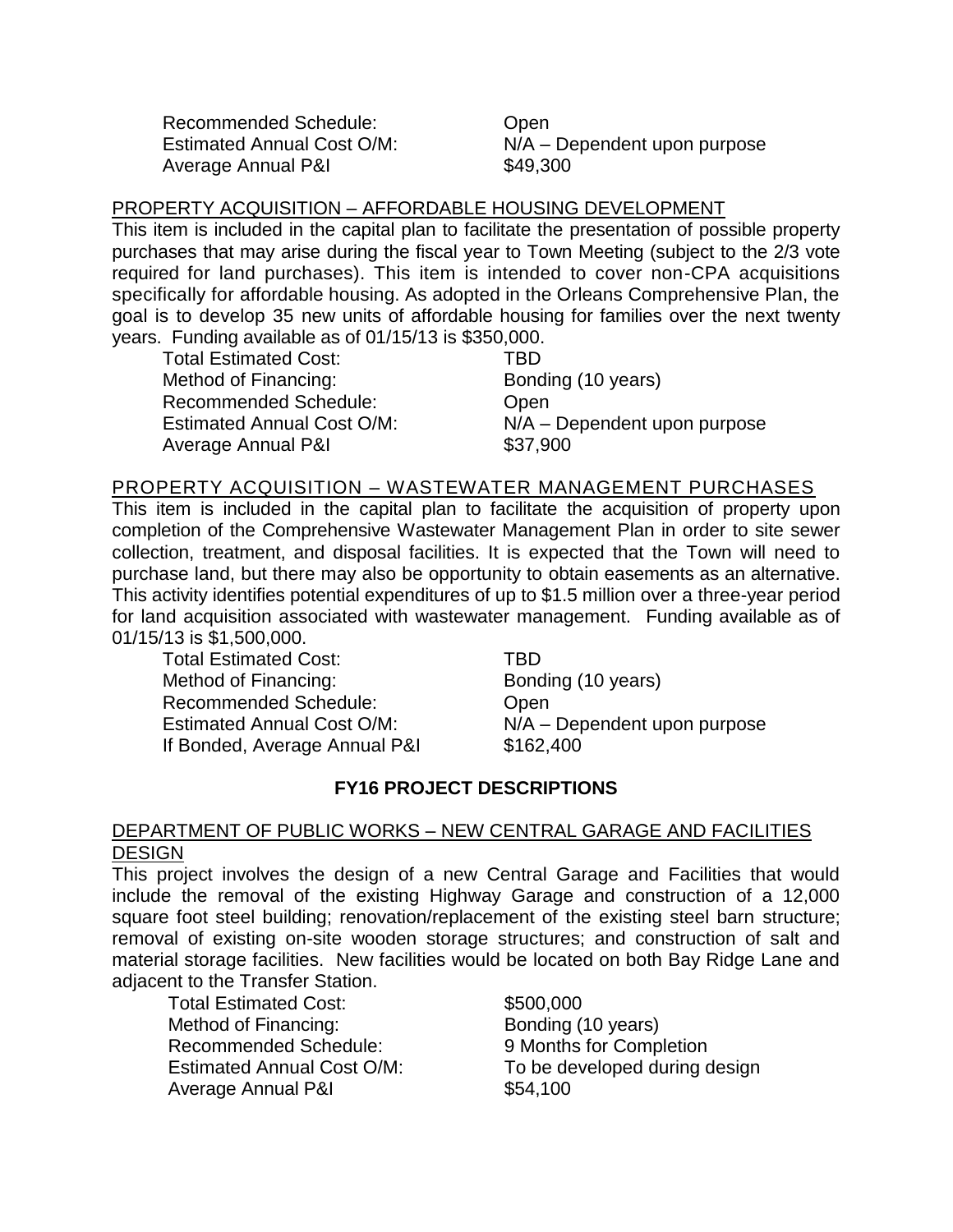#### PLANNING DEPARTMENT – WASTEWATER MANAGEMENT PLAN CONSTRUCTION (PHASE 1)

This project involves the construction of the first phase of the wastewater treatment infrastructure identified in the comprehensive wastewater management plan. A sewage treatment facility at the Tri-town site on Bay Ridge Lane, and the Phase 1 collection system will be installed. In this phase, 560 homes will be connected to public sewer service. Funding will provide core infrastructure in the treatment facilities, collection, and disposal systems that will support subsequent phases of the plan.

Total Estimated Cost: \$42,000,000 Method of Financing: Bonding (30 years) Recommended Schedule: 24 Months Estimated Annual Cost O/M: To be determined during design If Bonded, Average Annual P&I \$2,268,000

#### PLANNING DEPARTMENT – WATER QUALITY MAINTENANCE DREDGING

The purpose of this project would be to investigate the feasibility of developing a maintenance dredging program that would target specific salt water ponds and subembayments in town where water quality might be improved through channel dredging to enhance tidal flushing.

Total Estimated Cost: \$100,000 Method of Financing: Bonding (5 years) Recommended Schedule: TBD Estimated Annual Cost O/M: N/A If Bonded, Average Annual P&I \$20,600

### **FY17 PROJECT DESCRIPTIONS**

### DEPARTMENT OF PUBLIC WORKS – NEW CENTRAL GARAGE AND FACILITIES **CONSTRUCTION**

This project involves the construction of a new Central Garage and Facilities that would include the removal of the existing Highway Garage and construction of a 12,000 square foot steel building; renovation/replacement of the existing steel barn structure; removal of existing on-site wooden storage structures; and construction of salt and material storage facilities. New facilities would be located on both Bay Ridge Lane and adjacent to the Transfer Station.

Total Estimated Cost: \$5,000,000 Method of Financing: Bonding (20 years) Recommended Schedule: 12 Months for Completion Average Annual P&I **\$315,600** 

Estimated Annual Cost O/M: To be developed during design

#### TRANSFER STATION – REPLACE FRONT END LOADER

This item would replace a Front End Loader at the Transfer Station originally purchased in 2000. The loader is utilized for varied tasks at the Transfer Station as well as several other town departments including the loading and off loading of various equipment, materials and supplies and maintaining the composting area. In the winter it is used for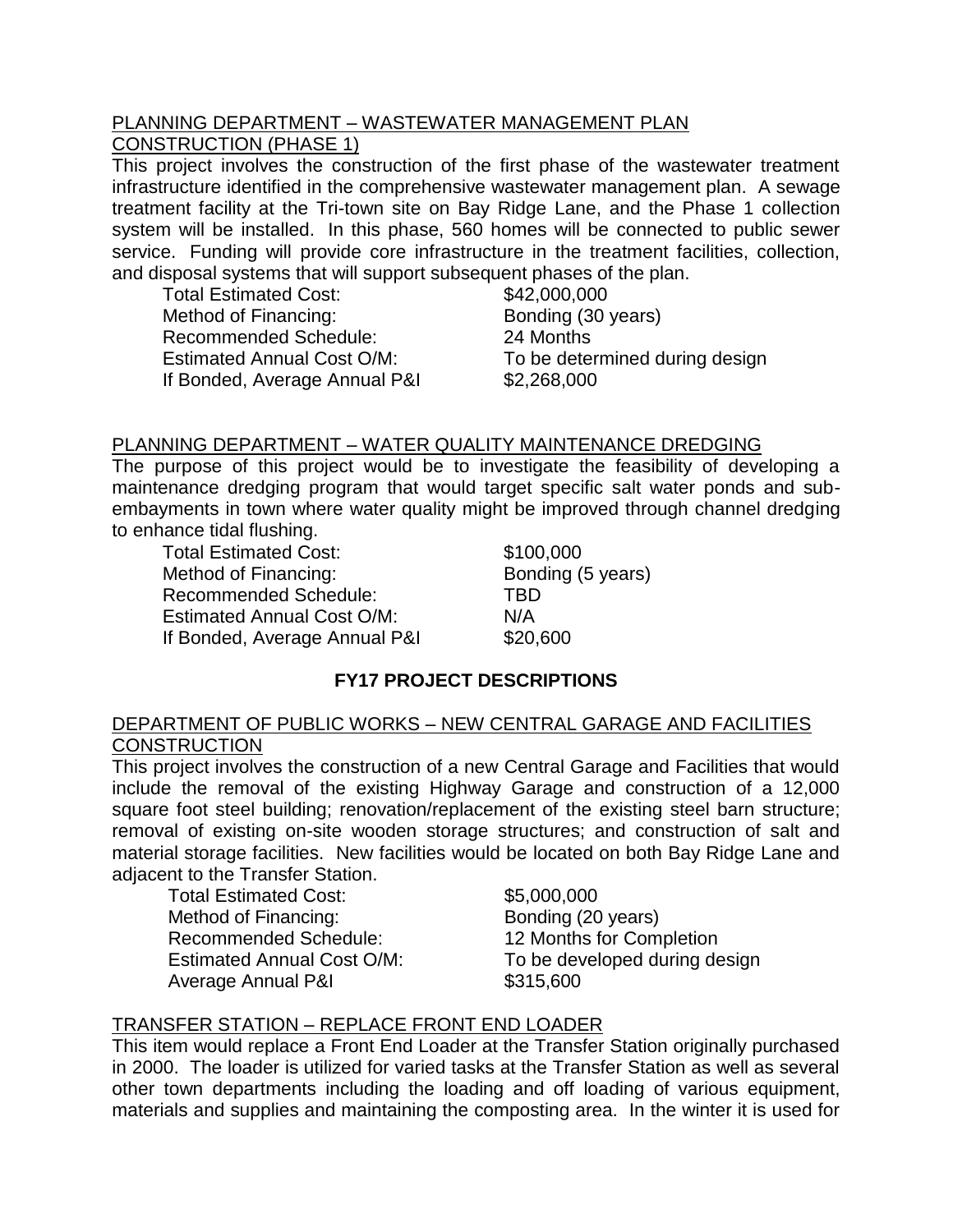snow removal in the downtown area, plowing the larger town parking lots and plowing some main roads in heavier snow events.

Total Estimated Cost: \$175,000 Method of Financing: Bonding (5 years) Recommended Schedule: 3 Months for completion Estimated Annual Cost O/M: \$ 1,500 Average Annual P&I **\$36,100** 

#### **FY18 PROJECT DESCRIPTIONS**

#### PLANNING DEPARTMENT – WASTEWATER MANAGEMENT PLAN DESIGN (PHASE 2)

This project involves the completion of the final design necessary for construction of Phase 2 collection system based upon the Town Meeting approval of the Comprehensive Wastewater Management Plan in October 2008. Funds would primarily be used to obtain engineering services to develop construction plans and specifications for public bidding. Associated expenses will include permitting, surveys, obtaining necessary land and easements, legal services, and other activities required to prepare for construction of wastewater treatment, collection, and disposal works.

Total Estimated Cost: \$2,000,000 Method of Financing: Bonding (20 years) Recommended Schedule: 24 Months If Bonded, Average Annual P&I \$126,300

Estimated Annual Cost O/M: To be determined during design

#### POLICE DEPARTMENT – DESIGN POLICE STATION RENOVATION/ADDITION/ REPLACEMENT

This project involves the design of a renovation/addition/replacement of the existing Police Station on South Orleans Road based on the operational and space needs of the department and the outcome of ongoing discussions regarding regionalization options for police/dispatch services.

Total Estimated Cost: \$625,000 Method of Financing: Bonding (10 years) Recommended Schedule: 18 Months for completion Average Annual P&I **\$67,700** 

Estimated Annual Cost O/M: To be determined during design

#### **FY19 PROJECT DESCRIPTIONS**

### POLICE DEPARTMENT – CONSTRUCTION POLICE STATION RENOVATION/ ADDITION/REPLACEMENT

This project involves the construction of a renovation/addition/replacement of the existing Police Station on South Orleans Road based on the operational and space needs of the department and the outcome of ongoing discussions regarding regionalization options for police/dispatch services.

Total Estimated Cost: \$10,500,000 Method of Financing: Bonding (20 years)

Recommended Schedule: 18 Months for completion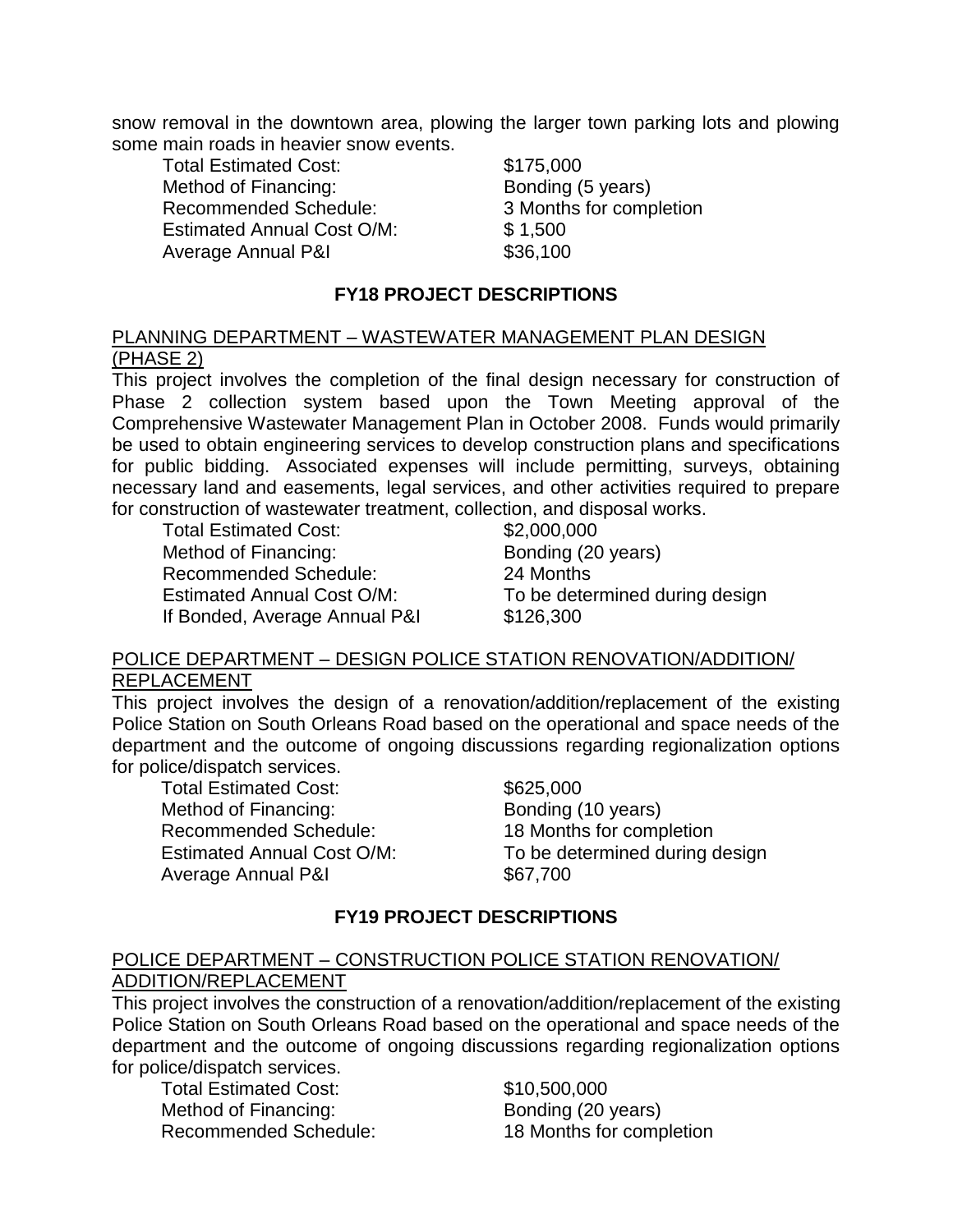Average Annual P&I **\$662,800** 

Estimated Annual Cost O/M: To be determined during design

**MOTION:** That Article #3 be accepted and adopted and that pursuant to Chapter 8, Financial Provisions and Procedures, Section 7, Action of Town Meeting, Sub-section 8- 7-1 of the Orleans Home Rule Charter, the Town Meeting accept the Capital Improvement Plan as printed in the warrant, except that under Police Department, the Project Description be amended to include "Replacement" of the Police Station in addition to "Renovation/Addition", and under Shellfish and Harbormaster Department by adding under FY15 the sum of Three Hundred Thousand and 00/100 Dollars (\$300,000.00).

**MOTION:** To amend the Main Motion currently before Town Meeting for Article 3: Capital Improvements Plan as follows:

On page 34 of the document entitled "Town of Orleans Town Meeting Warrants for Use at Monday, May 13, 2013 Annual Town Meeting 6:30 PM"; in the column headed "project Description" under the category entitled PLANNING DEPARTMENT by inserting a new heading between the project entitled "Wastewater Management Plan Implementation" (CF-27) (CF-28) and the project entitled ""Construction (Phase I)", a new project entitled "Design Engineering Services (Phase I)"; and on the same line insert the amount \$3,500,000 in the column headed Proposed FY15; and on page 35 on the line entitled TOTALS, under the column headed Proposed FY15, change the number from \$484,590 to \$3,984,590.

**ACTION:** On the amendment, standing vote, YES=366, NO=186, motion to amend passes by the necessary majority.

**MOTION:** To amend the main motion in reference to DPW New Maintenance Garage and Facilities and that \$500,000 for Architectural and Engineering Design be moved from FY16 to FY15, and that \$5,000,000 for construction of that facility be moved from FY71 to FY16, with the totals for FY15, FY16 and FY17 be adjusted accordingly.

**ACTION:** On the amendment, voted, voice vote carries by the necessary majority.

**ACTION:** On the main motion as amended, voted, voice vote carries by the necessary majority.

### **ARTICLE 4. FUND COMMUNITY PRESERVATION ACT PROGRAM BUDGET**

To see if the Town will vote to act on the report of the Community Preservation Committee on the Fiscal Year 2014 Community Preservation Budget and to appropriate or reserve for later appropriation monies from the Community Preservation Fund's Annual Revenues and/or available funds for the payment of debt service, the undertaking of Community Preservation projects, the Administrative Expenses of the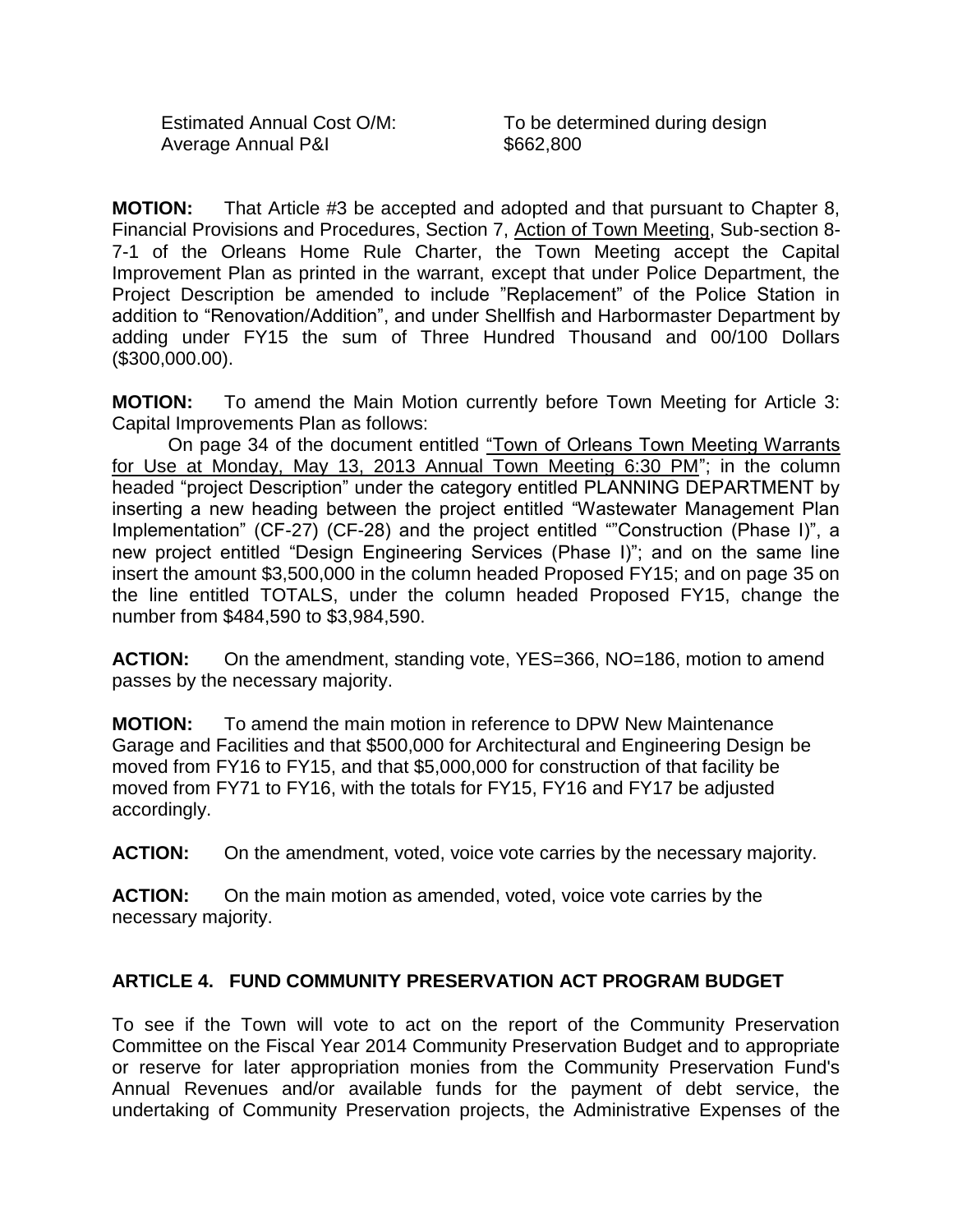Community Preservation Committee and all other necessary and proper expenses for FY14, or to take any other action relative thereto. (Community Preservation Committee)

#### RECOMMENDED AMOUNT AND SOURCE

| <b>PURPOSE</b>                                                     | <b>FY 14 Est.</b><br>Surtax | <b>FY 14 Est.</b><br><b>State Share</b> | Total   |
|--------------------------------------------------------------------|-----------------------------|-----------------------------------------|---------|
| <i>Appropriations:</i>                                             |                             |                                         |         |
| 1) Debt Service Expenses                                           | 497,729                     |                                         | 497,729 |
| (Note 1)                                                           |                             |                                         |         |
| 2) Project #1 Affordable Housing<br>Development Support Funds      |                             | 5,000                                   | 5,000   |
| 3) Project #2 Eldredge Park Irrigation<br>Well                     | 112,000                     |                                         | 112,000 |
| 4) Project #3 OHS Meeting House Storm<br><b>Window Replacement</b> |                             | 9,450                                   | 9,450   |
| 5) Project #4 Old Firehouse Renovation<br><b>Feasibility Study</b> |                             | 68,000                                  | 68,000  |
| 6) Committee Expenses                                              | 15,000                      | 10,000                                  | 25,000  |
| Reserves:                                                          |                             |                                         |         |
| <b>Community Housing</b>                                           |                             | 78,000                                  | 78,000  |
| <b>Historic Resources</b>                                          |                             | 5,550                                   | 5,550   |
| Grand Total                                                        | 624,729                     | 176,000                                 | 800,729 |

Note1: Debt service previously voted in the operating budget (Article 2)

|                                   | <b>Historic</b> | Community |
|-----------------------------------|-----------------|-----------|
|                                   | Resources       | Housing   |
| <b>ENDING BALANCE OF RESERVES</b> | 108,413         | 147,018   |

(Simple Majority Vote Required)

#### **SUMMARY**

The Community Preservation Committee recommends that the following amounts be appropriated and/or reserved from Fiscal Year 2014 Community Preservation Fund revenues, unless otherwise specified, for Fiscal Year 2014 community preservation purposes with each item considered a separate appropriation:

#### **Project 1: Affordable Housing Development Support Funds**

Applicant: Affordable Housing Committee

Amount \$ 5,000

Summary: This request is to support the Orleans Affordable Housing Committee in its efforts to increase affordable housing opportunities. The funds will be used for the soft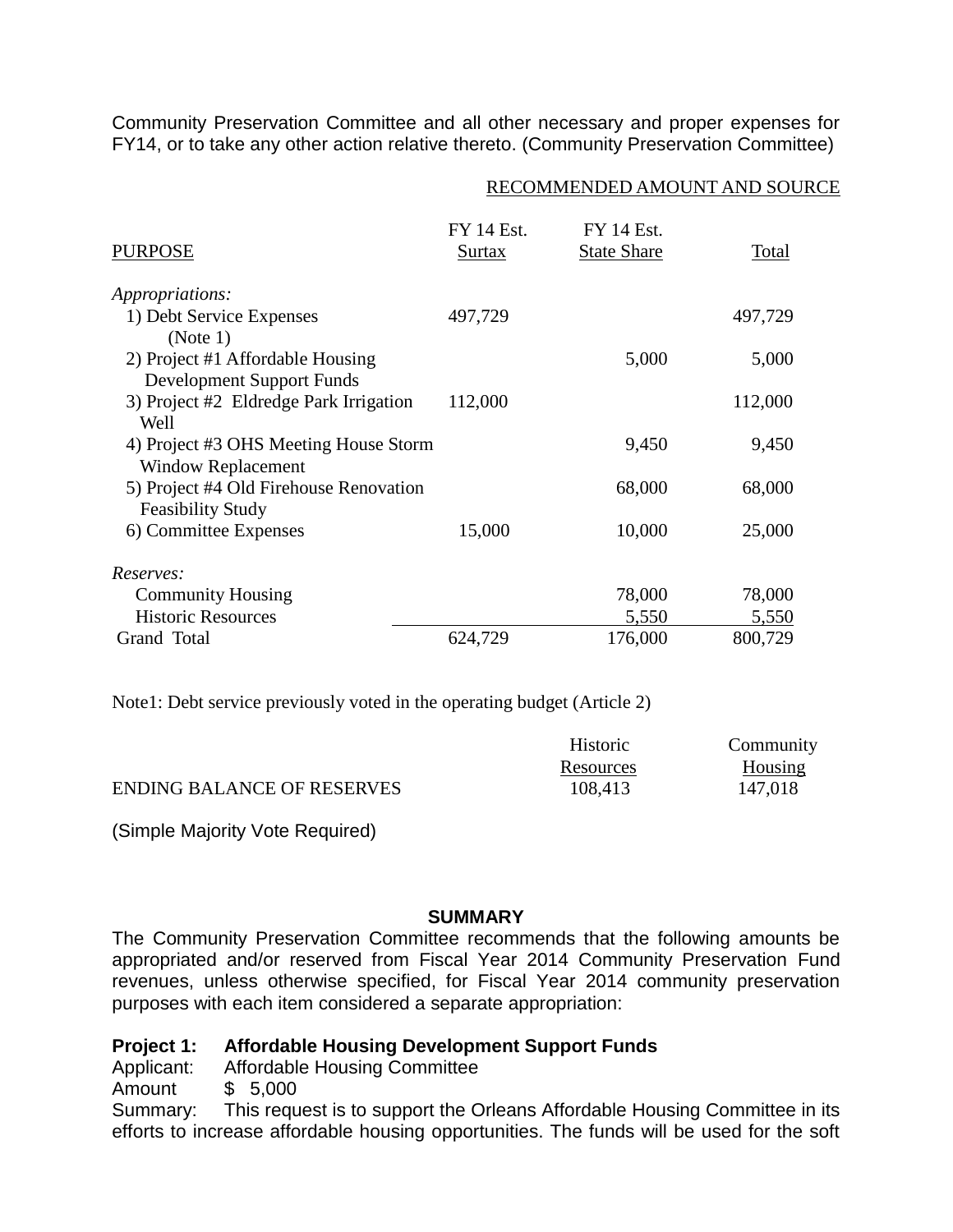costs associated with creating or retaining community housing units, such as property appraisals, title research, and other legal services.

# **Project 2: Eldredge Park Irrigation Well**

Applicant: Town of Orleans

Amount \$ 112,000

Summary: the Town has requested funds to design and install an irrigation well for the new irrigation system at Eldredge Park ball field and its west terraced seating area. The goal of the project is to eliminate municipal loading at this location by utilizing a nonpotable well with benefits being cost avoidance for the water being consumed and water conservation.

### **Project 3: Meeting House Storm Window Replacement**

Applicant: Orleans Historical Society

Amount \$ 9,450

Summary: The Orleans Historical Society seeks funds to replace the eight exterior storm windows at the historic Meeting House Museum, located at 3 River Road. The new storm windows and screens would include appropriate material, hardware and a recessed style to comply with the antique structure and beauty of the building.

# **Project 4: Old Firehouse Restoration Feasibility Study**

Applicant: Orleans Community Partnership

Amount \$ 68,000

The Orleans Community Partnership, a licensee under the Board of Selectmen of the Old Firehouse at 44 Main Street in Orleans, has requested funds to study the restoration potential of this building. The Fire House is the first fire station ever built by the Town, having been constructed in 1925 following a town appropriation of \$7,000. The initial focus of this request is to prepare an historic structures report to fully understand the history of the building, the remaining historic artifacts and its reuse potential under the Secretary of the Interior's guidelines. Following that work, to be done by experts in historic preservation, the Orleans Community Partnership will convene focus groups to develop a building restoration plan including preliminary drawings and a budget so the Board of Selectmen can decide how to proceed to preserve this important part of Orleans history. All procurement is to be consistent with Massachusetts General Laws.

### **Committee Expenses: Maximum Allowable \$ 41,500; CP Committee Voted \$25,000**

The Community Preservation Act permits the Committee to allocate up to 5 per cent of annual revenues (surtax and state share) for operating and administrative expenses. For FY 2014, the 5% would be \$41,500 (total revenue estimated to be \$830,000). However, due to continued reductions in state funding, the CP Committee is recommending that only \$25,000 be used for Committee expenses (including legal consultation, maintaining records and, if funding permits, potential studies directed toward effectively realizing the Town's possibilities in the areas of recreation, open space, community housing, historic resources). Any and all unused funds at the end of the fiscal year revert to the fund balance for future projects.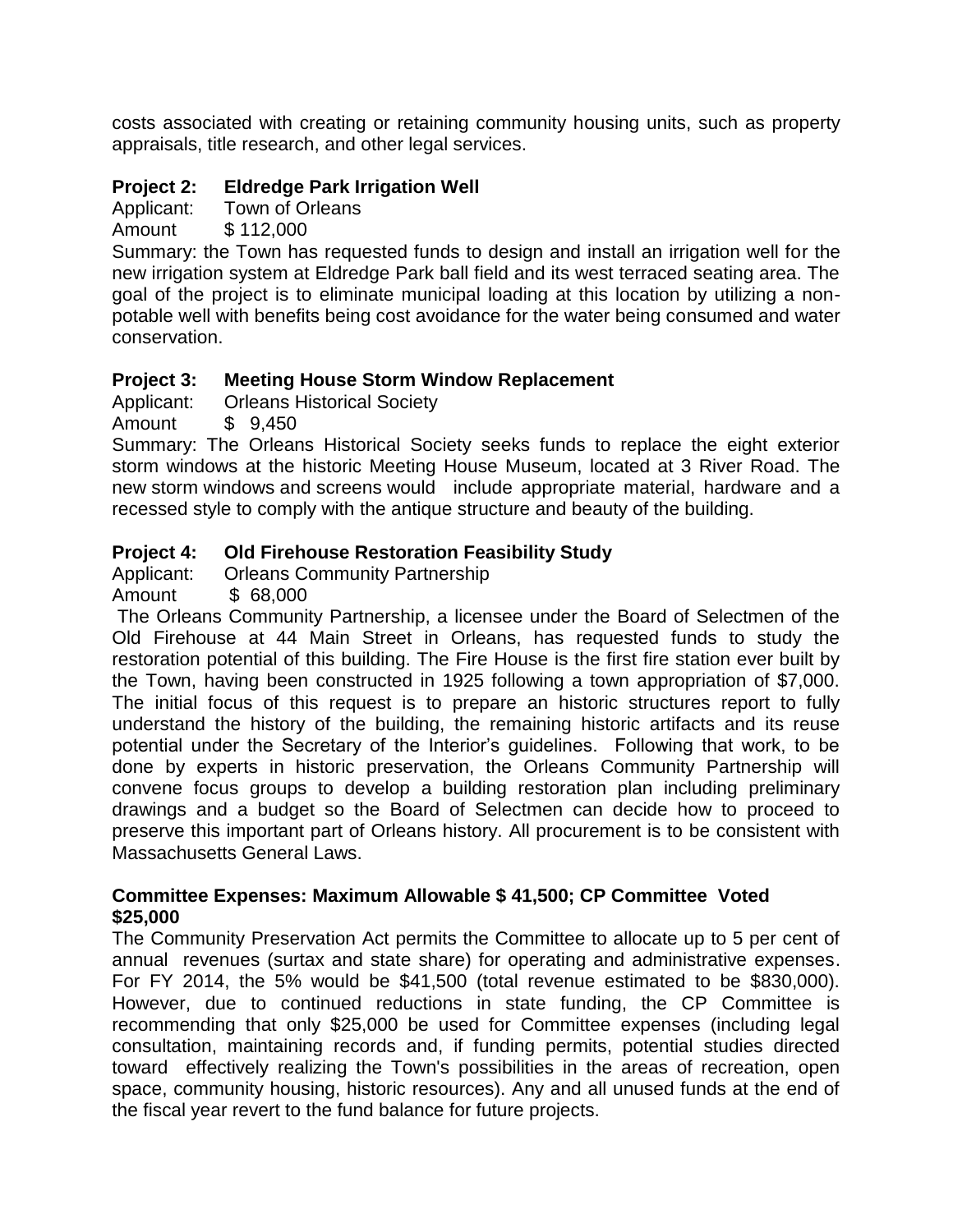#### **Community Housing Reserves: CP Committee Voted \$78,000**

In order that the Town can meet its CPA obligation to spend 10% of all estimated revenues for FY 2014 on community housing, the CPC is recommending that the difference between the 10% (\$83,000) and the FY 2014 project appropriation for community housing (Affordable Housing Committee \$5,000) be set aside for future community housing projects.

#### **Historic Resources Reserves: CP Committee Voted \$5,550**

In order that the Town can meet its CPA obligation to spend 10% of all estimated revenues for FY 2014 on historic resources, the CPC is recommending that the difference between the 10% (\$83,000) and the FY 2014 project appropriations for historic resources (Orleans Historical Society \$9,450 + Orleans Community Partnership \$68,000 = \$77,450) be set aside in reserves for future historic resource projects.

**MOTION:** That Article #4 be accepted and adopted as printed in the warrant and that the sum of Eight Hundred Thousand Seven Hundred Twenty Nine and 00/100 Dollars (\$800,729.00) be transferred from the Community Preservation Fund for the purposes and in the amounts set forth in the article.

**ACTION:** Voted, voice vote carries by the necessary majority.

### **ARTICLE 5. TRANSFER CPA FUNDS FOR ACADEMY OF PERFORMING ARTS**

To see if the Town will vote to modify the action taken under Article 10 (Community Preservation Act Supplemental Budget) of the October 15, 2006 Special Town Meeting by transferring \$89,800 appropriated for the Academy of Performing Arts Playhouse basement/foundation historic preservation work to the Academy of Preforming Arts Playhouse historic preservation renovation and expansion project, including design and engineering services, or take any other action relative thereto. (Simple Majority Vote)

**MOTION:** That Article # 5 be accepted and adopted as printed in the warrant and that the sum of Eighty Nine Thousand Eight Hundred and 00/100 Dollars (\$89,800.00) be transferred from the Community Preservation Fund for the purpose set forth in the article.

**ACTION:** Voted, voice vote carries by the necessary majority.

#### **ARTICLE 6. FUND WATER QUALITY DRAINAGE IMPROVEMENTS**

To see if the Town will vote to transfer from the Water Quality Drainage Improvements stabilization fund the sum of One Hundred Fifty Seven Thousand Five Hundred Ninety and 00/100 Dollars (\$157,580.00), or any other sum, for the purpose of funding the design and construction of improvements to the town's drainage infrastructure systems, including all expenses incidental and related thereto; and further authorizes the Board of Selectmen and/or Town Administrator to apply for and accept any Federal, State, County or other funds that may be available for this purpose, and to enter into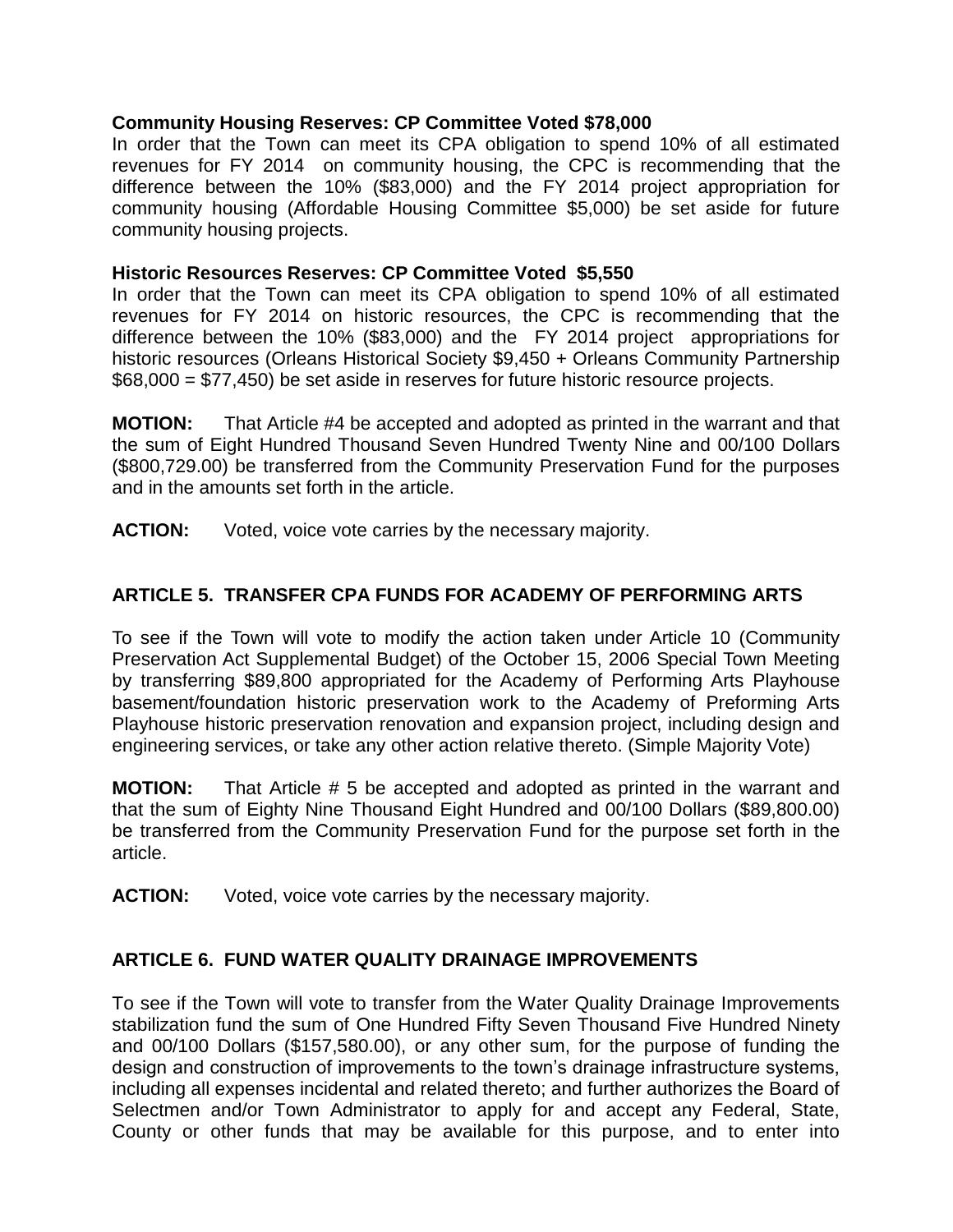Intermunicipal Agreements for acceptance of any such grants or funds which shall be used to offset the total appropriation authorized herein, or to take any other action relative thereto. (2/3 Vote Required)

**MOTION:** That Article #6 be accepted and adopted as printed in the warrant and that the sum of One Hundred Fifty Seven Thousand Five Hundred Eighty and 00/100 Dollars (\$157,580.00) raised and appropriated to the Stabilization Fund for Water Quality Drainage Improvements be transferred from the Water Quality Drainage Improvements stabilization fund for this purpose.

**ACTION:** Voted, voice vote carries unanimously

# **ARTICLE 7. FUND TOWN PAVEMENT MANAGEMENT PROGRAM**

To see if the Town will vote to transfer from the Town Pavement Management Program stabilization fund the sum of Three Hundred Fifteen Thousand One Hundred Eighty and 00/100 Dollars (\$315,180.00) for the purpose of funding the local share of the town's ongoing pavement management program to repair, resurface, and reconstruct town roadways, including all expenses incidental and related thereto; and further authorizes the Board of Selectmen and/or Town Administrator to apply for and accept any Federal, State, County or other funds that may be available for this purpose and to enter into Intermunicipal Agreements for acceptance of any such grants or funds which shall be used to offset the total appropriation authorized herein, or to take any other action relative thereto. (2/3 Vote Required)

**MOTION:** That Article #7 be accepted and adopted as printed in the warrant and that the sum of Three Hundred Fifteen Thousand One Hundred Eighty and 00/100 Dollars (\$315,180.00) raised and appropriated to the stabilization fund for the Town Pavement Management Program be transferred from the Town Pavement Management Program stabilization fund for this purpose.

**ACTION:** Voted, voice vote carries unanimously**.**

### **ARTICLE 8. REPLACE HIGHWAY DEPARTMENT STREET SWEEPER**

To see if the Town will vote to raise and appropriate, borrow and/or transfer from available funds the sum of Two Hundred Twenty-Five Thousand and 00/100 Dollars (\$225,000.00) for the purpose of purchasing a new street sweeper for the Highway Department, including all expenses incidental and related thereto; provided however that such vote shall not take effect until the Town votes to exempt from the limitations of total taxes imposed by Massachusetts General Law Chapter 59 § 21C (Proposition 2 1/2) amounts required to pay the principal and interest of the borrowing approved by such vote and further authorize the Board of Selectmen and/or Town Administrator to apply for and accept any Federal, State, County or other funds that may be available for this purpose and to enter into Intermunicipal Agreements for acceptance of any such grants or funds which shall be used to offset the total appropriation authorized herein,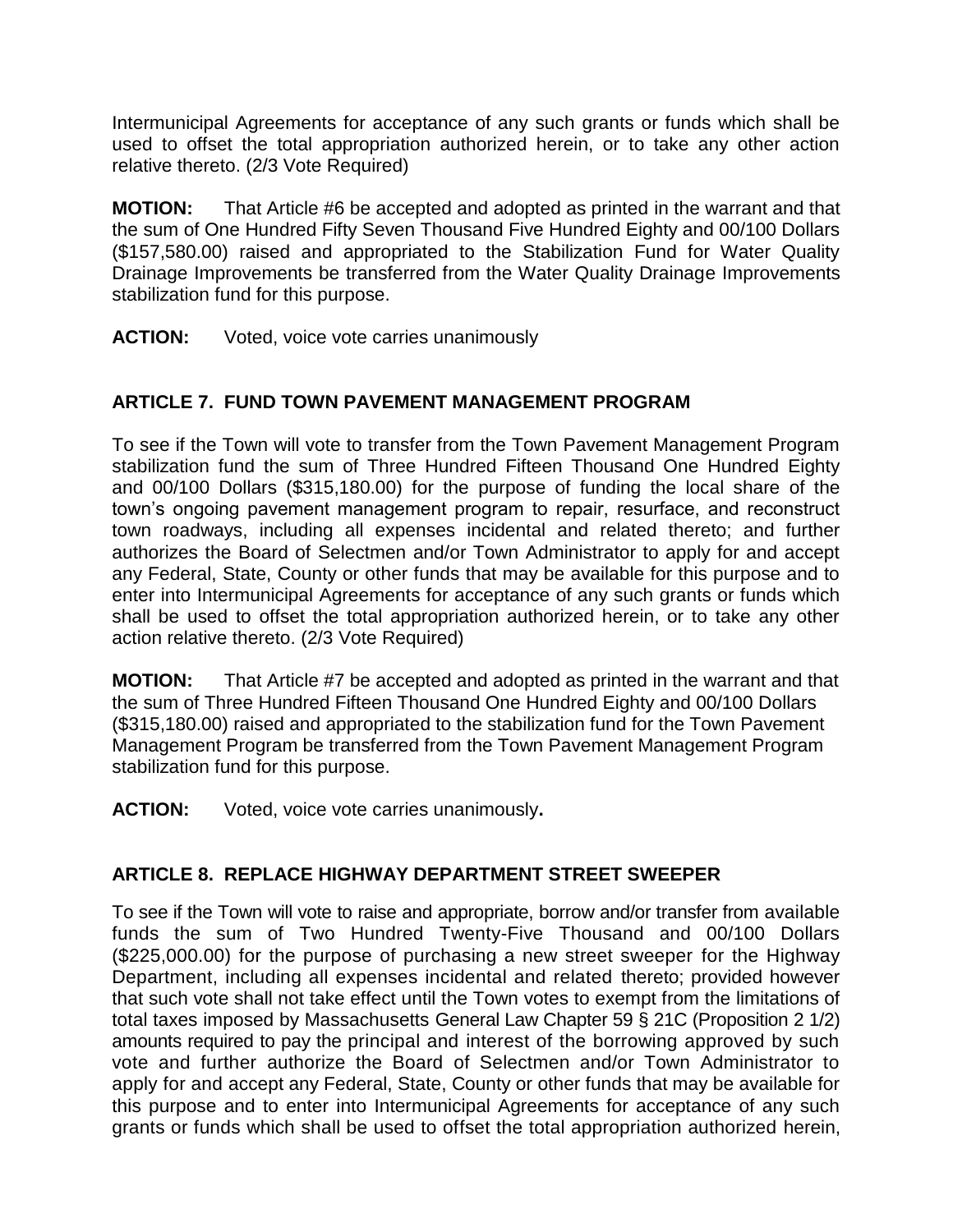and to authorize the Board of Selectmen to sell, trade, lease or exchange or otherwise dispose of old equipment or vehicles deemed advisable and in the best interest of the Town, the proceeds from any such disposition to be applied toward the cost of acquiring said street sweeper, or to take any other action relative thereto. (2/3 Vote Required)

**MOTION:** That Article #8 be accepted and adopted as printed in the warrant and that the sum of Two Hundred Twenty Five Thousand and 00/100 Dollars (\$225,000.00) be appropriated for this purpose and for costs incidental and related thereto, and that to meet such appropriation, (i) the sum of Seven Thousand Eight Hundred Thirty-Three and 52/100 Dollars (\$7,833.52) be transferred from surplus amounts previously borrowed to pay costs of replacing compactors and trailers under Article 6 of the Annual Town Meeting held on May 6, 2006, and (ii) the Treasurer, with approval of the Board of Selectmen, is authorized to borrow the sum of Two Hundred Seventeen Thousand One Hundred Sixty-Six and 48/100 Dollars (\$217,166.48), pursuant to Massachusetts General Laws, Chapter 44, Section 7 Clause (9), or any other enabling authority, and to issue bonds or notes of the Town therefor, provided however that this vote shall not take effect until the Town votes to exempt from the limitations on total taxes imposed by the Massachusetts General Laws Chapter 59, Section 21C (Proposition 2 ½ so called) the amounts required to pay the principal and interest on the borrowing approved by such vote.

**ACTION:** Voted, voice vote carries unanimously**.**

### **ARTICLE 9. FUND STORMWATER MANAGEMENT PLAN DESIGN AND CONSTRUCTION**

To see if the Town will vote to raise and appropriate, borrow and/or transfer from available funds the sum of Five Hundred Thousand and 00/100 Dollars (\$500,000.00) for the purpose of funding a stormwater management plan, design and construction, including all expenses incidental and related thereto; provided however that such vote shall not take effect until the Town votes to exempt from the limitations of total taxes imposed by Massachusetts General Law Chapter 59 § 21C (Proposition 2 1/2) amounts required to pay the principal and interest of the borrowing approved by such vote and further authorize the Board of Selectmen and/or Town Administrator to apply for and accept any Federal, State, County or other funds that may be available for this purpose and to enter into Intermunicipal Agreements for acceptance of any such grants or funds which shall be used to offset the total appropriation authorized herein, or to take any other action relative thereto. (3/4 Vote Required)

**MOTION:** That Article #9 be accepted and adopted as printed in the warrant and that the sum of Five Hundred Thousand and 00/100 Dollars (\$500,000.00) be appropriated for this purpose and for costs incidental and related thereto, and to raise such appropriation, the Treasurer, with approval of the Board of Selectmen, is authorized to borrow the sum of Five Hundred Thousand and 00/100 Dollars (\$500,000.00), pursuant to Massachusetts General Laws, Chapter 44, Section 7 Clause (1) and Clause (22), or any other enabling authority, and to issue bonds or notes of the Town therefor, provided however that this vote shall not take effect until the Town votes to exempt from the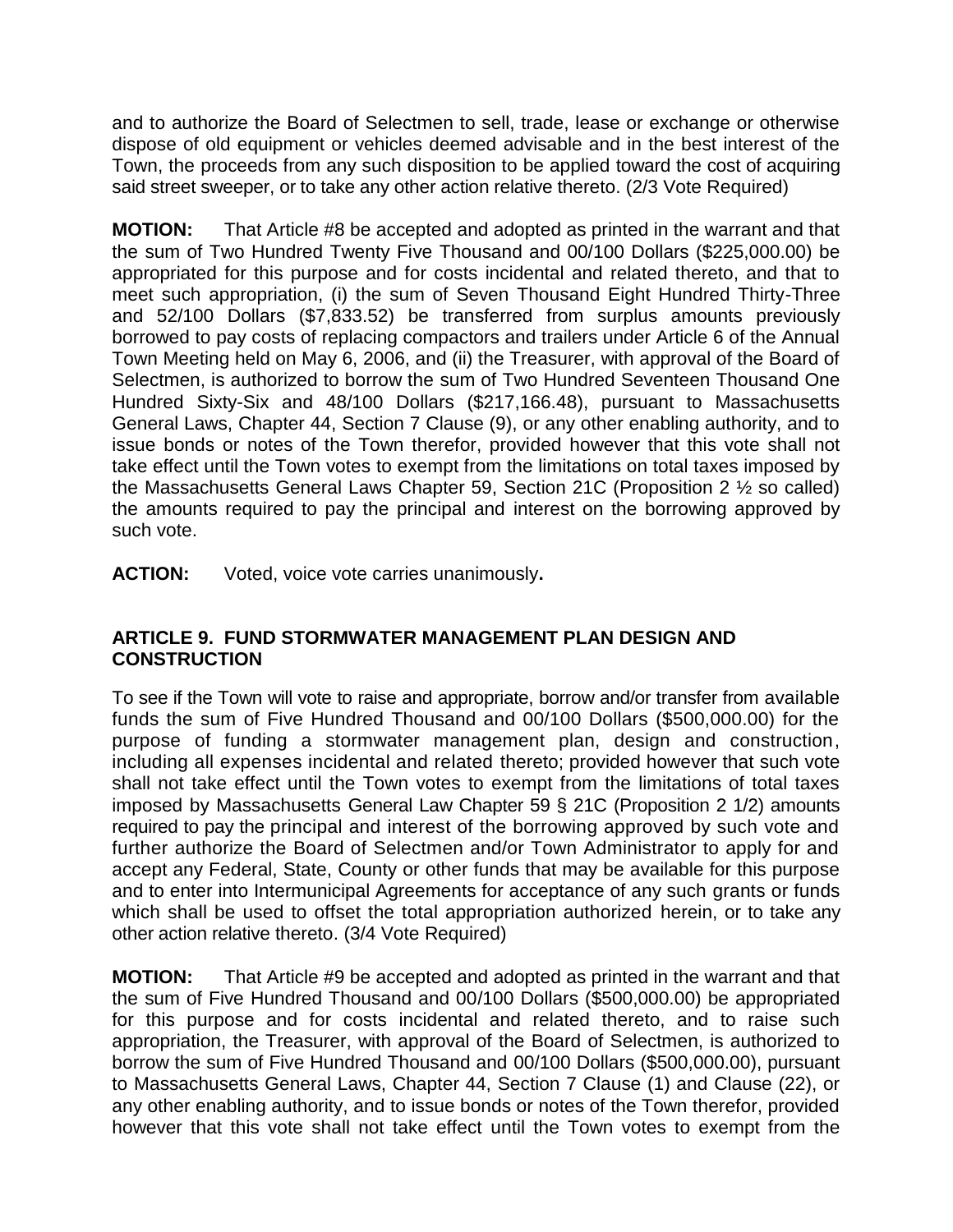limitations on total taxes imposed by the Massachusetts General Laws Chapter 59, Section 21C (Proposition 2 ½ so called) the amounts required to pay the principal and interest on the borrowing approved by such vote.

**ACTION:** Voted, voice vote carries unanimously**.**

### **ARTICLE 10. FUND ROCK HARBOR MAINTENANCE DREDGING**

To see if the Town will vote to raise and appropriate, borrow and/or transfer from available funds the sum of Three Hundred Thousand and 00/100 Dollars (\$300,000.00) for the purpose of funding maintenance dredging in Rock Harbor, including all expenses incidental and related thereto; provided however that such vote shall not take effect until the Town votes to exempt from the limitations of total taxes imposed by Massachusetts General Law Chapter 59 § 21C (Proposition 2 1/2) amounts required to pay the principal and interest of the borrowing approved by such vote and further authorize the Board of Selectmen and/or Town Administrator to apply for and accept any Federal, State, County or other funds that may be available for this purpose and to enter into Intermunicipal Agreements for acceptance of any such grants or funds which shall be used to offset the total appropriation authorized herein, or to take any other action relative thereto. (2/3 Vote Required)

- **MOTION:** To indefinitely postpone Article #10.
- **ACTION:** Voted, voice vote carries unanimously**.**

#### **ARTICLE 11. FUND CONSERVATION MOORING REPLACEMENT PILOT PROGRAM**

To see if the Town will vote to raise and appropriate, borrow and/or transfer from available funds the sum of Two Hundred Fifty Thousand and 00/100 Dollars (\$250,000.00) for the purpose of funding a conservation mooring replacement pilot program, including all expenses incidental and related thereto; provided however that such vote shall not take effect until the Town votes to exempt from the limitations of total taxes imposed by Massachusetts General Law Chapter 59 § 21C (Proposition 2 1/2) amounts required to pay the principal and interest of the borrowing approved by such vote and further authorize the Board of Selectmen and/or Town Administrator to apply for and accept any Federal, State, County or other funds that may be available for this purpose and to enter into Intermunicipal Agreements for acceptance of any such grants or funds which shall be used to offset the total appropriation authorized herein, or to take any other action relative thereto. (3/4 Vote Required)

**MOTION:** That Article #11 be accepted and adopted as printed in the warrant and that the sum of Two Hundred Fifty Thousand and 00/100 Dollars (\$250,000.00) be appropriated for this purpose and for costs incidental and related thereto, and to raise such appropriation, the Treasurer, with approval of the Board of Selectmen, is authorized to borrow the sum of Two Hundred Fifty Thousand and 00/100 Dollars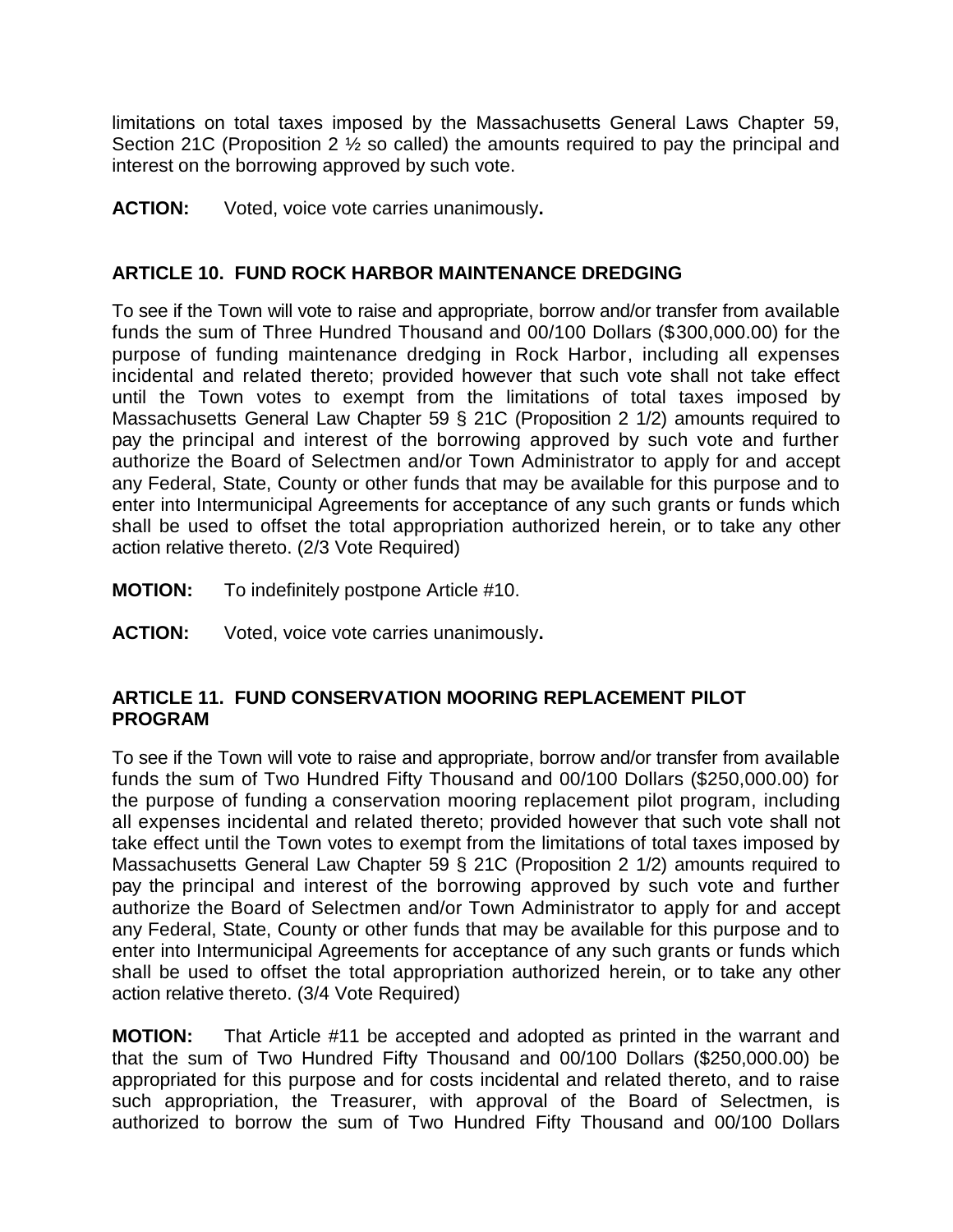(\$250,000.00), pursuant to Massachusetts General Laws, Chapter 44, Section 7 Clause (17), or any other enabling authority, and to issue bonds or notes of the Town therefor, provided however that this vote shall not take effect until the Town votes to exempt from the limitations on total taxes imposed by the Massachusetts General Laws Chapter 59, Section 21C (Proposition 2 ½ so called) the amounts required to pay the principal and interest on the borrowing approved by such vote.

**ACTION:** Standing vote, YES=6, NO=425, motion fails.

# **ARTICLE 12. FUND PAINTING AND REHABILITATION OF WATER TANK #1**

To see if the Town will vote to raise and appropriate, borrow and/or transfer from available funds the sum or Seven Hundred Thousand and 00/100 Dollars (\$700,000.00) for the purpose of painting and rehabilitating Water Storage Tank No. 1, including all expenses incidental and related thereto; and further authorize the Board of Selectmen and/or Town Administrator to apply for and accept any Federal, State, County or other funds that may be available for this purpose and to enter into Intermunicipal Agreements for acceptance of any such grants or funds which shall be used to offset the total appropriation authorized herein, or to take any other action relative thereto. (2/3 Vote Required)

**MOTION:** That Article #12 be accepted and adopted and that the sum of Seven Hundred Thousand and 00/100 Dollars (\$700,000.00) be appropriated for this purpose and for costs incidental and related thereto, and to raise such appropriation, the Treasurer, with approval of the Board of Selectmen, is authorized to borrow the sum of Seven Hundred Thousand and 00/100 Dollars (\$700,000.00), pursuant to Massachusetts General Laws, Chapter 44, Section 8 Clause (7C) or any other enabling authority, and to issue bonds or notes of the Town therefor.

**ACTION:** Voted, voice vote carries unanimously**.**

# **ARTICLE 13. ACCEPT TRANSPORTATION BOND BILL FUNDS**

To see if the Town will vote to authorize the Board of Selectmen to accept and enter into a contract for the expenditure of any funds allocated or to be allocated from year to year by the Commonwealth of Massachusetts and/or Barnstable County for the construction, reconstruction and improvements of roads and bikeways within the Town of Orleans, or to take any other action relative thereto. (Simple Majority Vote Required)

**MOTION:** That Article #13 be accepted and adopted and that said funds and their earned interest shall be expended to repair and resurface certain Town roads under the direction of the Board of Selectmen.

**ACTION:** Voted, voice vote carries unanimously**.**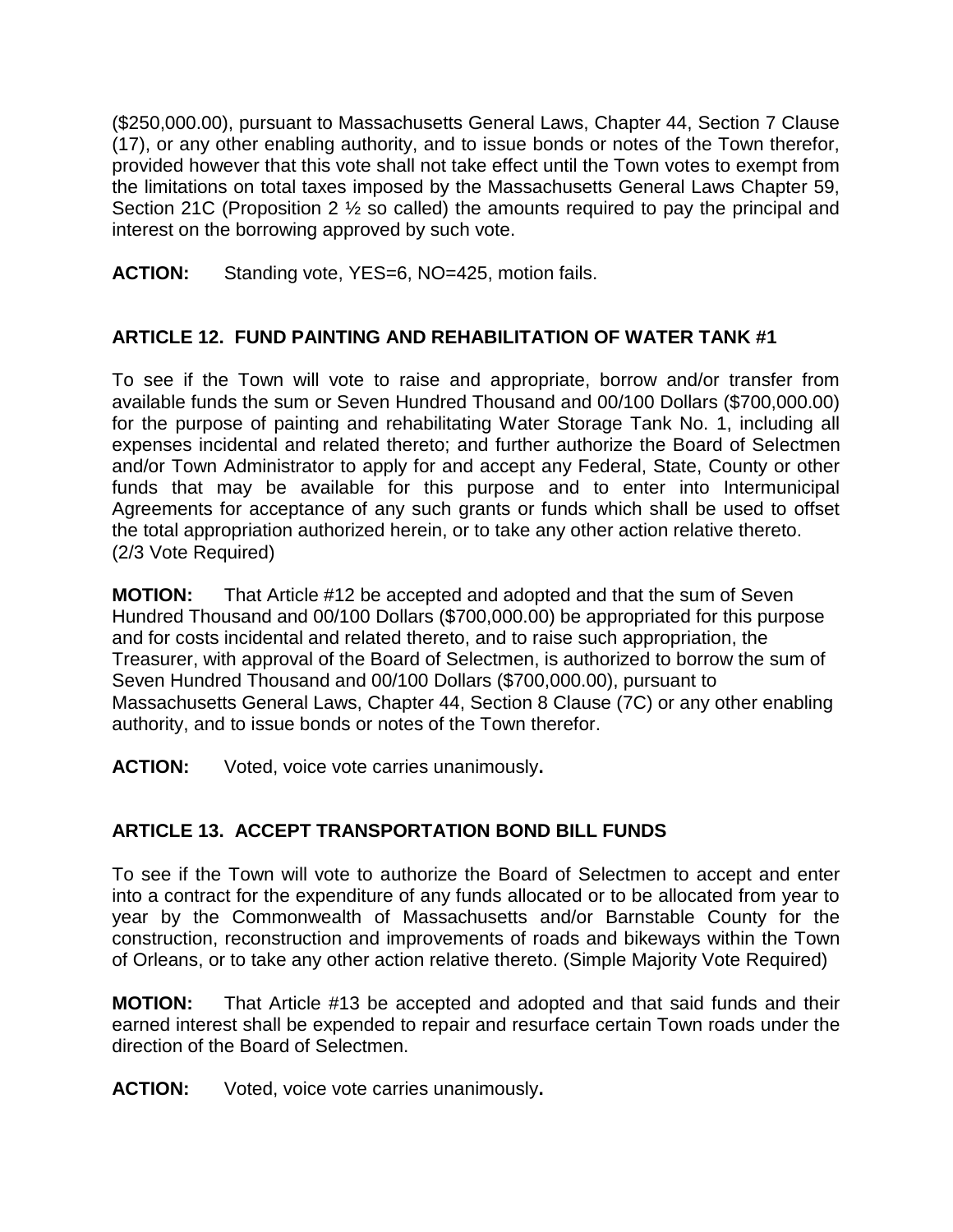### **ARTICLE 14. HOLDING STATE HARMLESS FOR WORK**

To see if the Town will vote to assume liability in the manner provided by Section 29 of Chapter 91 of the General Laws, as most recently amended by Chapter 5 of the Acts of 1955, for all damages that may be incurred by work to be performed by the Massachusetts Department of Environmental Management for the improvement, development, maintenance and protection of tidal and non-tidal rivers and streams, harbors, tide-waters, foreshores and shores along a public beach, in accordance with Section 11 of Chapter 91 of the General Laws and authorize the Selectmen to execute and deliver a bond of indemnity therefore to the Commonwealth, or to take any other action relative thereto. (Simple Majority Vote Required)

- **MOTION:** That Article #14 be accepted and adopted as printed in the warrant.
- **ACTION:** Voted, voice vote carries unanimously**.**

#### **ARTICLE 15. AUTHORIZATION TO SELL SURPLUS EQUIPMENT & ACCEPT GIFTS**

To see if the Town will vote to authorize the Town Administrator to dispose of surplus supplies and equipment under such terms and conditions as the Town Administrator deems advisable, provided all proceeds from any such disposition are returned to the General Fund, Water Surplus Fund or Reserve for Appropriation account where applicable and to accept any gift items that may be given to the Town on behalf of the citizens of Orleans, or to take any other action relative thereto. (Simple Majority Vote Required)

- **MOTION:** That Article #15 be accepted and adopted as printed in the warrant.
- **ACTION:** Voted, voice vote carries unanimously**.**

### **ARTICLE 16. ADOPT M.G.L. CH. 44, SECTION 53E ½ - REVOLVING ACCOUNTS**

To see if the Town will vote to authorize the establishment of the following Revolving Accounts, in accordance with Massachusetts General Law Chapter 44, § 53E ½;

- 1) The Home Composting Bin/Recycling Containers Account, said account not to exceed Fifteen Thousand and 00/100 Dollars (\$15,000.00). The Account will be used to purchase additional composting bins and recycling containers. Said funds to be spent under the direction of the department manager and the Town Administrator.
- 2) The Council on Aging Account, said account not to exceed Sixty Thousand and 00/100 Dollars (\$60,000.00). Monies on hand in the Account will be used to fund programs, class instructor fees, fees for reservations and tickets related to trips and functions, and an annual volunteer appreciation function.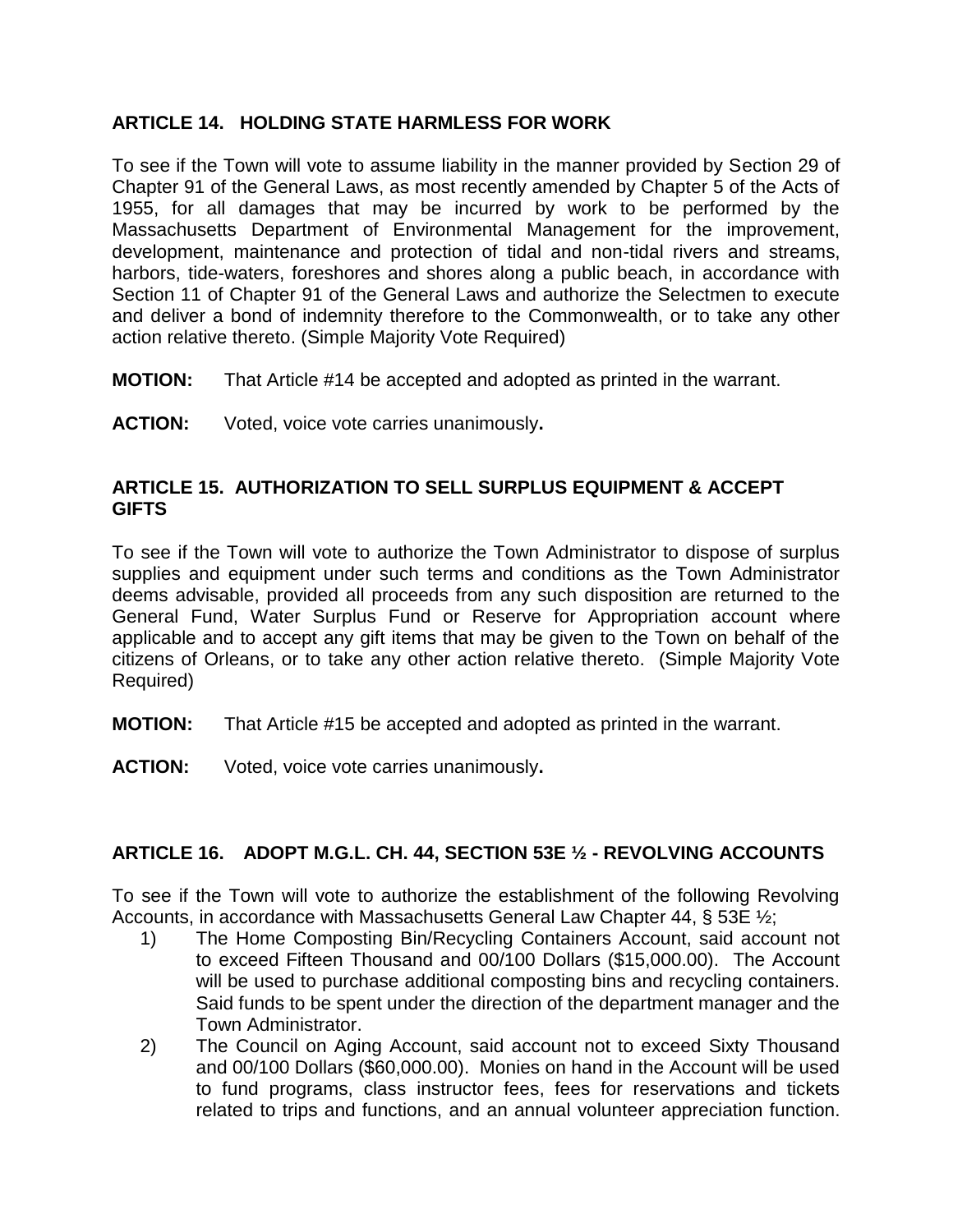All funds to be spent under the direction of the department manager and the Town Administrator.

- 3) The Council on Aging Transportation Account, said account not to exceed Ten Thousand and 00/100 Dollars (\$10,000.00). The Account will be used to fund driver salaries, vehicle maintenance and other necessary expenses related to the van transportation program. Said funds to be spent under the direction of the department manager and the Town Administrator.
- 4) The Conservation Properties Account, said account not to exceed Ten Thousand and 00/100 Dollars (\$10,000.00). The Account will be used to pay utility bills and other necessary expenses associated with the rental of the Town owned properties under the jurisdiction and control of the Conservation Commission. Said funds to be spent under the direction of the Conservation Commission and the Town Administrator.
- 5) The Hubler Property Account, said account not to exceed Twenty-Five Thousand and 00/100 Dollars (\$25,000.00). The Account will be used to pay utility and other necessary expenses associated with the rental of the former Hubler property located on Beach Road. Said funds to be spent under the direction of the department manager and the Town Administrator.
- 6) The Cultural Council Awards Account, said account not to exceed Two Thousand and 00/100 Dollars (\$2,000.00). The Account will be used for awarding of cash prizes for participants and reception expenses for special art gallery showings. Said funds to be spent under the direction of the Cultural Council and the Town Administrator.
- 7) The H.K. Cummings Collection Account, said account not to exceed Five Thousand and 00/100 Dollars (\$5,000.00). The account will be used for costs associated with reproduction and digitization of prints. Said funds to be spent under the direction of the department manager and the Town Administrator. (Simple Majority Vote Required)

**MOTION:** That Article #16 be accepted and adopted as printed in the warrant and that the Revolving Accounts as set forth in the article be established in accordance with Massachusetts General Laws Chapter 44, Section 53E ½.

**ACTION:** Voted, voice vote carries unanimously**.**

# **ARTICLE 17. FUND STABILIZATION FUND FOR POST EMPLOYMENT BENEFITS**

To see if the Town will vote to raise and appropriate, and/or transfer the sum of One Hundred Fifty Thousand and 00/100 Dollars (\$150,000.00) to the Stabilization Fund for Other Post-Employment Benefits to be reserved for appropriation for the purpose of funding future post-employment benefits, other than pensions, or take any other action relative thereto. (2/3 Vote Required)

**MOTION:** That Article #17 be accepted and adopted as printed in the warrant and that the sum of One Hundred Fifty Thousand and 00/100 Dollars (\$150,000.00) be raised and appropriated to be reserved for appropriation for the purpose of funding future post-employment benefits, other than pensions.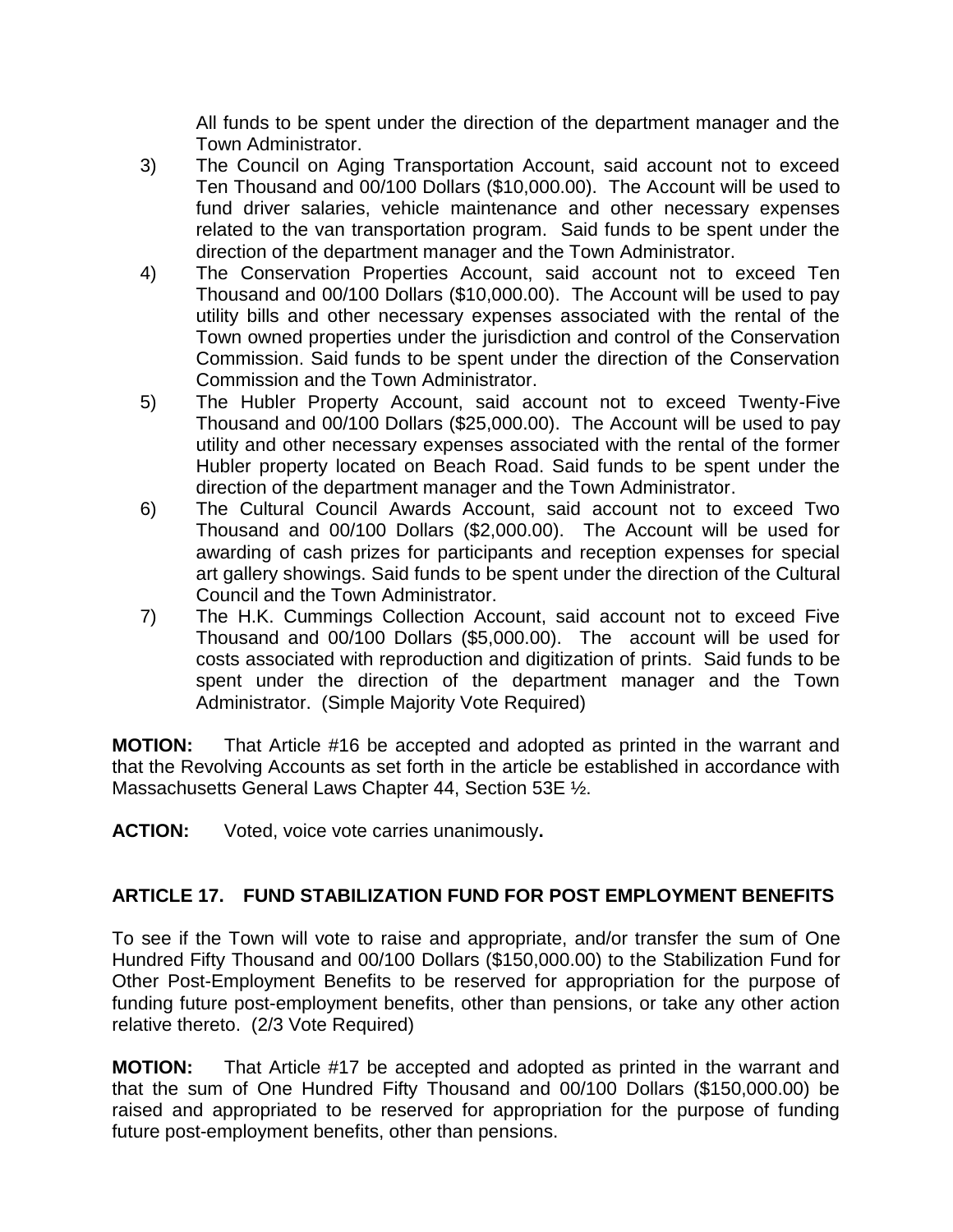#### **ACTION:** Voted, voice vote carries by necessary 2/3 vote.

### **ARTICLE 18. FUND STABILIZATION FUND FOR BUILDING AND FACILITY MAINTENANCE**

To see if the Town will vote to raise and appropriate, and/or transfer from available funds the sum of One Hundred Seventy Two Thousand and 00/100 Dollars (\$172,000.00) into the Stabilization Fund for Building and Facility Maintenance, and further to transfer from the Stabilization Fund the sum of One Hundred Seventy Two Thousand and 00/100 Dollars (\$172,000.00) for the purpose of funding building and facility maintenance projects, including all expenses incidental and related thereto, and further authorize the Board of Selectmen and/or Town Administrator to apply for and accept any Federal, State, County or other funds that may be available for this purpose, and to enter into Intermunicipal Agreements for acceptance of any such grants or funds which shall be used to offset the total appropriation authorized herein, or to take any other action relative thereto. (2/3 Vote Required)

**MOTION:** That Article #18 be accepted and adopted as printed in the warrant and that the sum of One Hundred Seventy Two Thousand and 00/100 Dollars (\$172,000.00) be raised and appropriated to the Stabilization Fund for Building and Facility Maintenance, and further to authorize the sum of One Hundred Seventy Two Thousand and 00/100 Dollars (\$172,000.00) to be transferred from the Stabilization Fund for Building and Facility Maintenance for the purpose of funding building and facility maintenance projects, including all expenses incidental and related thereto.

**ACTION:** Voted, voice vote carries unanimously**.**

#### **ARTICLE 19. ADOPT M.G.L. CH. 71, § 16B, ASSESSMENT FORMULA – NAUSET REGIONAL SCHOOLS**

To see if the Town will vote to accept the provisions of Massachusetts General Law Chapter 71, § 16B, which would reallocate the sum of the member towns' contribution to the Nauset Regional School District in accordance with the Regional Agreement rather than the Education Reform FoNauset rmula, so-called, or to take any other action relative thereto. (Simple Majority Vote Required)

chool District, and has been applied in each of the last ten years by town meeting vote.

**MOTION:** That Article #19 be accepted and adopted as printed in the warrant.

**ACTION:** Voted, voice vote carries unanimously**.**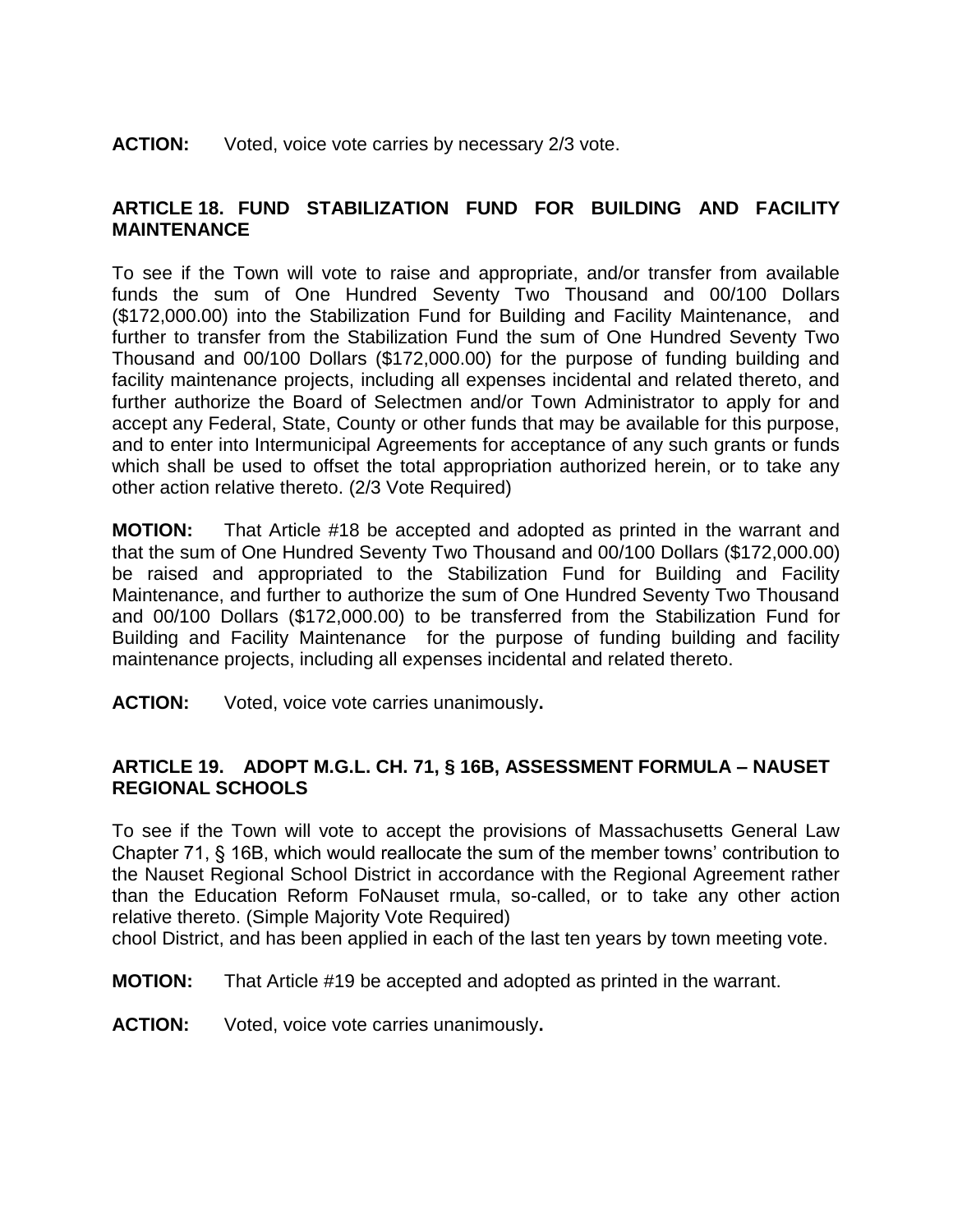#### **ARTICLE 20. FUND VISITOR MANAGEMENT SERVICES BY ORLEANS CHAMBER OF COMMERCE**

To see if the Town will vote to raise and appropriate and/or transfer from available funds the sum of Twenty Thousand Three Hundred Twenty Nine and 0/100 Dollars (\$20,329.00), or any other sum, to be spent under the direction of the Orleans Chamber of Commerce, Inc. and the Board of Selectmen for the purposes of managing summer visitors, making the Town more user-friendly and improving the visual image of the Town, or to take any other action relative thereto. (Simple Majority Vote Required)

**MOTION:** That Article #20 be accepted and adopted as printed in the warrant and that the sum of Twenty Thousand Three Hundred Twenty Nine and 00/100 Dollars (\$20,329.00), be raised and appropriated for this purpose.

**ACTION:** Voted, voice vote carries unanimously**.**

### **ARTICLE 21. FUND HUMAN SERVICES AGENCIES**

To see if the Town will vote to raise and appropriate and/or transfer from available funds the sum of Eighty One Thousand Three Hundred Twenty Seven and 00/100 Dollars (\$81,327.00), or any other sum, to fund the following human services organizations for the period July 1, 2013 to June 30, 2014.

| <b>Aids Support Group</b>                 | 2,000.00       |
|-------------------------------------------|----------------|
| <b>CapeAbilities</b>                      | 5,827.00<br>\$ |
| Cape Cod Child Development                | 2,500.00       |
| Cape Cod Children's Place                 | 2,500.00<br>\$ |
| <b>Consumer Assistance Council</b>        | 250.00<br>\$   |
| Elder Services of Cape Cod & Islands      | 2,500.00<br>\$ |
| Gosnold                                   | 8,000.00<br>\$ |
| <b>Homeless Prevention Council</b>        | \$7,500.00     |
| Independence House, Inc.                  | 4,700.00<br>\$ |
| Lower Cape Outreach Council               | \$9,000.00     |
| Nauset Together We Can Prevention Council | \$5,000.00     |
| Orleans After School Program              | \$20,000.00    |
| <b>Outer Cape Health Services</b>         | \$8,500.00     |
| <b>Sight Loss Services</b>                | \$<br>950.00   |
| South Coast Legal Services                | \$2,200.00     |
| Total                                     | \$81,327.00    |

(Simple Majority Vote Required)

**MOTION:** That Article #21 be accepted and adopted as printed in the warrant, and that the sum of Eighty One Thousand Three Hundred Twenty Seven and 00/100 Dollars (\$81,327.00) be raised and appropriated for this purpose.

**ACTION:** Voted, voice vote carries unanimously**.**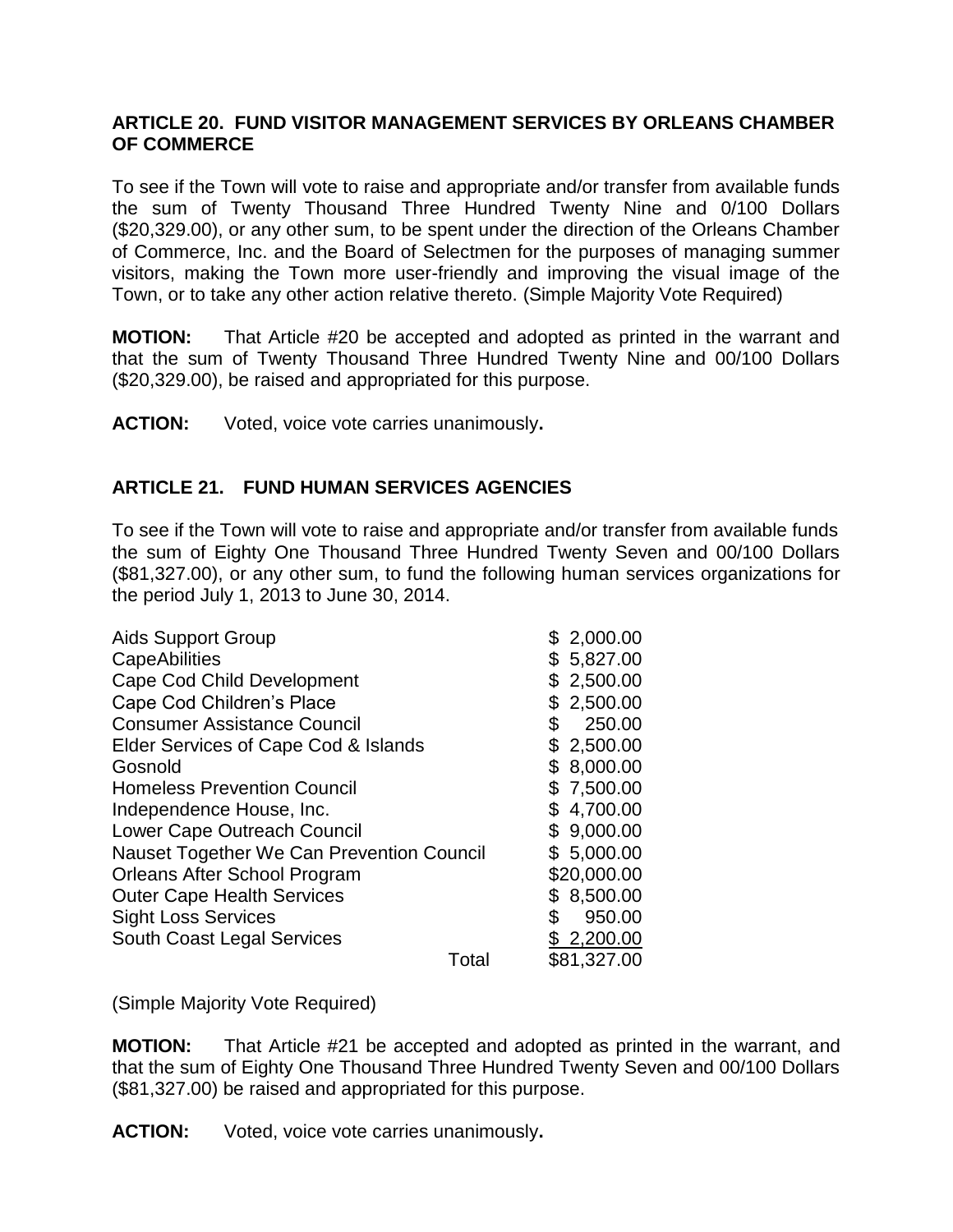### **ARTICLE 22. FUND FOURTH OF JULY PARADE**

To see if the Town will vote to raise and appropriate and/or transfer from available funds the sum of Five Thousand and 00/100 Dollars (\$5,000.00), or any other sum, for the purpose of funding the July  $4<sup>th</sup>$  parade within the Town of Orleans. Said funds to be expended under the direction of the Town Administrator, or to take any other action relative thereto. (Simple Majority Vote Required)

**MOTION:** That Article #22 be accepted and adopted as printed in the warrant, and that the sum of Five Thousand and 00/100 Dollars (\$5,000.00) be raised and appropriated for this purpose.

**ACTION:** Voted, voice vote carries unanimously**.**

### **ARTICLE 23. FUND ELECTED OFFICIALS COMPENSATION**

To see if the Town will vote to fix the salaries of elected officials for the twelve month period beginning July 1, 2013 as follows:

- 1) Board of Selectmen (5) \$1,500.00
- 2) Board Chairman \$ 500.00
- 3) Moderator (1) \$ 300.00
- 4) Constables (2) \$ 150.00

and to raise and appropriate and/or transfer from available funds the sum of Eight Thousand Six Hundred and 00/100 Dollars (\$8,600.00) or any other sum, for this purpose, or to take any other action relative thereto. (Simple Majority Vote Required)

**MOTION:** That Article #23 be accepted and adopted as printed in the warrant and that the sum of Eight Thousand Six Hundred and 00/100 Dollars (\$8,600.00) be raised and appropriated for this purpose as follows:

| \$1,500.00 each |
|-----------------|
| \$500.00        |
| \$300.00        |
| \$150.00 each   |
|                 |

**ACTION:** Voted, voice vote carries unanimously**.**

#### **ARTICLE 24. FUND NON-UNION EMPLOYEE COLA (FY14)**

To see if the Town will vote to approve a cost of living wage increase for the period of July 1, 2013 to June 30, 2014 (FY14) for those employees who are covered by the Personnel Bylaw Compensation Plans A, B, D and E and those employees covered by individual contracts and employment agreements; and to raise and appropriate and/or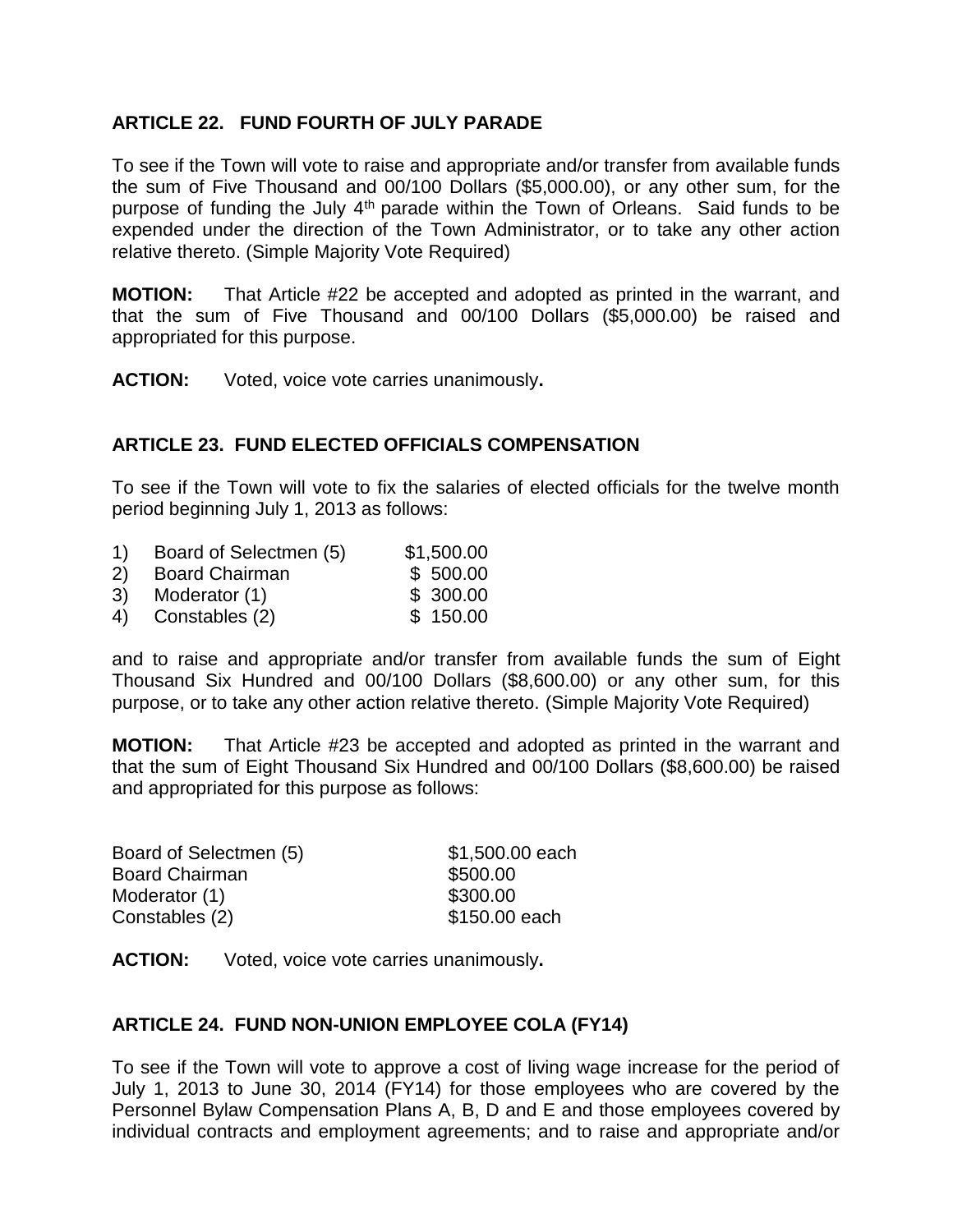transfer a sufficient sum to fund such increase, or to take any other action relative thereto. (Simple Majority Vote Required)

**MOTION:** That Article #24 be accepted and adopted as printed in the warrant and that the sum of One Hundred Forty Seven Thousand Nine Hundred and 00/100 Dollars (\$147,900.00) be raised and appropriated for this purpose.

**ACTION:** Voted, voice vote carries by the necessary majority.

### **ARTICLE 25. FUND ORLEANS POLICE FEDERATION CONTRACT (FY14)**

To see if the Town will vote to raise and appropriate and/or transfer from available funds a sufficient sum of money to be added to the FY14 Salaries Account for the Police Department budget for employees covered under the collective bargaining agreement between the Town and the Orleans Police Federation, or to take any other action relative thereto. (Simple Majority Vote Required)

**MOTION:** That Article #25 be accepted and adopted as printed in the warrant and that the sum of Seventy Five Thousand One Hundred and 00/100 Dollars (\$75,100.00) be raised and appropriated for this purpose.

**ACTION:** Voted, voice vote carries unanimously**.**

#### **ARTICLE 26. FUND ORLEANS PERMANENT FIREFIGHTERS ASSOCIATION CONTRACT (FY14)**

To see if the Town will vote to raise and appropriate and/or transfer from available funds a sufficient sum of money to be added to the FY14 Salaries Accounts for the Fire Department budget for employees covered under the collective bargaining agreement between the Town and the Orleans Permanent Firefighters Association, Local 2675 I.A.F.F., or to take any other action relative thereto. (Simple Majority Vote Required)

**MOTION:** That Article #26 be accepted and adopted as printed in the warrant and that the sum of One Hundred Twenty Thousand Five Hundred and 00/100 Dollars (\$120,500.00) be raised and appropriated for this purpose.

**ACTION:** Voted, voice vote carries unanimously**.**

#### **ARTICLE 27. FUND CLERICAL AND TECHNICAL UNION CONTRACT (FY 14)**

To see if the Town will vote to raise and appropriate and/or transfer from available funds a sufficient sum of money to be added to the FY14 Salaries Accounts for various Town departments with employees covered under the collective bargaining agreement between the Town and the United Steelworkers Local Union 9158 Unit #2, Clerical and Technical Union, or to take any other action relative thereto. (Simple Majority Vote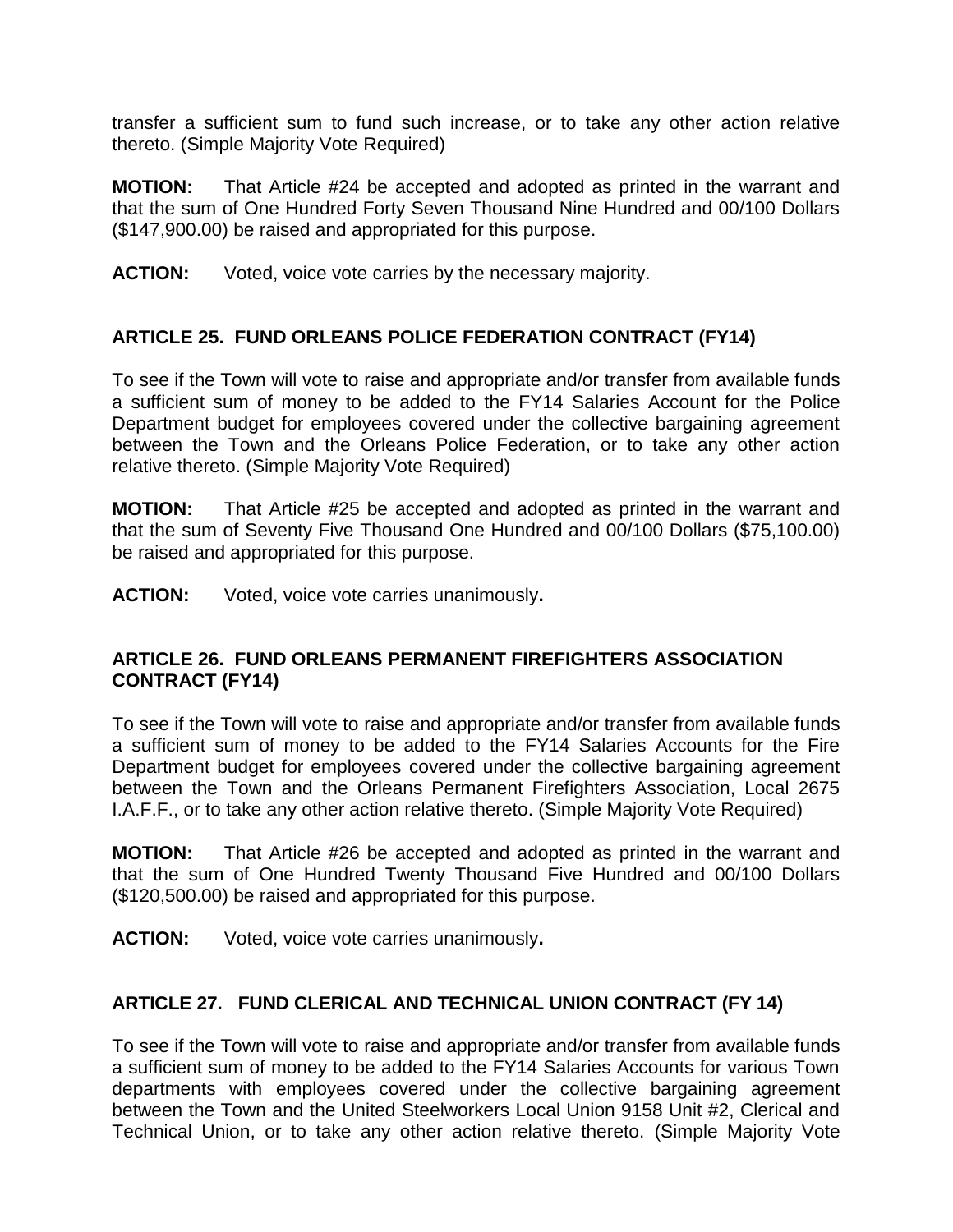### Required)

**MOTION:** That Article #27 be accepted and adopted as printed in the warrant and that the sum of One Hundred Forty Three Thousand Three Hundred and 00/100 Dollars (\$143,300.00) be raised and appropriated for this purpose.

**ACTION:** Voted, voice vote carries unanimously**.**

### **ARTICLE 28. FUND UNITED STEELWORKERS UNION CONTRACT (FY 14)**

To see if the Town will vote to raise and appropriate and/or transfer from available funds a sufficient sum of money to be added to the FY14 Salaries Accounts for various Town departments with employees covered under the collective bargaining agreement between the Town and the United Steelworkers Local Union 13507, or to take any other action relative thereto. (Simple Majority Vote Required)

**MOTION:** That Article #28 be accepted and adopted as printed in the warrant and that the sum of seventy seven thousand seven hundred and 00/100 Dollars (\$77,700.00) be raised and appropriated for this purpose.

**ACTION:** Voted, voice vote carries unanimously**.**

#### **ARTICLE 29. FUND UNANTICIPATED EMPLOYEE RETIREMENT BUYOUTS**

To see if the Town will vote to raise and appropriate and/or transfer from available funds the sum of Fifty Thousand and 00/100 Dollars (\$50,000.00) to fund unanticipated employee retirement buyouts, or to take any other action relative thereto. (Simple Majority Vote Required)

**MOTION:** That Article #29 be accepted and adopted as printed in the warrant and that the sum of Fifty Thousand and 00/100 Dollars (\$50,000.00) be raised and appropriated for this purpose.

**ACTION:** Voted, voice vote carries unanimously**.**

#### **ARTICLE 30. DELEGATE MANAGEMENT OF HISTORIC PRESERVATION RESTRICTIONS**

To see if the Town will vote pursuant to the Community Preservation Act, GL. C. 44B. §12(b), to authorize the Board of Selectmen to delegate management of historic preservation restrictions held by the Town to the Orleans Historical Commission, or to take any other action relative thereto. (Simple Majority Vote Required)

**MOTION:** That Article #30 be accepted and adopted as printed in the warrant.

**ACTION:** Voted, voice vote carries unanimously**.**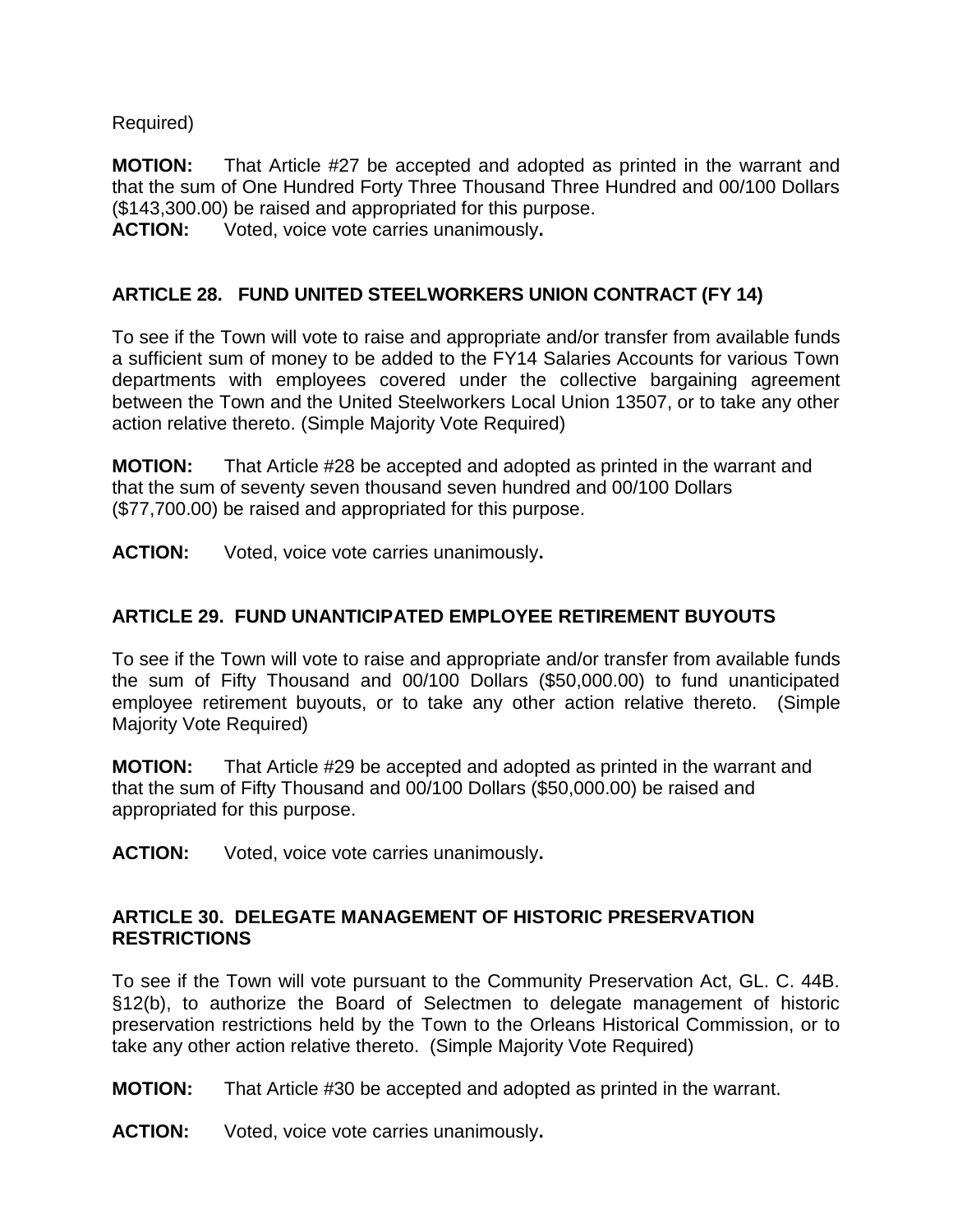### **ARTICLE 31. AMEND GENERAL BYLAW, CH. 158 – WATER**

Chapter 158, WATER

[HISTORY: Adopted by the Town of Orleans as indicated in article histories. Amendments noted where applicable.]

GENERAL REFERENCES

Water Department rules and regulations -- See Ch. 196.

ARTICLE I, General Regulations [Adopted 3-11-1963 ATM, Art. 41; amended in its entirety 3-9-1970 ATM, Art. 33]

§ 158-1. Guaranty or bond required for extension of mains. [Amended 5-11-2009 ATM, Art. 32]

Whenever any extension of the water main is requested upon any street or way, the Board of Water Commissioners, or the Board of Water and Sewer Commissioners, as the case may be (hereinafter the "Board"), may require that, before such extension is made, a guaranty or bond shall be given to the Town in such amount and form and with such sureties as they shall approve, conditioned that the obligors shall pay to the Town for not more than ten (10) years, at the time appointed for payment of water rates, such sums as shall amount in the aggregate annually to ten percent (10%) upon the cost of such extension, subject to diminution by the amounts that the Town shall receive annually from rates paid for water by consumers connected with such extension.

§ 158-2. Protection of watershed; fines and penalties. [Added 5-9-1989 ATM, Art. 30; amended 5-11-2009 ATM, Art. 32]

Any person who, without lawful authority, directly or indirectly corrupts or defiles or who causes the corruption or defilement of the watershed system or any water source located within the Town of Orleans supplying the watershed system including but not limiting to dumping of any type of materials within the watershed of said Town as depicted on Assessors Map 54, Parcel 1: 490+/- acres, Assessors Map 68, Parcel 5: 3.91 acres, Assessors Map 68, Parcel 7: 6.91 acres, Assessors Map 81, Parcel 10: 13.67 acres, Assessors Map 81, Parcel 9: 3.33 acres, Assessors Map 81, Parcel 5: 11.48 acres, Assessors Map 75, Parcel 119: 4.00 acres, Assessors Map 75, Parcel 87: 6.53 acres filed in the Orleans Tax Assessor's Office, shall be subject to the following fines and penalties. A violation of this bylaw shall be punished by a fine of not more than three hundred and 00/100 (\$300.00) dollars for each day such violation occurs or continues. Any such fine or penalty shall be payable to the Treasury of the Town of Orleans. The fines and penalties imposed under this bylaw are in addition to the fines and penalties imposed under Massachusetts General Laws, Chapter 21, Section 42, and said statutes shall not be construed as a limitation of the enforcement or the extent of violations covered under this bylaw. The bylaw shall not be deemed the exclusive remedy available to the Town of Orleans for the corruption or defilement of the Town's watershed. The Town specifically reserves the right to maintain an action under theories of tort law or any other appropriate legal theory.

ARTICLE II, Cross-Connection Control [Adopted 5-9-1989 ATM, Art. 31]

§ 158-3. Purpose.

A. To protect the public potable water supply served by the Board from the possibility of contamination or pollution by isolating such contaminants or pollutants which could backflow or backsiphon into the public water system. [Amended 5-11-2009 ATM, Art. 32]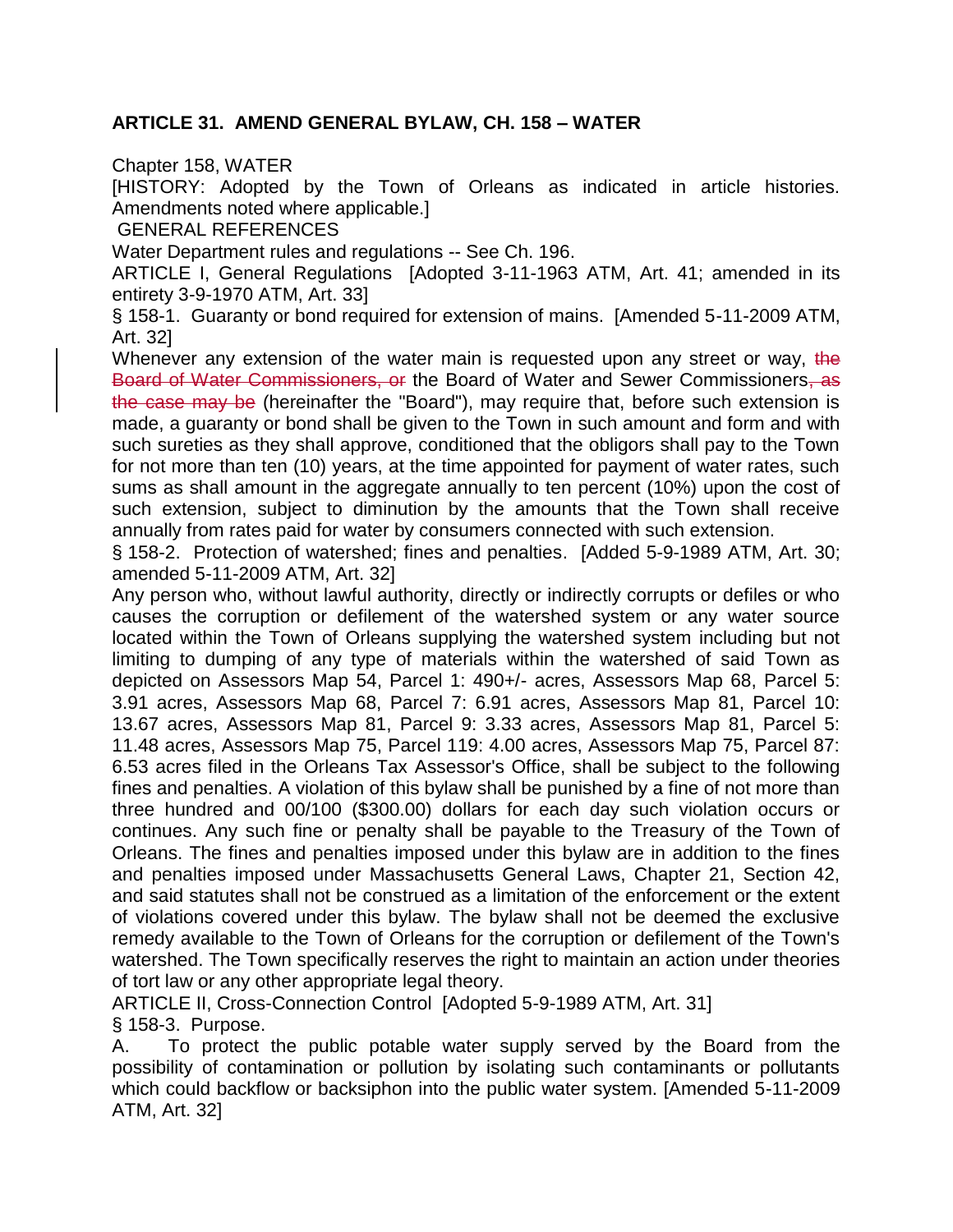B. To promote the elimination or control of existing cross-connection, actual or potential, between its customers in-plant potable water system, and non-potable systems.

C. To provide for the maintenance of a continuing program of cross-connections control which will effectively prevent the contamination or pollution of all potable water systems by cross-connection.

§ 158-4. Authority.

A. As provided in the Federal safe drinking water act of 1974 (Public Law 93-523), and the Commonwealth of Massachusetts drinking water regulations, 310 CMR 22.22, the water purveyor has the primary responsibility for preventing water from unapproved sources or any other substances from entering the public potable water system.

B. The Water Department Rules and Regulations, adopted August 23, 1988, and amended 5-2-2007, and amended 8-15-2012. [Amended 5-11-2009 ATM, Art. 32]

§ 158-5. Responsibility. [Amended 5-11-2009 ATM, Art. 32]

The Board shall be responsible for the protection of the public potable water distribution system from contamination or pollution due to the backflow or backsiphonage of contaminants or pollutants. If, as a result of a survey of the premises, the Water Department determines that an approved backflow prevention device is required at the Town's water service connection or as inplant protection on any customer's premises, the Water Department, or its delegated agent, shall issue a cross-connection violation form to said customer to install approved backflow prevention devices. The customer shall, within a time frame determined by the Water Department, install such approved device or devices at his own expense, and failure or refusal or inability on the part of the customer to install said device or devices at his own expense, and failure or refusal or inability on the part of the customer to install said device or devices within the specified time frame shall constitute a ground for discontinuing water service to the premises until such device or devices have been properly installed.

§ 158-6. Definitions.

A. Air Gap Separation: the method of preventing backflow through the use of an unobstructed vertical distance through the free atmosphere between the lowest opening from any pipe or faucet supplying water to a tank, plumbing fixture, or other device and the flood level rim of the receptacle.

A.B. Approved: accepted by the Reviewing Authority as meeting an applicable specification stated or cited in this regulation or as suitable for the proposed use.

B.C. Approved Backflow Prevention Device or Devices: A testable or non-testable cross connection control device method to prevent backflow that is approved by the Department of Environmental Protection for use in Massachusetts. [Amended 5-11- 2009 ATM, Art. 32]

D. Atmospheric Vacuum Breaker: An approved backflow device used to prevent back siphonage which is not designed for use under static line pressure.

C.E. Auxiliary Water Supply: Any water supply of unknown or questionable quality on or available to the premises other than the Water Department's approved public potable water supply. [Amended 5-11-2009 ATM, Art. 32]

D.F. Back Pressure: Pressure created by mechanical means or other means which causes water or other liquids or substances to flow or move in a direction opposite to that which is intended.

E.<del>G.</del> Back Siphonage: A form of backflow due to reduced or subatmospheric pressure within a water system.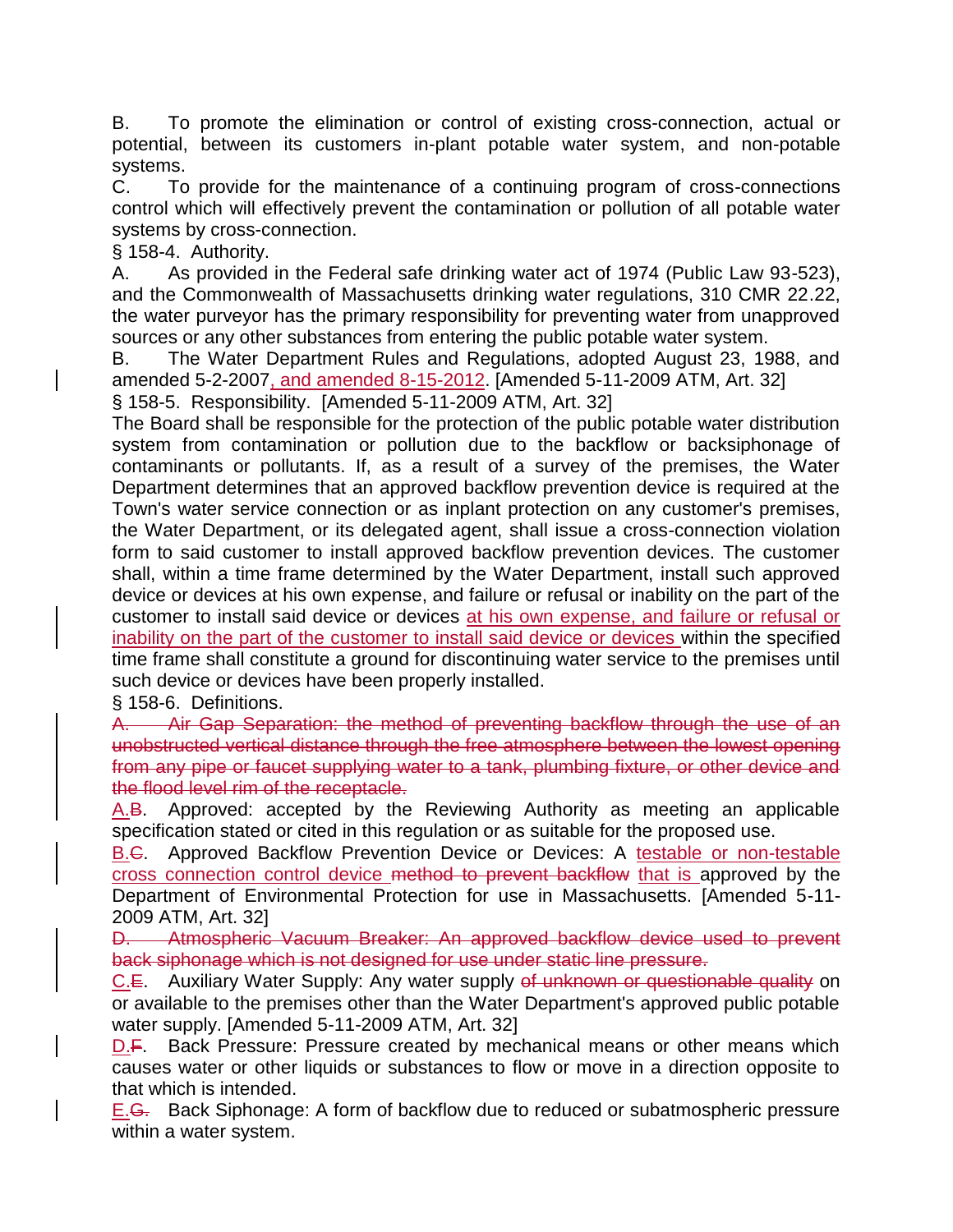FH. Backflow: The flow of water or other liquids, mixtures or substances, under positive or reduced pressure in into the distributions pipes of a potable water supply from any source other than the its intended source.

GI. Backflow Preventer with Intermediate Atmospheric Vent: A device having two independently operating check valves separated by an intermediate chamber with a means for automatically venting it to the atmosphere, in which the check valves are force loaded to a normally closed position and the venting means is force loaded to a normally open position. or means designed to prevent backflow or backsiphonage. Most commonly categorized as air gap, reduced pressure principal device, double check valve assembly, pressure vacuum breaker, atmospheric vacuum breaker, hose bibb vacuum breaker, residential dual check, double check with intermediate atmospheric vent, and barometric loop.

- 1. Air Gap The method of preventing backflow through the use of an unobstructed vertical distance through the free atmosphere between the lowest opening from any pipe or faucet supplying water to a tank, plumbing fixture, or other device and the flood level rim of the receptacle. The air gap separation shall be at least twice the internal diameter of the supply pipe discharge line but in no case less than one inch.
- 2. Atmospheric Vacuum Breaker A device which prevents backsiphonage by creating an atmospheric vent when there is either a negative pressure or subatmospheric pressure in a water system.
- 3. Barometric Loop A fabricated piping arrangement rising at least thirty five (35) feet at its topmost point above the highest fixture it supplies. It is utilized in water supply systems to protect against backsiphonage.
- 4. Double Check Valve Assembly An assembly of two (2) independently operating spring loaded check valves with tightly closing shut off valves on each side of the check valves, plus properly located test cocks for the testing of each check valve.
- 5. Double Check Valve with Intermediate Atmospheric Vent A device having two (2) spring loaded check valves separated by an atmospheric vent chamber.
- 6. Hose Bibb Vacuum Breaker A device which is permanently attached to a hose bibb and which acts as an atmospheric vacuum breaker.
- 7. Pressure Vacuum Breaker A device containing one or two independently operated spring loaded check valves and an independently operated spring loaded air inlet valve located on the discharge side of the check or checks. Device includes tightly closing shut off valves on each side of the check valves and properly located test cocks for the testing of the check valve(s).
- 8. Reduced Pressure Principle Backflow Preventer An assembly consisting of two (2) independently operating approved check valves with an automatically operating differential relief valve located between the two (2) check valves, tightly closing shut off valves on each side of the check valves plus properly located test cocks for the testing of the check valves and the relief valve.
- 1.9. Residential Dual Check An assembly of two (2) spring loaded, independently operating check valves without tightly closing shut off valves and test cocks. Generally employed immediately downstream of the water meter to act as a containment device.

J. Barometric Loop: A loop of pipe rising at least 35 feet, at its topmost point, above the highest fixture it supplies.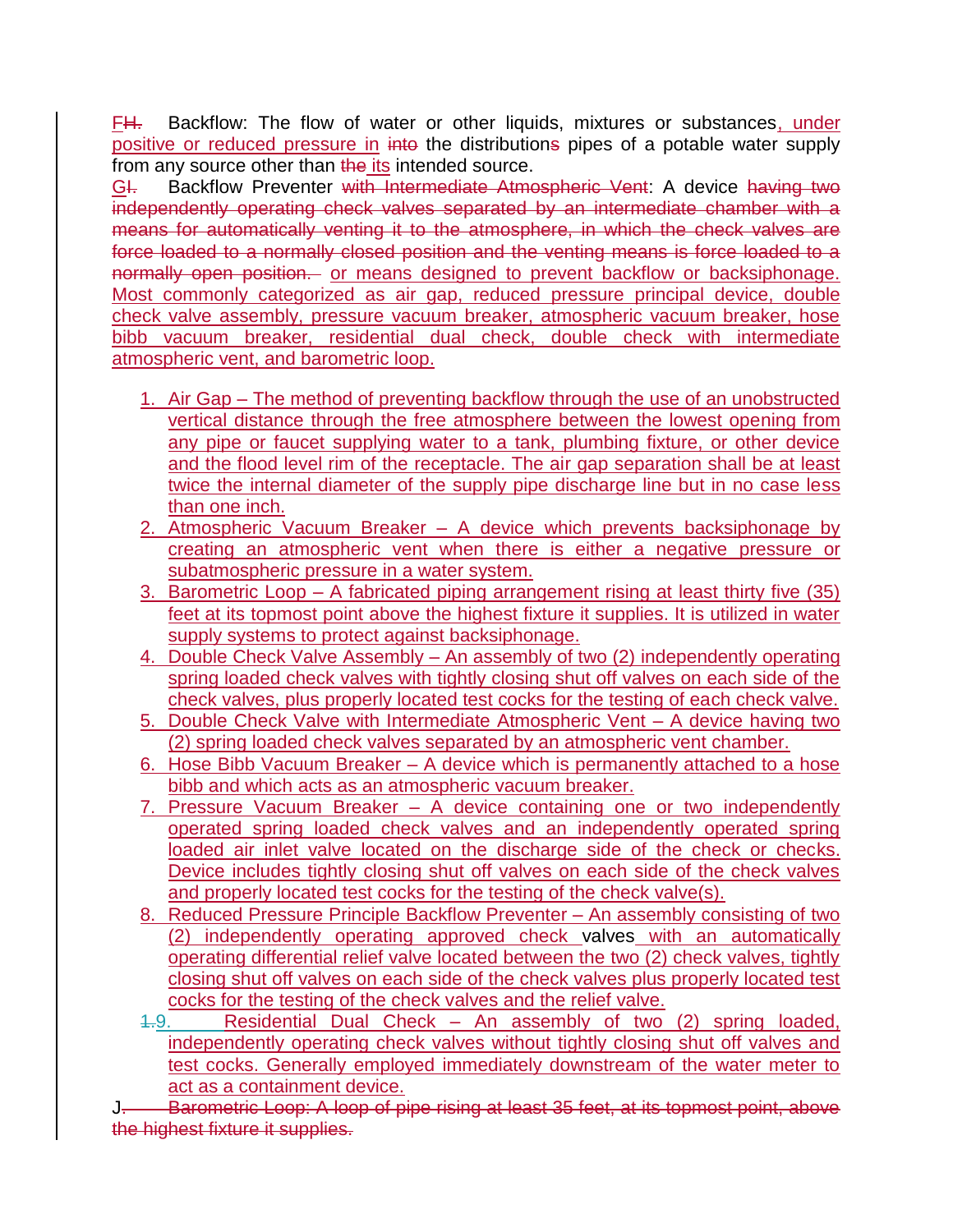H. Commission – The Town of Orleans Board of Water and Sewer Commissioners (the "Board") or owner or operator of a public water supply system invested with the authority and responsibility for the implementation of a cross connection control program and for the enforcement of the provisions of the Ordinance.

Containment – A method of backflow prevention which requires a reduced pressure backflow preventer or an air gap separation at the meter or property line. K. (Reserved)EN

**JL.** Contaminant: A substance that will impair the quality of water to a degree that it creates a serious health hazard to the public leading to poisoning or the spread of disease.Any physical, chemical, biological or radiological substance or matter in water.

K.M. Cross-Connection: Any actual or potential connection between a distribution pipe of potable water from a the public water supply system and a source of contamination or pollution. any waste pipe, soil pipe, sewer, drain, or other unapproved source.

LN. Cross-Connection Violation Form: A violation form designated by the Department of Environmental Protection, which is sent to the owner by the Water Department with copies sent to the Department of Environmental Protection, plumbing inspectors and Board of Health delineating cross-connection violations found on the owner's premises and a procedure for corrective action. [Amended 5-11-2009 ATM, Art. 32]

M. Department – The Massachusetts Department of Environmental Protection (MassDEP).

N. Design Data Sheet – A report form submitted to the supplier of water along with plans for each installation of a reduced pressure backflow preventer or double check valve assembly, or for each change to any such device already installed, describing and showing the details of the specific installation.

O. (Reserved)EN Health Hazard – An actual or potential threat of contamination to the potable water in a public water system, which, in the opinion of the supplier of water would endanger health.

P. Double Check Valve Assembly: A backflow prevention device which incorporates an assembly of check valves, with shut-off valves at each end and appurtenances for testing.

PQ. In-Plant Protection: The location of approved backflow prevention devices in a manner which provides simultaneous protection of the public water system consumers of water and the potable water system within the premises.

Q. Inspection – An on-site inspection and survey by a qualified individual to determine the existence and location of cross connections and/or the physical examination and testing of an installed backflow prevention device to verify that the backflow prevention device is functioning properly.

R. Inspection and Maintenance Report Form – A report form which is to be used by certified testers to record all pertinent testing information.

S.R. Owner: Any person maintaining a cross-connection installation or owning or occupying premises on which cross-connections can or do exist.

T.S. Owners Agent – Any person or body designated by the owner to act as his or her representative.Permit: A document issued by the Water Department which allows a cross-connection installation. [Amended 5-11-2009 ATM, Art. 32]

 $U^{\dagger}$ . Person: Any individual, corporation, company, association, trust, partnership, the Commonwealth, a municipality, district, or other subdivision or instrumentality of the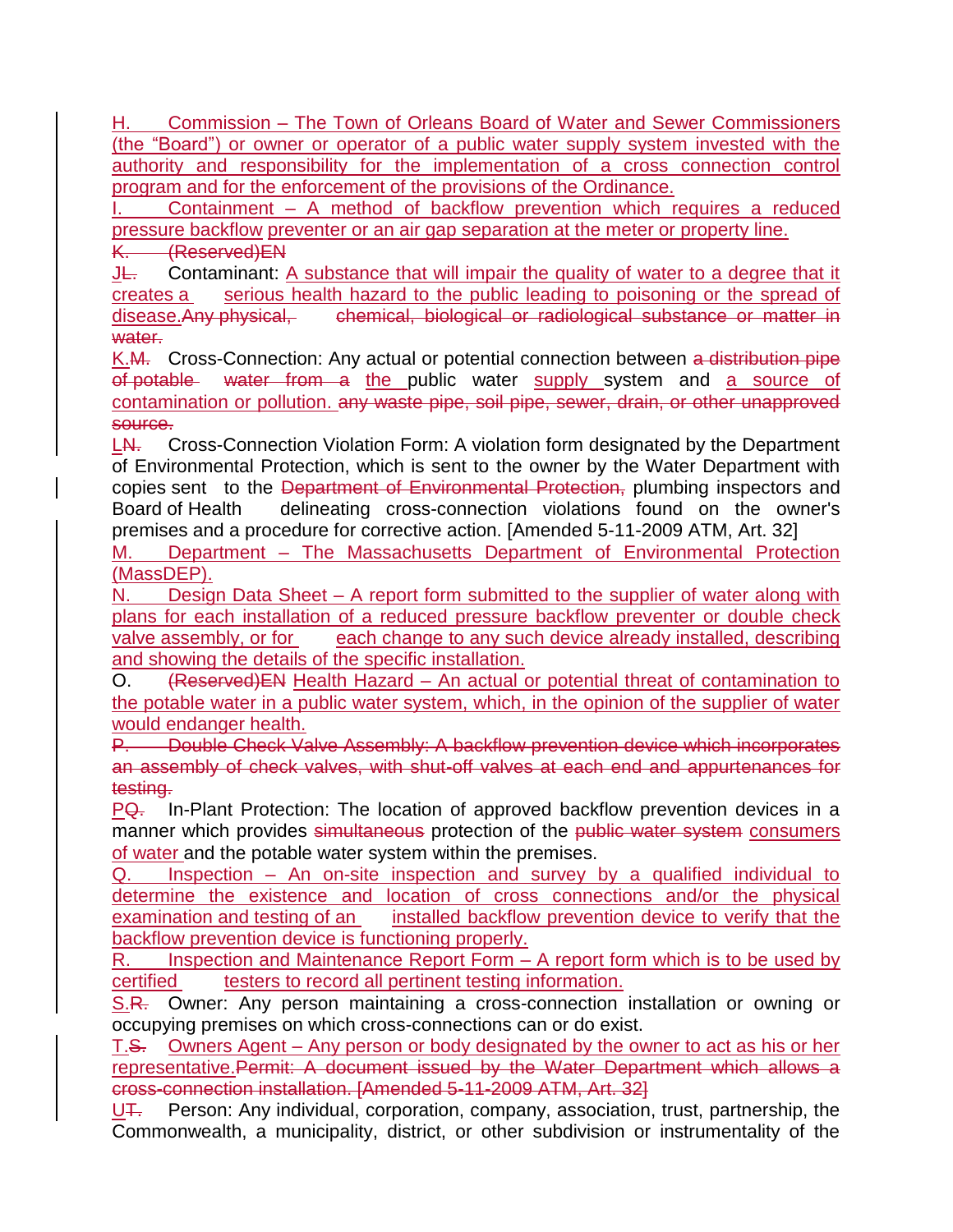United States, except that nothing herein shall be constructed to refer to or to include any American Indian tribe or the United States Secretary of the Interior in his capacity as trustee of Indian Lands.

U. Pressure Vacuum Breaker: An approved backflow prevention device designed to prevent only back siphonage and which is designed for use under static line pressure and which has necessary appurtenances for testing.

V. Pollutant – A foreign substance, that if permitted to get into the public water system, will degrade its quality so as to constitute a moderate hazard, or impair the usefulness or quality of the water to a degree which does not create an actual hazard to the public health but which does adversely and unreasonably effect such water for domestic use.

V. Reduced Pressure Backflow Preventer: An approved backflow prevention device incorporating (1) two check valves, (2) an automatically operating differential relief valve located between the two checks, (3) two shut-off valves, (4) necessary appurtenances for testing. [Amended 5-11-2009 ATM, Art. 32]

W. Potable Water – Water from any source that has been approved by MassDEP for human consumption.

W. Residential Dual Check: An assembly of two spring loaded, independently operating check valves without tightly closing shut-off valves and test cocks. Generally employed immediately downstream of the water meter to act as a containment device.

X. Reviewing Authority: The supplier of public water Water Department, its Designees, or the local plumbing inspector, authorized by M.G.L. C. 142 and licensed by the Board of State Examiners of Plumbers and Gas Fitters, whichever is responsible for the review and approval of the installation of an approved backflow prevention device. [Amended 5-11-2009 ATM, Art. 32]

Y. Supplier of Public Water – Any person who owns or operates a public water supply system.

Z. Unapproved Source – The source or distribution system for any water or other liquid or substance which has not been approved by the MassDEP as being safe and sanitary quality for human consumption, including but not limited to any waste pipe, soil pipe, sewer drain, or non-acceptable potable water system material.

§ 158-7. Administration.

A. The Board will operate an active cross-connection control program, to include the keeping of necessary records which fulfills the requirements of the Department of Environmental Protection Cross Connection Regulations and is approved by the Department. [Amended 5-11-2009 ATM, Art. 32]

B. The owner shall allow his property to be inspected for possible cross-connections and shall follow the provisions of the Board's Commission's program and the Department regulations.

§ 158-8. Requirements.

A. WATER DEPARTMENT. [Amended 5-11-2009 ATM, Art. 32]

1. On new installations, the Water Department will provide on-site evaluation and/or inspection of plans in order to determine the type of backflow preventer, if any, that will be required, and notify the owner of plan approval requirements by the appropriate reviewing authority.

2. For premises existing prior to the start of this program, the Water Department will perform surveys of the premises and reviews of as-built plans and issue a crossconnection violation form to the owner detailing any corrective action required, the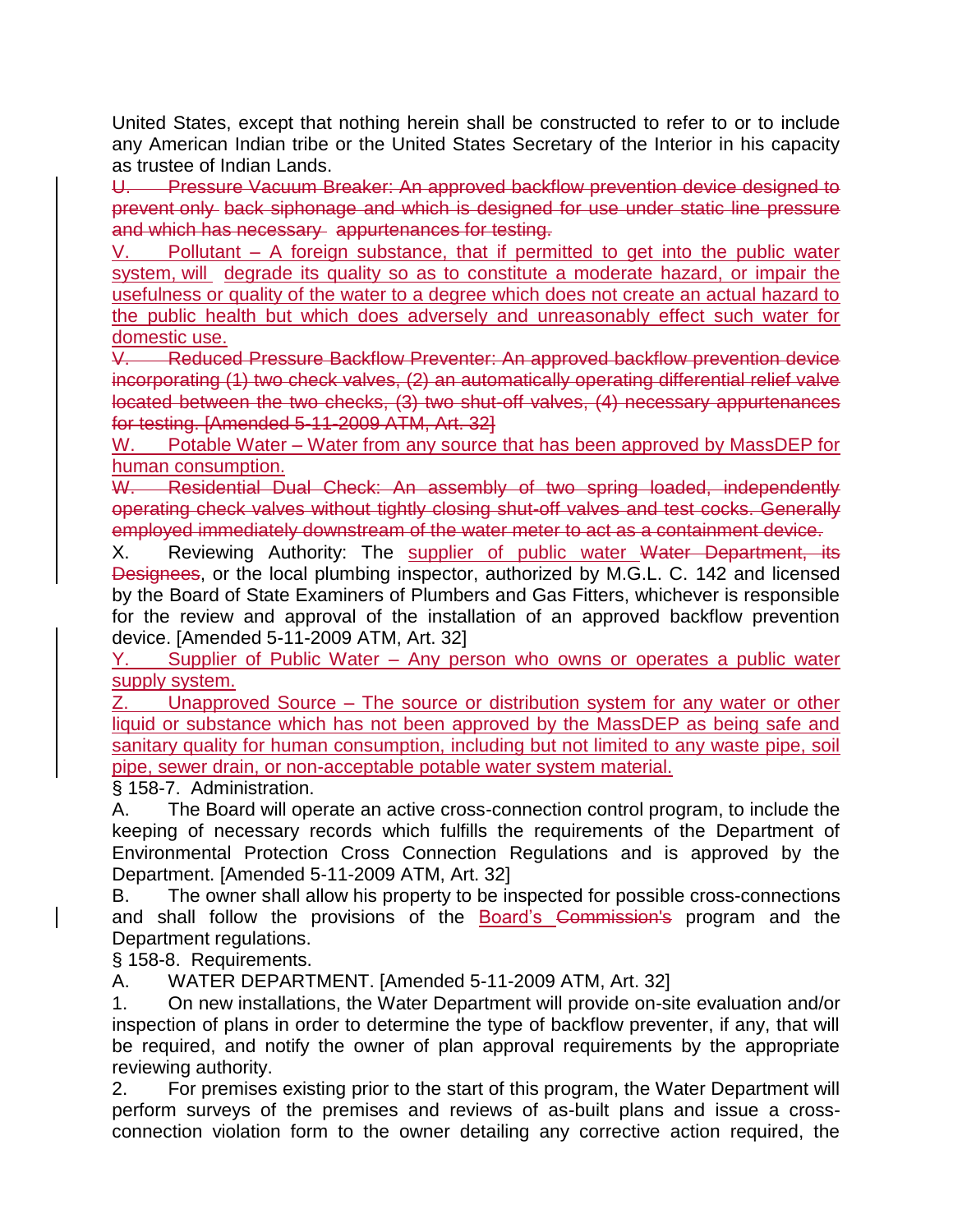method of achieving the correction, and the time allowed for the correction to be made. The time period allowed shall depend upon the degree of hazard involved.

3. The Board will not allow any cross-connection to remain unless it is protected by an approved backflow preventer which has been approved and which will be regularly tested to insure satisfactory operations.

4. The Water Department shall inform the Owner by letter, of any failure to comply, by the time of the first re-inspection. The Water Department will allow an additional fifteen (15) days for the correction. In the event the Owner fails to comply with the necessary correction by the time of the second re-inspection, the Water Department will inform the Owner by letter that the water service to the Owner's premises will be terminated within a period not to exceed five (5) days. In the event that the Owner informs the Board of extenuating circumstances as to why the correction has not been made, a time extension may be granted by the Board, but in no case will exceed an additional thirty (30) days.

5.4. If the Board determines at any time that a serious threat to the public health exists, the water service will be terminated immediately.

65. The Water Department shall have on its staff, or shall have a delegated representative, who is a backflow prevention device tester certified by the Commonwealth of Massachusetts.

76. The Water Department began initial premise inspections to determine the nature of existing or potential hazards, following the approval of this program by the Department of Environmental Protection, during calendar year 1988. Initial focus was on high hazard industries and commercial premises. The Water Department continues with an annual survey program.

B. OWNER.

1. The Owner shall be responsible for the elimination or protection of all crossconnections on his/her premises. [Amended 5-11-2009 ATM, Art. 32]

2. The Owner shall be responsible for applying for and obtaining all necessary approvals for the maintenance of cross-connections and installation of backflow prevention devices. [Amended 5-11-2009 ATM, Art. 32]

3. The Owner shall have any device that fails an inspection or test repaired or replaced by a licensed plumber. [Amended 5-11-2009 ATM, Art. 32]

4. The Owner shall inform the Water Department of any proposed or modified cross-connection and also any existing cross-connections of which the owner is aware but has not been found by the Water Department. [Amended 5-11-2009 ATM, Art. 32]

5. The Owner shall not install a bypass around any backflow preventer unless there is a backflow preventer of the same type on the bypass. Owners who cannot shut down operation for testing of the device(s) must supply additional devices necessary to allow testing to take place.

6. The Owner shall install backflow preventers in a manner approved by the Water Department. [Amended 5-11-2009 ATM, Art. 32]

7. The Owner shall install only reduced pressure backflow preventers and double check valve assemblies approved by MassDEPthe State. [Amended 5-11-2009 ATM, Art. 32]

8. Any Owner of industrial, commercial, or institutional premises having a private well or other private water source must have a permit if the well or source is cross connected to the Orleans water system. Permission to cross connect may be denied by the Board. The Owner may be required to install a backflow preventer at the service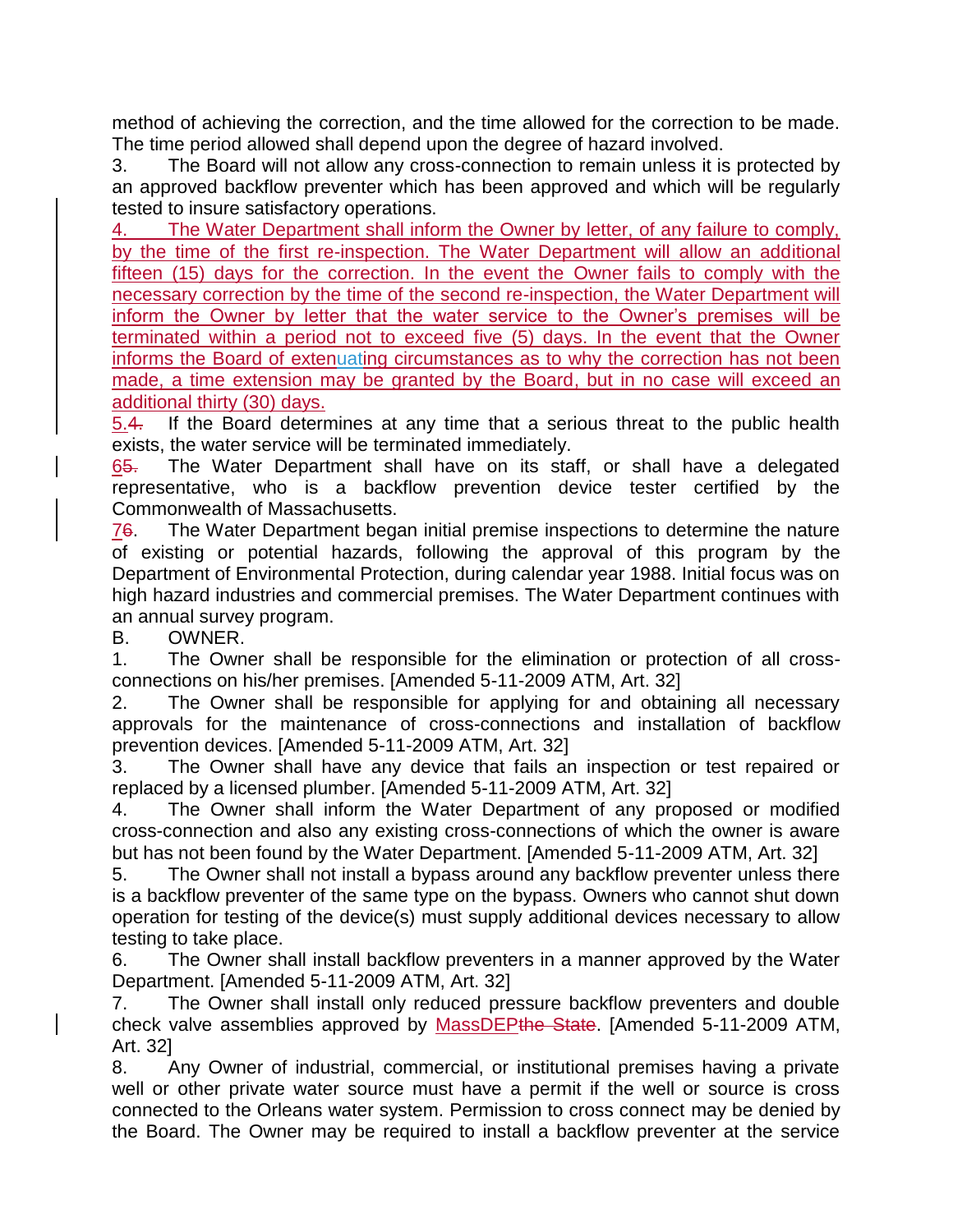entrance if a private water source is maintained even if it is not cross connected to the Orleans water system. [Amended 5-11-2009 ATM, Art. 32]

9. The Owner of any residential premises having a A private well or other private individual water source serving residential dwellings used for potable or non-potable purposes will not be allowed a physical connection with the public water supply system.

10. The Owner shall be responsible for the payment of all fees for $<sub>7</sub>$  annual or semi-</sub> annual device testings, retesting in the case that the device fails to operate correctly, and second re-inspections for noncompliance with Water Department or MassDEP requirements. [Amended 5-11-2009 ATM, Art. 32]

§ 158-9. Degree of hazard. [Amended 5-11-2009 ATM, Art. 32]

The Board recognizes the threat to the public water system arising from crossconnections. As such, the Board, whereas it is responsible for the quality of the public water supply, may require a containment device on the water service entrance to any customer who, as a result of unprotected cross-connections, could contaminate the public water supply system.

§ 158-10. Enforcement. [Amended 5-11-2009 ATM, Art. 32]

The Board shall not allow a cross-connection to exist with the public water supply system unless it is considered necessary and all appropriate approvals and/or permits have been issued.

§ 158-11. Existing in-use backflow-prevention devices. [Amended 5-11-2009 ATM, Art. 32]

Any existing backflow preventer shall be allowed by the Board to continue in service unless the degree of hazard is such as to supersede the effectiveness of the present backflow preventer or result in an unreasonable risk to the public health. Where the degree of hazard has increased, as in the case of a residential installation converting to a business establishment, any existing backflow preventer must be upgraded to a reduced pressure backflow preventer, or a reduced pressure backflow preventer must be installed in the event that no backflow device was present.

§ 158-12. Testing. [Amended 5-11-2009 ATM, Art. 32]

A. Reduced pressure backflow preventers shall be tested and inspected at least semi-annually and double check valve assemblies shall be tested and inspected at least annually by the Water Department.

B. Testing shall be performed by the Water Department's certified tester or a Massachusetts Department of Environmental Protection certified tester with the approval of the Water Department.

C. The testing shall be conducted during the Water Department's regular business hours. Exceptions to this, when at the request of the Owner, may require additional charges to cover the increased costs to the Water Department.

D. (Reserved)

E. Any backflow preventer which fails during a periodic test must be repaired or replaced by a licensed plumber. When repairs are necessary, upon completion of the repair, the device will be retested at the Owner's expense to insure proper operation. High hazard situations will not be allowed to continue unprotected if the backflow preventer fails the test and cannot be repaired immediately. In other situations, a compliance date of not more than fourteen days after the test date will be established. The Owner is responsible for spare parts, repair tools, or a replacement device. Parallel installation of two devices is an effective means of the Owner insuring that uninterrupted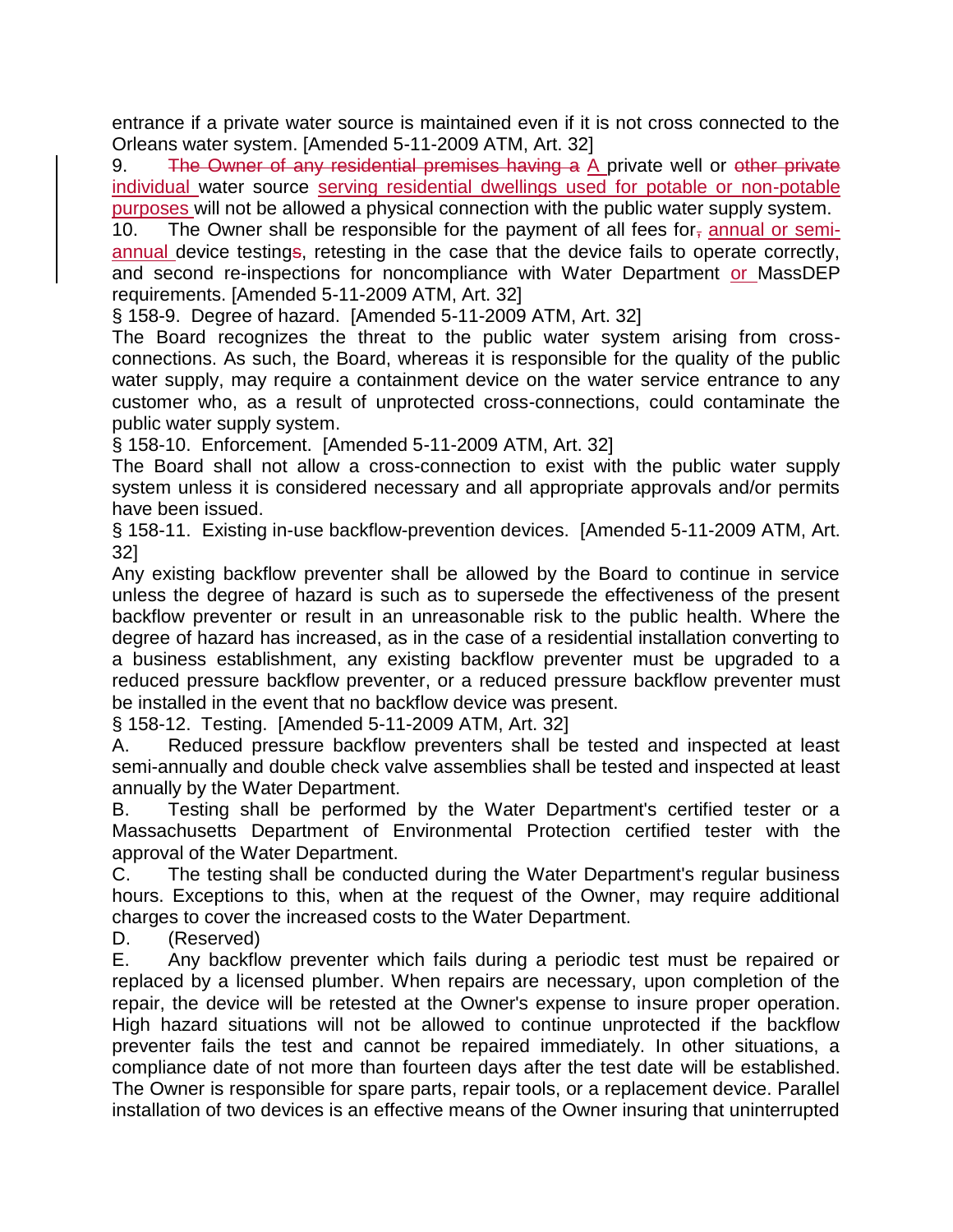water service remains during testing or repair of devices and is strongly recommended when the owner desires such continuity.

F. Backflow prevention devices may be tested more frequently than specified above in "A" in cases where there is a history of test failures and the Water Department feels that due to the degree of hazard involved, additional testing is warranted. Cost of the additional tests will be borne by the Owner.

§ 158-13. Records and reports. [Amended 5-11-2009 ATM, Art. 32]

A. RECORDS.

The Water Department maintains the following:

1. Master files on customer cross-connection tests and/or inspections.

2. Master files on approved cross-connection installations.

3. Master files on facilities surveyed and violations found. Copies of lists and summaries supplied to the Massachusetts Department of Environmental Protection.

4. Master files on correspondences, violation notices and enforcement actions.

B. REPORTS.

 The Water Department will submit the following to the Massachusetts Department of Environmental Protection upon request:

1. 1. Annual list of all cross-connections protected by an approved dual check valve assembly or reduced pressure backflow preventer device.

1.2. Summary of cross connection inspections and surveys.

§ 158-14. Residential dual check. [Amended 5-11-2009 ATM, Art. 32]

All new residential buildings are required to install a residential dual check device immediately downstream of the water meter. This device will be provided by the Water Department at a scheduled cost to the homeowner. Installation of this residential dual check device on a retrofit basis on existing service lines will be instituted at a time and at a potential cost to the homeowner as deemed necessary by the Water Department.

The Owner must be aware that installation of a residential dual check valve results in a potential closed plumbing system within his residence. As such, The Owner shall be responsible for provisions for thermal expansion within his closed loop system, i.e., the installation of thermal expansion devices and/or pressure relief valves.

§ 158-15. Strainers. [Amended 5-11-2009 ATM, Art. 32]

The Board strongly recommends that all new and retrofit installations of reduced pressure backflow preventers and double check valve assemblies include the installation of strainers located immediately upstream of the backflow device. The installation of strainers may preclude the fouling of backflow devices due to both foreseen and unforeseen circumstances occurring to the water supply system such as water main repairs, water main breaks, fires, periodic cleaning and flushing of mains, etc. These occurrences may "stir up" debris within the water main that will cause fouling of backflow devices installed without the benefit of strainers.

ARTICLE III, Water Supply [Adopted 5-8-2000 ATM, Art. 26EN]

§ 158-16. Authority. [Amended 5-11-2009 ATM, Art. 32]

This Bylaw is adopted by the Town under its police powers pursuant to the Home Rule Amendment of the Massachusetts Constitution, Article LXXXXIX, to protect public health and welfare and pursuant to its powers under M.G.L. c. 40, §§ 21 et seq. and implements the Town's authority to regulate water use pursuant to M.G.L. c. 41, § 69B. This bylaw also implements the Town's authority under M.G.L. c. 40, § 41A, conditioned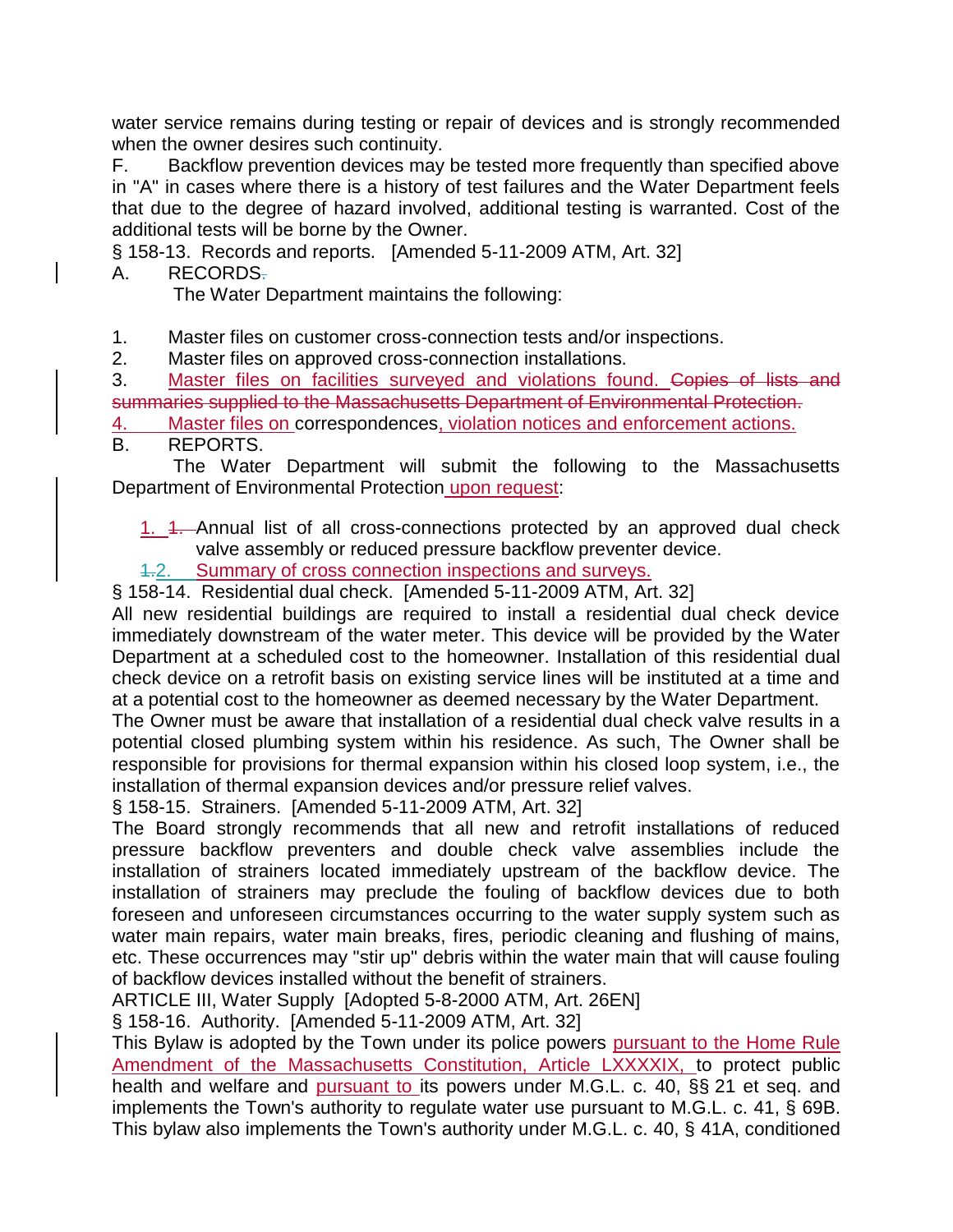upon a declaration of water supply emergency issued by the Department of Environmental Protection under G.L. c. 21G the "Massachusetts Water Management Act" and its regulations promulgated at 310 CMR 36:00.

§ 158-17. Purpose.

The purpose of this bylaw is to protect, preserve and maintain the public health, safety, and welfare and the environment whenever there is in force a "State of Water Supply Conservation" or "State of Water Supply Emergency" by ensuring an adequate supply of water for drinking and fire protection and to protect the quality and quantity of water in local aquatic habitats such as ponds, rivers, and wetlands. This purpose will be accomplished by providing for the imposition and enforcement of any duly implemented imposed restrictions, requirements, provisions or conditions on water use imposed by the Town in accordance with this bylaw and/or by the Department of Environmental Protection under its state law authorities.

§158-18. Applicability.

All Town residents that are customers of the public water supply system and private well users shall be subject to this bylaw. This bylaw shall be in effect year round.

§ 158-198. Definitions.

Agriculture - shall mean farming in all its brances as defined at M.G.L. c. 128, §1A. Automatic Sprinkler System – shall mean any system for watering vegetation other than a hand-held hose or a bucket.

Nonessential outdoor water use - shall mean those uses that are not required:

- 1. for health or safety reasons
- 2. by regulation;
- 3. for the production of food and fiber
- 4. for the maintenance of livestock; or
- 5. to meet the core functions of a business (for example, irrigation by golf courses as necessary to maintain tees and greens, and limited fairway watering, or irrigation by plant nurseries or agricultural operations as necessary to maintain stock or establish new plantings, wash equipment to prevent damage and/or maintain performance, pest management and plant cooling).

**Nonessential outdoor water uses** that are subject to mandatory restrictions include:

- **irrigation of lawns via sprinklers or automatic irrigation systems;**
- washing of vehicles, except in a commercial car wash or as necessary for operator safety or to prevent damage and/or maintain performance of agricultural or construction vehicles or equipment; and
- washing of exterior building surfaces, parking lots, driveways or sidewalks, except as necessary to apply paint, preservatives, stucco, pavement or cement.

# **Exceptions to nonessential outdoor water uses are:**

- **•** irrigation of public parks and recreation fields outside the hours of 9AM to 5PM and;
- irrigation of lawns, gardens, flowers and ornamental plants by means of a hand-held hose outside the hours of 9AM to 5PM and;
- irrigation outside the hours of 9 am to 5 pm with harvested and stored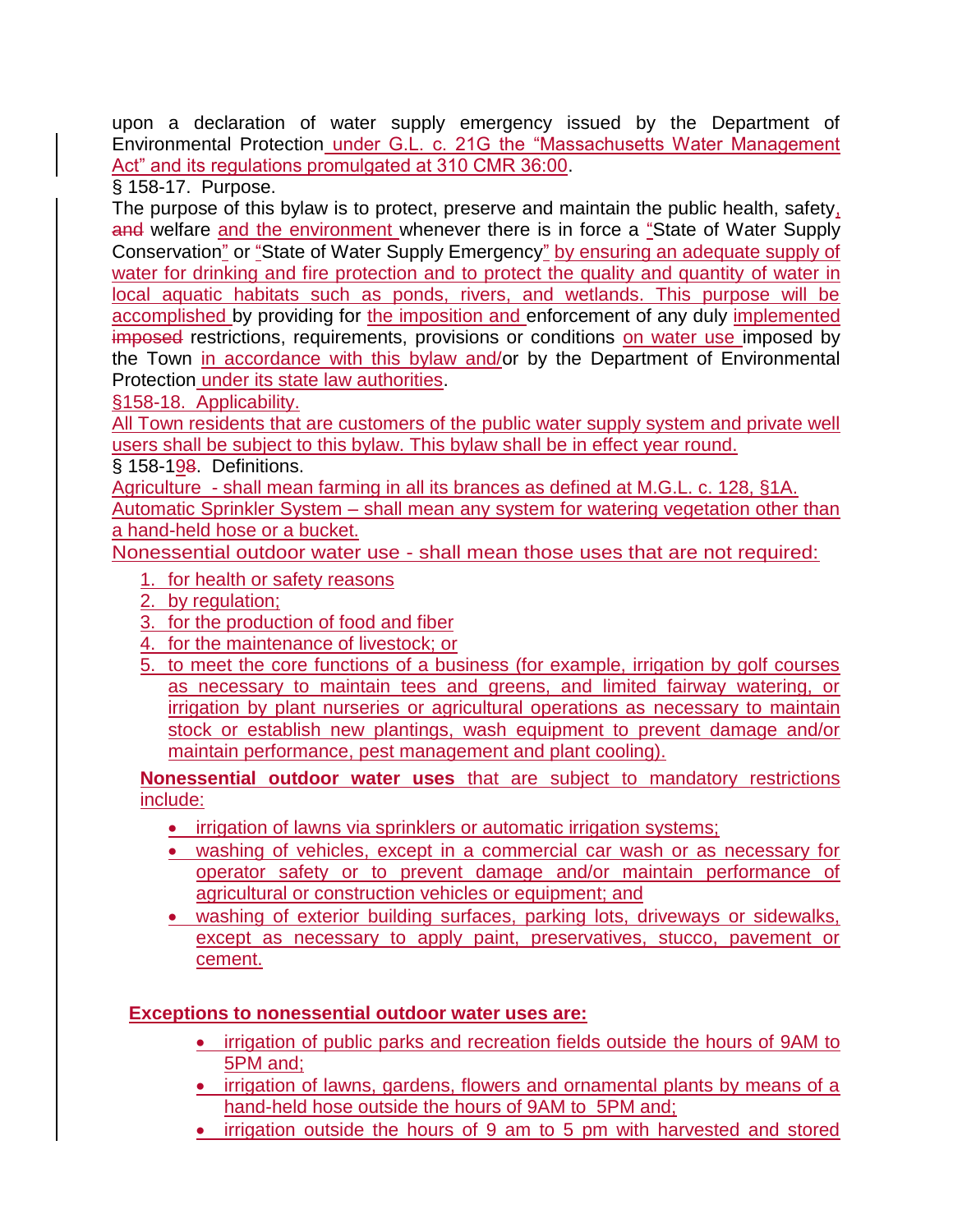stormwater runoff.

The following outdoor water uses are subject to review and approval by the Town through its Board or their designee:

- irrigation to establish replanted or resodded lawn or plantings during the months of May and September;
- $\bullet$  irrigation of newly planted lawns (seeded or sodded) in the current calendar year for homes or businesses newly constructed in the previous twelve months;

filling of privately owned outdoor pools

Person - shall mean any individuals, corporation, trust, partnership or association, agency or authority, or other entity and any officer, employee, group or agent of such persons.

State of Water Supply Emergency - shall mean a State of Water Supply Emergency declared by the Department of Environmental Protection under M.G.L. c. 21G, § 15-17. State of Water Supply Conservation – shall mean a State of Water Supply Conservation declared by the Town pursuant to §158-20 of this bylaw.

Water Customers - Users or Water Consumers shall mean all public and private users of the Town's persons using the public water supply system, irrespective of any that person's responsibility for billing purposes for use of the water used at any particular facility.

Water Users – shall mean all persons using water within the Town.

Enforcing person shall mean the Board, the Board of Health and Health Agent, Police Officers of the Town and any other persons designated by the Board to enforce this bylaw. [Amended 5-11-2009 ATM, Art. 32]

§ 158-2019. Declaration of a State of Water Supply Conservation. [Amended 5-11- 2009 ATM, Art. 32]

The Town, through the Board or its designee authorized to act as such, may declare a State of Water Supply Conservation upon a determination by a majority vote of the Board that a shortage of water exists and conservation measures are appropriate to ensure an adequate supply of water for drinking and fire protection, to protect the quality and quantity of water in local aquatic habitats such as ponds, rivers and wetlands and to ensure compliance with the Water Management Act. Upon notification to the public that a declaration of a State of Water Supply Conservation has been declared, no person shall violate any provision, restriction, requirement or condition of the declaration. The "Board" may designate the Water Superintendent to declare a State of Water Supply Conservation at any time that conditions warrant. to all water consumers. Public notice of a State of Water Conservation shall be given under § 158-21 of this bylaw before it may be enforced.

§ 158-20.1. Declaration of a state of Water Supply Emergency.

 Upon notification to the public that a declaration of a State of Water Supply Emergency has been issued by the Department of Environmental Protection, no person shall violate any provision, restriction, requirement, condition of any order approved or issued by the Department of Environmental Protection for the purpose of bringing about an end to the State of Water Supply Emergency.

§ 158-20.2 Restricted Water Uses. [Amended 5-11-2009 ATM, Art. 32]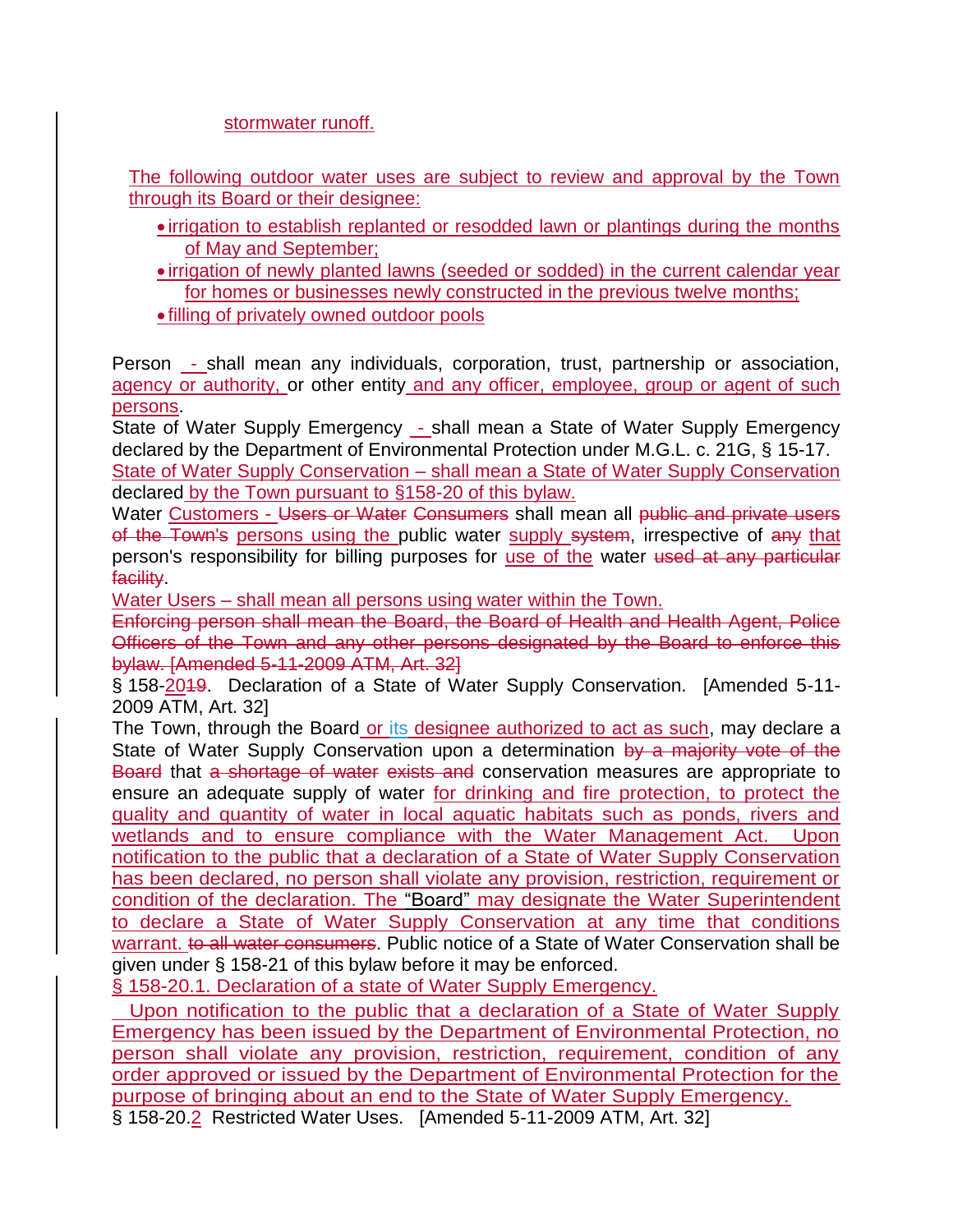A declaration of a State of Water Supply Conservation and/or a State of Water Supply Emergency shall include but not be limited to one or more of the following restrictions, conditions, or requirements limiting nonessential outdoor water use by water customers (and water users) the use of water as necessary to control the volume of water pumped each day, except as provided as acceptable. <del>protect the water supply.</del> The applicable restrictions, conditions or requirements shall be included in the public notice required under § 158-21.

a) Odd/Even Day Outdoor Watering Nonessential Outdoor Water Use Days. Outdoor watering by water users with odd numbered addresses is restricted to odd numbered days. Outdoor watering by water users with even numbered addresses is restricted to even numbered days. Nonessential outdoor water use is permitted only on the days per week specified in the State of Water Supply Emergency or State of Water Supply Conservation and public notice thereof. During a State of Water Supply Emergency or State of Water Supply Conservation, nonessential outdoor water use is restricted to two days or fewer per week.

b) Outdoor Watering Ban Nonessential Outdoor Water Use Hours. Outdoor watering is prohibited. Nonessential outdoor water use is permitted only during the hourly periods specified in the declaration of a State of Water Supply Emergency or State of Water Supply Conservation and public notice thereof. At a minimum, nonessential outdoor water use is prohibited during the hours from 9AM to 5PM.

c) Nonessential Outdoor Watering water Use Method Restriction. Outdoor watering is permitted only during daily periods of low demand, to be specified in the declaration of a State of Water Supply Conservation and/or public notice thereof. Nonessential outdoor water use is restricted to a bucket or hand-held hose controlled by a nozzle.

d) Nonessential Outdoor water Use Ban. Filling Swimming Pools. Filling of swimming pools is prohibited. Nonessential outdoor water use is prohibited at all times.

e) Automatic Sprinkler System Ban Use. The use of automatic sprinkler systems is prohibited.

§ 158-21. Public Notification of a State of Water Supply Conservation or State of Water Supply Emergency; Notification of DEP (Department of Environmental Protection). [Amended 5-11-2009 ATM, Art. 32]

a) Notification of any provision, restriction, requirement or condition imposed by the Town as part of a State of Water Supply Conservation shall be published in a newspaper of general circulation within the Town, or by such other means reasonably calculated to reach and inform all users of water of the State of Water Supply Conservation. Any restriction imposed under § 158-20 shall not be effective until such notification is provided. Notification of the State of Water Supply Conservation shall also be simultaneously provided to the Massachusetts Department of Environmental Protection. Public Notification of a State of Water Supply Conservation – Notice to the public of all provisions, including all restrictions, requirements and conditions imposed by the Town as part of a State of Water Supply Conservation shall be made as soon as possible, but no later than 48 hours following the declaration of a State of Water Supply Conservation by publication in a newspaper of general circulation within the Town and by Signage on major roadways or intersections. The Town may also notify the public using other means determined to be appropriate (cable TV, reverse 911, email, etc.). Notification may also include email, Web sites, public service announcements on local media or other such means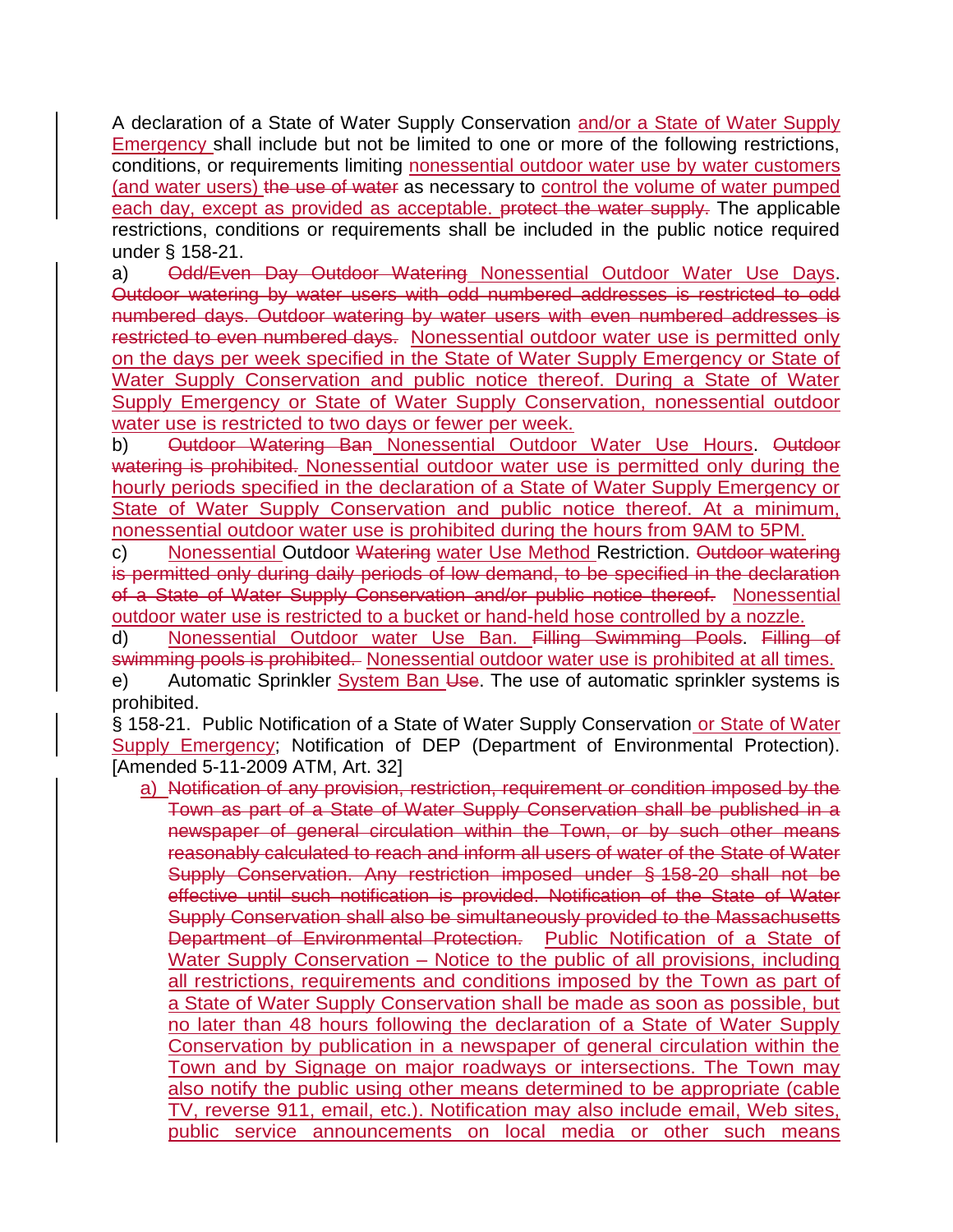reasonably calculated to reach and inform all water users.

- b) Public Notification of a State of Water Supply Emergency Notice to the public of all provisions, including all restrictions, requirements and conditions imposed by a State of Water Supply Emergency declared by the Department of Environmental Protection (DEP) shall be made by publication in a newspaper of general circulation with the Town and by signage on major roadways or intersections. The Town may also notify the public using other means determined to be appropriate (cable TV, reverse 911, email, etc.) This notice shall be provided as soon as possible, but no later than 48 hours after the public water system receives notice of DEP's declaration of a State of Water Supply Emergency. Notification may also include email, web sites, public service announcements on local media or other such means reasonably calculated to reach and inform all water users of the State of Water Supply Emergency.
- c) Any restriction imposed under §158-20 or §158-20.1 or in DEP's State of Water Supply Emergency or Order shall not be effective until notification to the public is provided. Submittal of MassDEP's form "Notification of Water Use Restriction" shall be provided to the Massachusetts Department of Environmental Protection within 14 days of the effective date of the restrictions, per Mass DEP regulations (310 CMR 22.15(8)).

§ 158-22. Termination of a State of Water Supply Conservation; Notice. [Amended 5- 11-2009 ATM, Art. 32]

A State of Water Supply Conservation may be terminated by a majority vote of the Board or its designee, upon a determination by either or both of them that the conditions requiring the State of Water Supply Conservation water supply shortage no longer exists. Public notification of the termination of a State of Water Supply Conservation shall be given in the same manner required by § 158-21 for notice of imposition.

§ 158-22.1. Termination of a State of Water Supply Emergency; Notice., Compliance with DEP Orders.

Upon notification to the Town public that a the declaration of a State of Water Supply Emergency has been terminated issued by the Department of Environmental Protection, the public will be notified of the termination in the same manner as is required by §158- 21 for notice of imposition. no person shall violate any provision, restriction, requirement, condition of any order approved or issued by the Department intended to bring about an end to the State of Emergency.

§ 158-22.2. Penalties.

The Town through the Board or its designee including the water superintendent, Building inspector and/or local police may enforce this bylaw. Any person violating this bylaw shall be liable to the Town in the amounts listed below:

- 1) First violation: Warning
- 2) Second violation: \$50.00
- 3) Third and subsequent violations: \$100.00

Any person violating this bylaw shall be liable to the Town in the amount of \$50.00 for the first violation and \$100.00 for each subsequent violation, which shall inure to the Town. Fines shall be recovered by indictment, or on complaint before the District Court,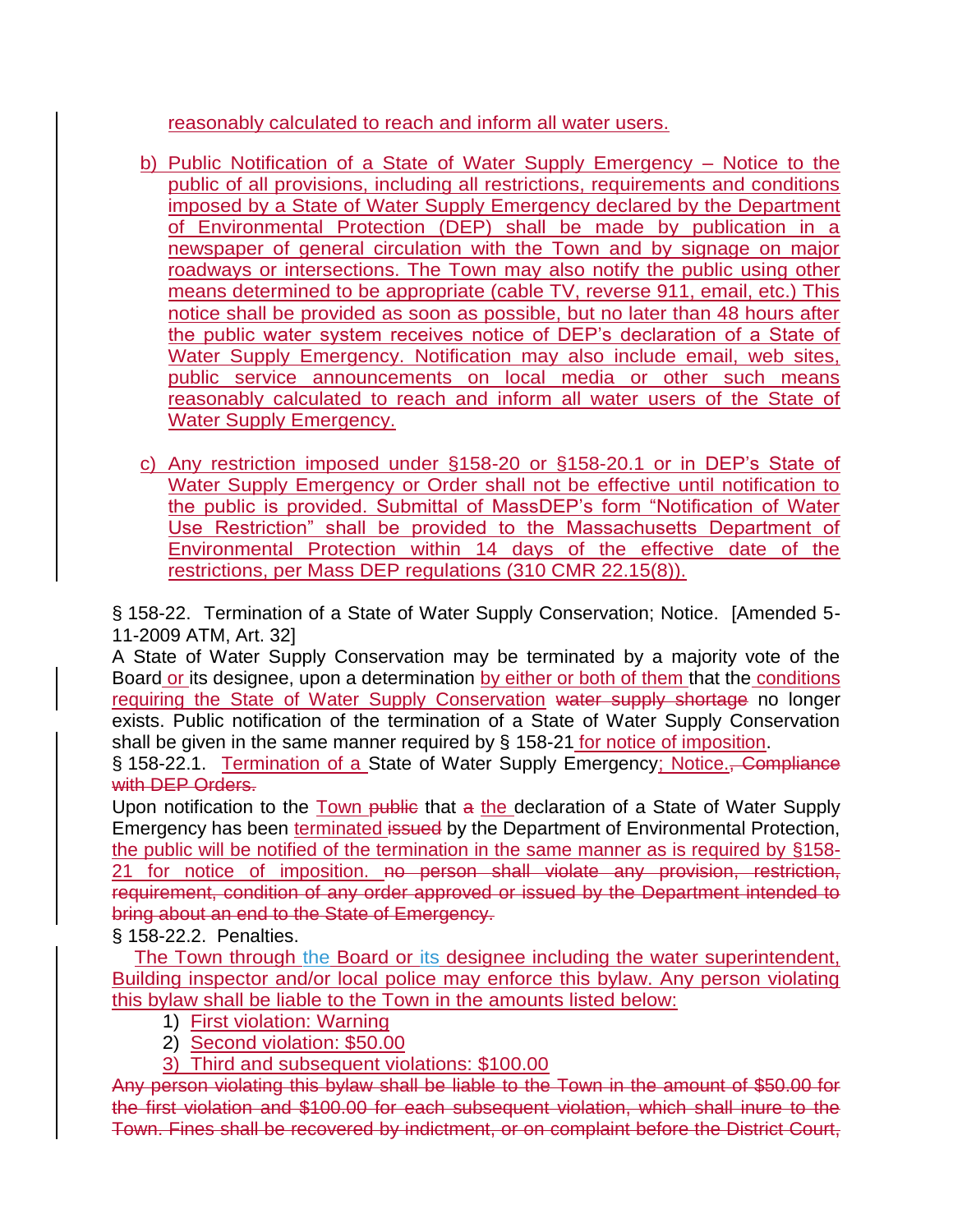or by non-criminal disposition in accordance with section 21 D of chapter 40 of the general laws. Each day of violation shall constitute a separate offense. - Fines shall be recovered by complaint before the District Court, or by non-criminal disposition in accordance with section 21 D of chapter 40 of the general laws. For purposes of non-criminal disposition, the enforcing person shall be any police officer of the Town or water superintendent or the superintendent's designee. If a State of Water Supply Emergency has been declared the Board may, in accordance with G.L. c. 40, s. 41A, shut off the water at the meter or the curb stop.

§ 158-22.3. Severability.

The invalidity of any portion or provision of this bylaw shall not invalidate any other portion or provision thereof.

ARTICLE IV, Water Meter Tampering [Adopted 1-22-1991 STM, Art. 4] § 158-23. Violations and penalties.

Any person who, without lawful authority, causes intentional injury to, or interferes with the proper recording of a water meter shall be fined \$250.00 for each violation. Said fine is in addition to the fines and penalties imposed under Massachusetts General Laws, Chapter 165, Section 11. In addition to such fines, the user of the affected water service shall pay for an estimated water usage based on the national average as determined by American Water Works Association and all labor and materials incurred by the Town in correcting said injury or interference.

ARTICLE V, Interest on Unpaid Water Bills [Adopted 10-7-1991 STM, Art. 12; amended in its entirety 5-11-2009 ATM, Art. 32]

§ 158-24. Interest rate.

Town water bills which remain unpaid after their due date shall accrue interest at the rate of 14% per annum or at the maximum rate of interest which may be charged on tax bills under the provisions of Massachusetts General Laws Chapter 59, Section 57. Effective January 1, 1992 interest shall accrue from the due date, until the date of payment.

ARTICLE VI, Water Supply and Watershed District Protection [Adopted 5-12-1992 ATM, Art. 21]

§ 158-25. Authority.

This bylaw is adopted by the Town of Orleans under the Home Rule Amendment and its police powers to protect public health and welfare and the specific authorization under Massachusetts General Laws Chapter 40, Section 21.

§ 158-26. Purpose. [Amended 5-10-2004 ATM, Art. 29]

The purpose of this bylaw is to protect, preserve and maintain the public health, safety and welfare of the inhabitants of the town and quality of groundwater of the town and to preserve and protect the watershed, as defined in § 158-27, as an area primarily devoted to the production of potable water.

§ 158-27. The watershed. [Amended 5-10-2004 ATM, Art. 29EN]

The watershed shall consist of the following tracts of land within the Town:

- A. The Route 28 Tract consisting of the following parcels:
- (1) Assessors Map 54, Parcel 1: 490+/- acres.
- (2) Assessors Map 68, Parcel 5: 3.91 acres.
- (3) Assessors Map 68, Parcel 7: 6.91 acres.
- B. The Quanset Road Tract consisting of the following parcels:
- (1) Assessors Map 81, Parcel 10: 13.67 acres.
- (2) Assessors Map 81, Parcel 9: 3.33 acres.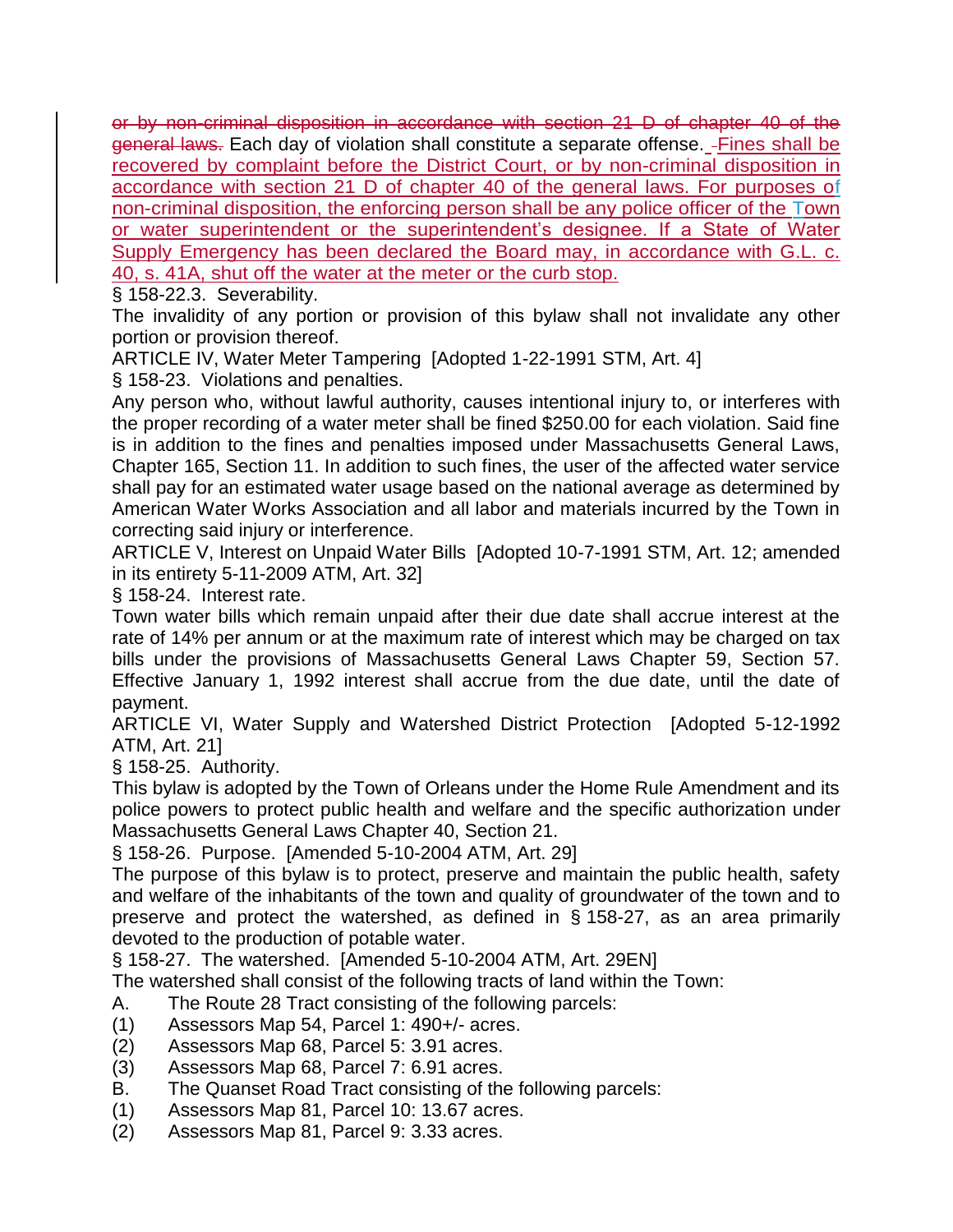- (3) Assessors Map 81, Parcel 5: 11.48 acres.
- (4) Assessors Map 75, Parcel 119: 4.00 acres.
- (5) Assessors Map 75, Parcel 87: 6.53 acres.
- (6) Total area: 39.01 acres.
- C. The Lots Hollow Road Tract consisting of the following parcel:
- (1) Map 47, Parcel 96: 3.88 acres.

§ 158-28. Land use within the watershed. [Added 5-10-2004 ATM, Art. 29]

A. The primary use of the land located in the watershed shall be the production, treatment and protection of potable water and to provide suitable sites for the location of future wells.

B. The watershed may also be used for selected recreational activities, as authorized from time to time by the Board, after notice and a public hearing. [Amended 5-11-2009 ATM, Art. 32]

C. The Board is hereby authorized to promulgate regulations for the purpose of carrying out the provisions of this bylaw, including the regulation of all activities conducted within the watershed other than the production of water, and uses incidental and related thereto. Failure of the Board to promulgate such regulations or a legal declaration of the regulations' invalidity by a court of law shall not act to suspend or invalidate the effect of this bylaw. [Amended 5-11-2009 ATM, Art. 32]

§ 158-29. Watershed management plan. [Added 5-10-2004 ATM, Art. 29; amended 5- 11-2009 ATM, Art. 32]

The Board shall be charged with the responsibility of drafting a Watershed Management Plan, the primary purpose of which shall be to set forth recommendations for management of the watershed in order to protect the Town's supply of potable water. The plan shall include, but not be limited to, an assessment of the natural habitat of the watershed, recommendation(s) for the control of nonpublic water supply activities within the watershed, assessment of the impact(s) of activities within the watershed, recommendation(s) for posting of informative signs and a trail system for passive recreational activities, and an analysis of fiscal impact(s) resulting from the implementation of the Plan. The Board shall conduct a public hearing, after public notice, prior to the adoption of the Plan and any amendments thereto.

§ 158-30. Discharge of firearms and explosives regulated. [Amended 5-11-2009 ATM, Art. 32]

No person shall fire or discharge any firearms or explosives of any kind for target practice purposes within the limits of the Town of Orleans watershed without the permission of the Board.

§ 158-31. Violations and penalties; enforcement.

A. Any person who violates this bylaw, or any regulation promulgated hereunder by the Board, shall be liable to the Town in the amount of two hundred fifty dollars (\$250) for the first violation and five hundred dollars (\$500.) for each subsequent violation. Each day or portion thereof during which the violation continues shall constitute a separate offense. [Amended 5-10-2004 ATM, Art. 29; 5-11-2009 ATM, Art. 32]

B. This bylaw may be enforced pursuant to the noncriminal disposition procedures provided for Massachusetts General Laws Chapter 40 Section 21D.

§ 158-32. Severability.

The invalidity of any portion or provisions of this bylaw shall not invalidate any other portion, provision or section hereof.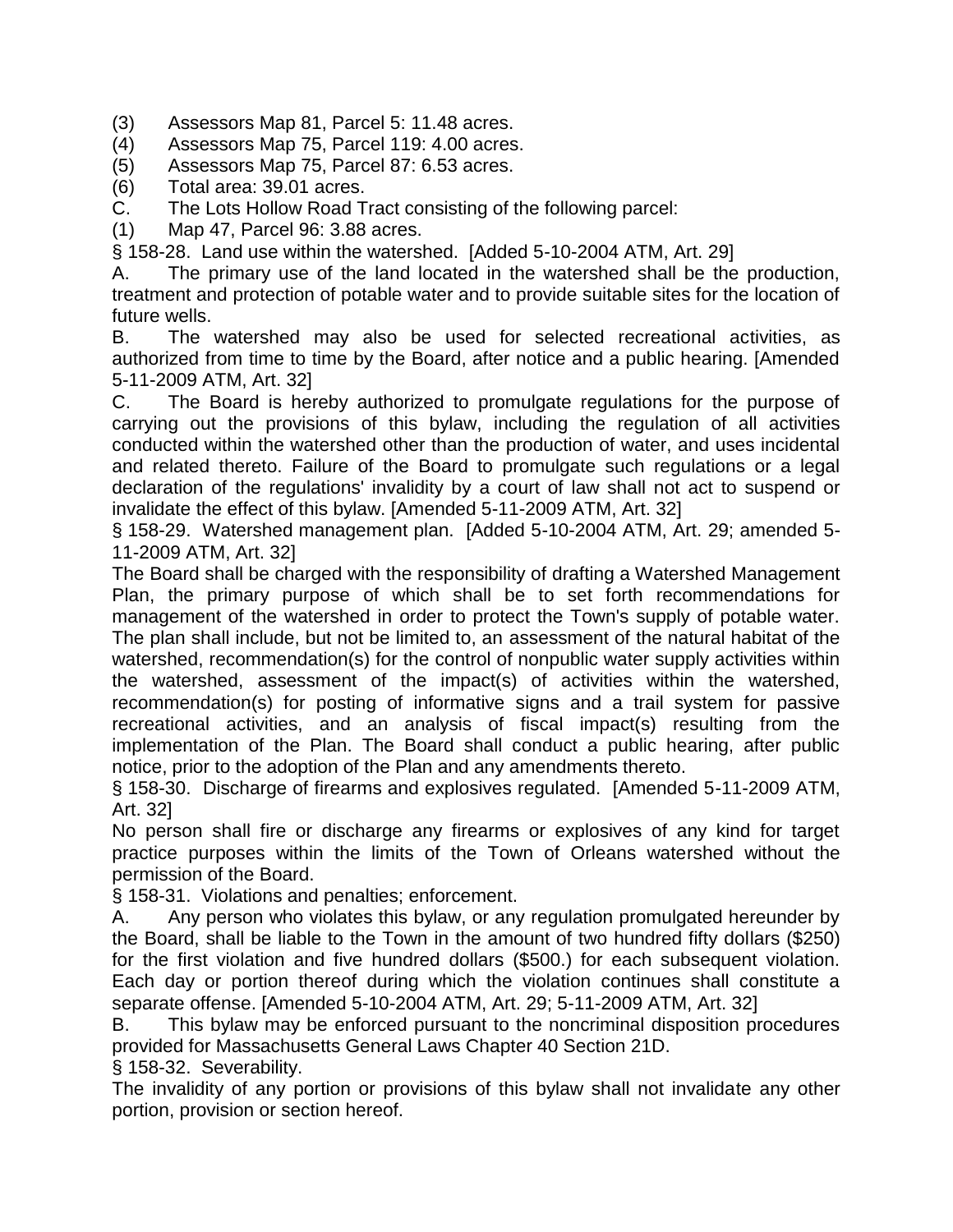(Simple Majority Vote Required)

**MOTION:** That Article #31 be accepted and adopted as printed in the warrant.

**ACTION:** Voted, voice vote carries by necessary majority**.**

### **ARTICLE 32. ADOPT GENERAL BYLAW, CH. 140 – RIGHT TO FARM**

To see if the Town will vote to amend the General Bylaws, by adding the following new General Bylaw:

Chapter 140 – Right to Farm Bylaw

- §140-1. Legislative Purpose and Intent
	- A. The purpose and intent of this bylaw is to state with emphasis the Right to Farm accorded to all citizens of the Commonwealth under Article 97, of the Constitution, and all state statutes and regulations thereunder including but not limited to Massachusetts General Laws Chapter 40A, Section 3, Paragraph 1; Chapter 90, Section 9, Chapter 111, Section 125A and Chapter 128 Section 1A. We the citizens of Orleans restate and republish these rights pursuant to the Town's authority conferred by Article 89 of the Articles of Amendment of the Massachusetts Constitution, ("Home Rule Amendment").
	- B. This general bylaw encourages the pursuit of agriculture, promotes agriculturebased economic opportunities, and protects farmlands within the Town of Orleans by allowing agricultural uses and related activities to function with minimal conflict with abutters and Town agencies. This bylaw shall apply to all jurisdictional areas within the Town.

#### §140-2. Definitions

- A. The word "farm" shall include any parcel or contiguous parcels of land, or water bodies used for the primary purpose of commercial agriculture, or accessory thereto.
- B. The words "farming" or "agriculture" or their derivatives shall include, but not be limited to the following:
	- 1) farming in all its branches and the cultivation and tillage of the soil;
	- 2) dairying;
	- 3) production, cultivation, growing, and harvesting of any agricultural, aquacultural, floricultural, viticultural, or horticultural commodities;
	- 4) growing and harvesting of forest products upon forest land, and any other forestry or lumbering operations;
	- 5) raising of livestock including horses;
	- 6) keeping of horses as a commercial enterprise; and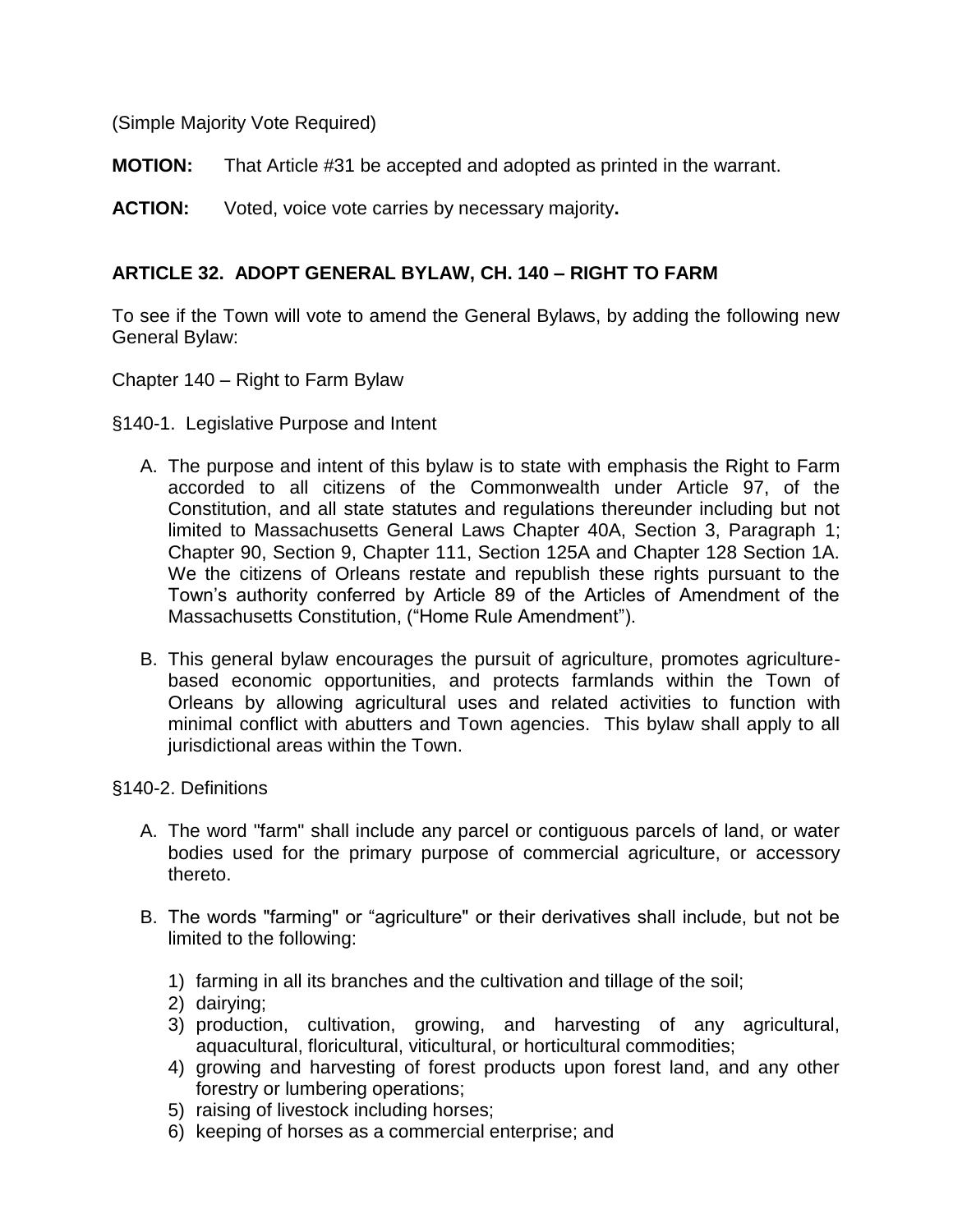- 7) keeping and raising of poultry, swine, cattle, ratites (such as emus, ostriches and rheas) and camelids (such as llamas and camels), and other domesticated animals for food and other agricultural purposes, including bees and fur-bearing animals.
- C. "Farming" shall encompass activities including, but not limited to, the following:
	- 1) operation and transportation of slow-moving farm equipment over roads within the Town;
	- 2) control of pests, including, but not limited to, insects , weeds, predators and disease organism of plants and animals;
	- 3) application of manure, fertilizers and pesticides;
	- 4) conducting agriculture-related educational and farm-based recreational activities, including agri-tourism, provided that the activities are related to marketing the agricultural output or services of the farm;
	- 5) processing and packaging of the agricultural output of the farm and the operation of a farmer's market or farm stand including signage thereto;
	- 6) maintenance, repair, or storage of seasonal equipment, or apparatus owned or leased by the farm owner or manager used expressly for the purpose of propagation, processing, management, or sale of the agricultural products; and
	- 7) on-farm relocation of earth and the clearing of ground for farming operations.

#### §140-3. Right To Farm Declaration

The Right to Farm is hereby recognized to exist within the Town of Orleans. The abovedescribed agricultural activities may occur on holidays, weekdays, and weekends by night or day and shall include the attendant incidental noise, odors, dust, and fumes associated with normally accepted agricultural practices. It is hereby determined that whatever impact may be caused to others through the normal practice of agriculture is more than offset by the benefits of farming to the neighborhood, community, and society in general. The benefits and protections of this bylaw are intended to apply exclusively to those commercial agricultural and farming operations and activities conducted in accordance with generally accepted agricultural practices. Moreover, nothing in this Right to Farm bylaw shall be deemed as acquiring any interest in land, or as imposing any land use regulation, which is properly the subject of state statute, regulation, or local zoning law.

#### §140-4. Disclosure Notification

Copies of the Disclosure Notification shall be prepared by the town and included on a one-time basis with the mail out of town real estate tax bills. Following the initial mail out, copies of the Disclosure Notification will be included on a continuing basis with the mail out of Municipal Lien Certificates.

#### DISCLOSURE NOTIFICATION:

It is the policy of this community to conserve, protect and encourage the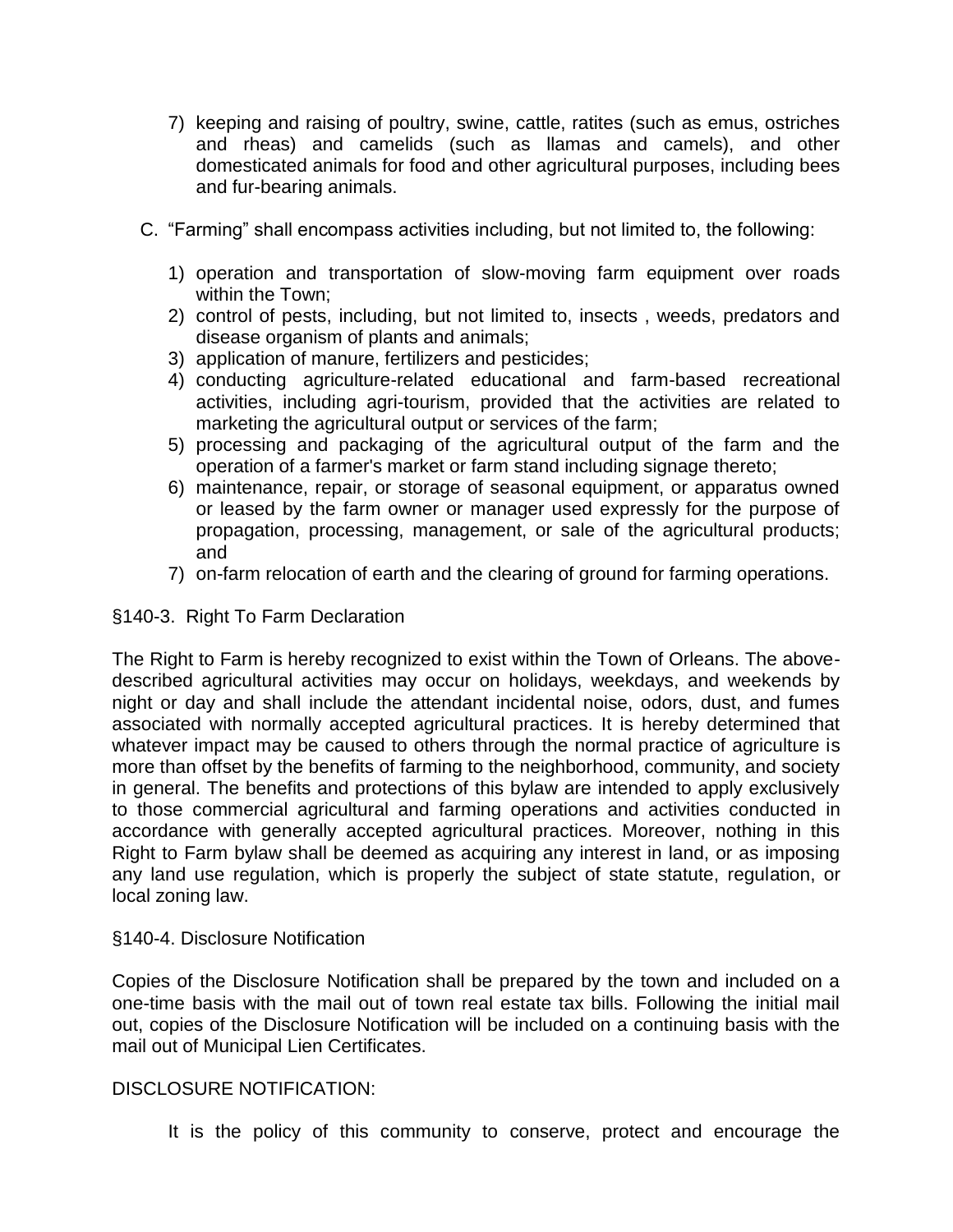maintenance and improvement of agricultural and aquacultural resources for the production of food and other agricultural products and also for its natural and ecological value. This disclosure notification is to inform buyers or occupants that the property they are about to acquire or occupy lies within a town where farming activities occur. Such farming activities may include, but are not limited to, activities that cause attendant incidental noise, dust and odors associated with normally accepted agricultural practices. Buyers or occupants are also informed that any property within the Town may be impacted by commercial agriculture, aquiculture, and other farming activities.

- §140-5. Resolution of Disputes
	- A. Any person who seeks to complain about the operation of a farm may, notwithstanding pursuing any other available remedy, file a grievance with the Board of Selectmen, the Zoning Enforcement Officer, or the Board of Health, depending upon the nature of the grievance. The filing of the grievance does not suspend the time within which to pursue any other available remedies that the aggrieved may have. The Zoning Enforcement Officer or the Board of Selectmen may forward a copy of the grievance to the Agricultural Advisory Council or its agent, which shall review and facilitate the resolution of the grievance, and report its recommendations to the referring Town authority within an agreed upon time frame.
	- B. The Board of Health, except in cases of imminent danger or public health risk, may forward a copy of the grievance to the Agricultural Advisory Council or its agent, which shall review and facilitate the resolution of the grievance, and report its recommendations to the Board of Health within an agreed upon time frame.
- §140-6. Severability Clause

If any part of this bylaw is for any reason held to be unconstitutional or invalid, such decision shall not affect the remainder of this bylaw. The Town of Orleans hereby declares the provisions of this bylaw to be severable.

§140-7. Relationship to Existing Bylaws, Rules and Regulations.

Notwithstanding anything contained herein to the contrary, nothing in this bylaw shall supersede any existing Town bylaw, zoning bylaw, rule or regulation and all such existing bylaws, rules and regulations shall continue in full force and effect. (Simple Majority Vote Required)

- **MOTION:** That Article #32 be accepted and adopted as printed in the warrant.
- **ACTION:** Voted, voice vote carries by necessary majority**.**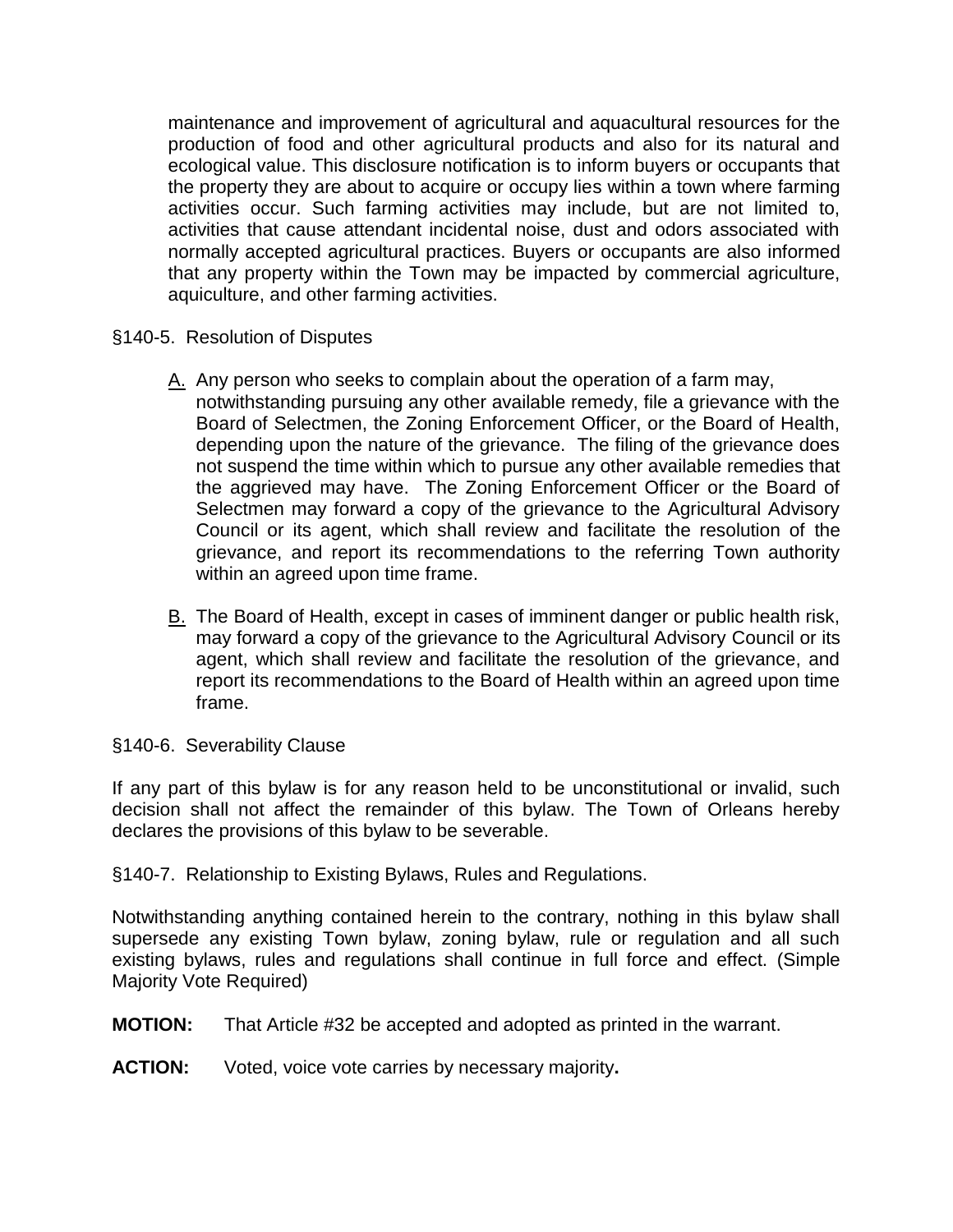### **ARTICLE 33. AMEND GENERAL BYLAW, CH. 85 – ANIMAL CONTROL**

To see if the Town will vote to amend the Town Code, Chapter 85, Animal Control, to read as follows:

#### [§ 85-5. Licensing of Dogs.](http://www.ecode360.com/14198514#14198519)

The registration, numerical listing, description and licensing of dogs shall be conducted in the office of the Town Clerk. Licenses are due March 1st of each year. It shall be unlawful for the owner or keeper of any dog more than six (6) months old to fail to obtain a dog license and keep it securely affixed to the dog's collar or harness at all times. It shall be unlawful to own or keep more than three (3) dogs on a single premise unless a kennel permit has also been obtained from the Town Clerk**, other than 3 or more dogs kept solely as personal pets of the owner of the dogs.** (Simple Majority Vote Required)

**MOTION:** That Article #33 be accepted and adopted as printed in the warrant.

**ACTION:** Voted, voice vote carries unanimously**.**

### **ARTICLE 34. ADOPT GENERAL BYLAW, CH. 88 – PARKING AT TOWN WAYS AND LANDINGS**

To see if the Town will vote to amend the General Bylaws by adding the following new General Bylaw:

Chapter 88, Town Ways and Landings Parking

88-1 Purpose

The purpose of this Bylaw is to provide for the protection of the general public by providing safe and adequate access over town ways and landings.

#### 88-2 Selectmen's Authority

The Board of Selectmen shall be authorized to promulgate reasonable regulations during times of emergency, as defined herein, governing parking and the use of Town ways and Town landings, including, without limitation, the adoption of fines for violations of this Bylaw, said fines not to exceed \$300.00.

For the purposes of this Bylaw an emergency shall be deemed to exist upon the joint recommendation of the Fire Chief, the Police Chief and the Harbormaster.

88-3 Severability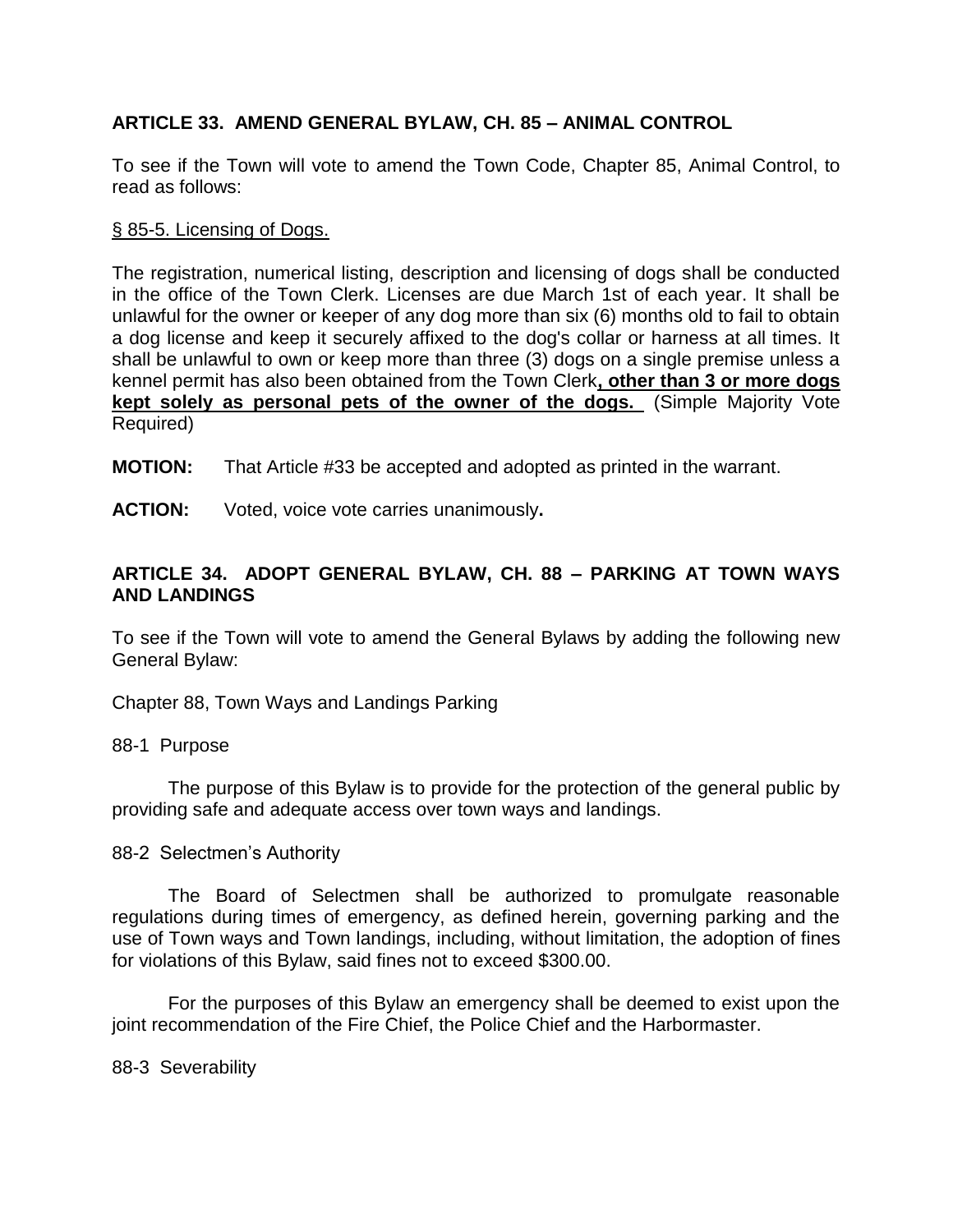If any section or provision of this Bylaw shall be deemed invalid, the validity or enforcement of any other section or provision of this bylaw shall not be affected. (Simple Majority Vote Required)

**MOTION:** That Article #34 be accepted and adopted as printed in the warrant.

**ACTION:** Voted, voice vote carries by necessary majority**.**

### **ARTICLE 35. ADOPT GENERAL BYLAW, CH. 103 – FERTILIZER NITROGEN CONTROL**

To see if the Town will vote to adopt Chapter 103, Fertilizer Nitrogen Control as follows.

#### 103-1.Purpose

A Town bylaw to conserve resources and protect the environment by regulating the outdoor application of nitrogen in order to reduce the overall amount of excess nitrogen entering the town's Resource Areas as defined in the Orleans Wetlands Protection Bylaw (CH. 160-2) and Orleans Wetland Protection Regulations CH 196A-2. Reducing excess nitrogen helps protect and improve water quality of Orleans valuable estuaries.

#### 103-2.Applicability

This bylaw shall apply to and regulate any and all applications of nitrogen fertilizer within the Town of Orleans.

#### 103-3. Definitions

"Agriculture" includes farming in all its branches, generally as the cultivation and tillage of soil, dairying, the production cultivation, growing and harvesting of agricultural, floricultural, viticultural, or horticultural commodities, and shellfishing, including preparations and delivery to storage or to market or to carriers for transportation to market.

"Fertilizer" means a substance that enriches the soil with elements essential for plant growth, such as nitrogen, phosphorus, potassium or other substances; fertilizer does not include those nutrients that are normally excluded from fertilizer such as chemicals that are part of dolomite, limestone, or lime.

"Impervious surface" means a surface that has been compacted or covered with a layer of material so that it is highly resistant to infiltration by water.

"Nitrogen" means an element essential to plant growth. For the purposes of the Bylaw, nitrogen may be available as slow-release, controlled-release, timed-release, slowly available, or water insoluble nitrogen, which means nitrogen in a form that delays its availability for plant uptake and use after application and is not rapidly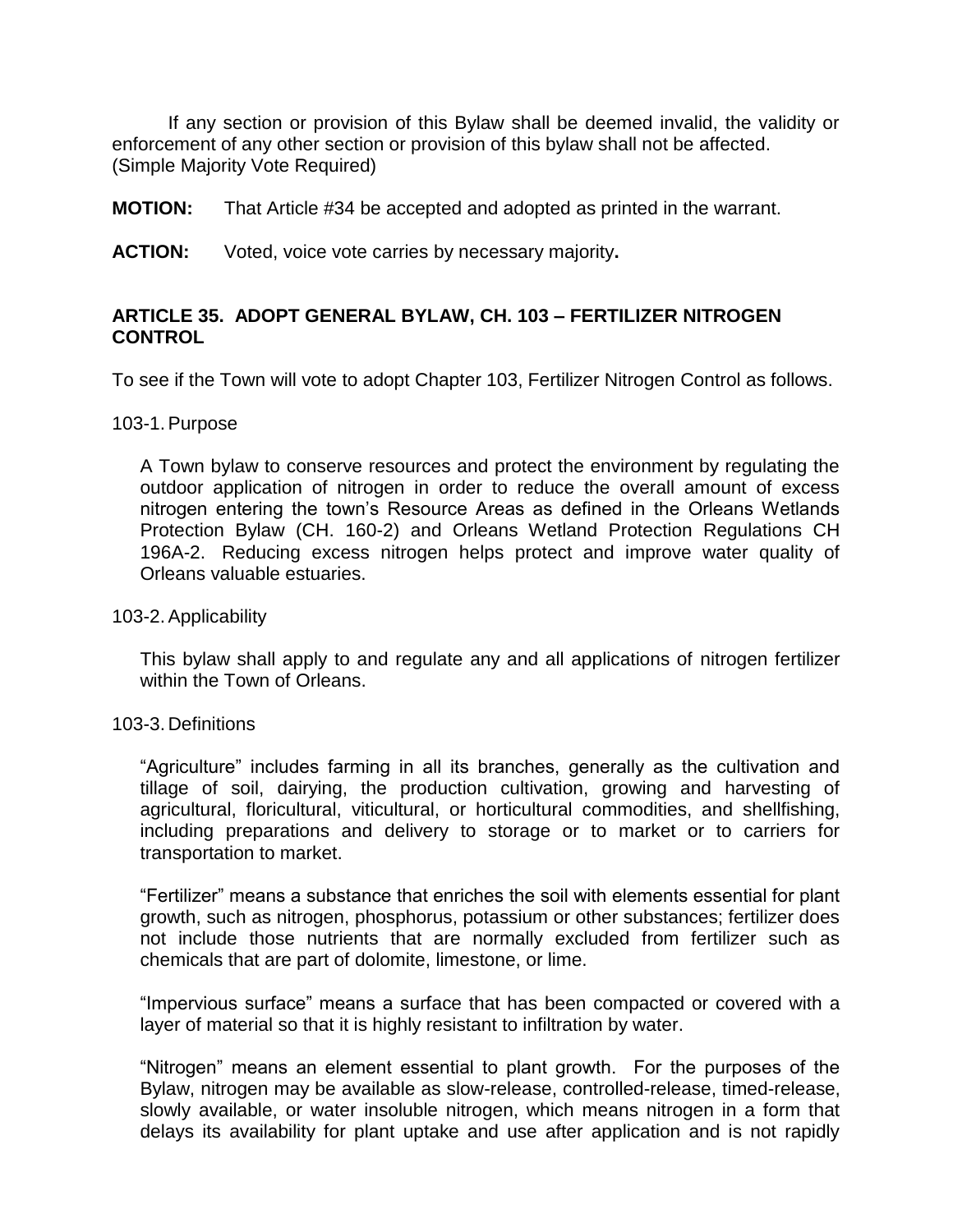available to turf and other plants; and/or quick-release, water-soluble nitrogen which means nitrogen in a form that does not delay its availability for turf and other plant uptake and is rapidly available for turf and other plant uptake and use after application.

"Turf" means grass-covered soil held together by the roots of the grass, also known as "sod" or "lawn".

#### 103-4.Performance Standards

All applications of nitrogen shall comply with the following standards:

- A. The application of nitrogen is prohibited between October 16 and April 14.
- B. No person shall cause nitrogen to apply to, or otherwise be deposited to any impervious surface including parking lot, driveway, roadway, sidewalk, or ice. Any fertilizer applied, spilled, and/or deposited on any impervious surface, either intentionally or accidentally, must be immediately and completely removed and contained and either legally applied to turf or any other legal site or retuned to an appropriate container.
- C. No person shall apply nitrogen directly before or during a heavy rain event.
- D. The application of nitrogen is prohibited within 100 feet of Resource Areas as defined in the Orleans Wetland Protection Bylaw and regulations.

#### 103-5.Exemptions

The following activities shall be exempt from Section 103-4:

- A. Application of nitrogen for agriculture and horticulture uses
- B. Application of nitrogen to gardens, including vegetable and flower, trees, shrubs and indoor applications including greenhouses.
- C. Application of nitrogen for the establishment of new vegetation in the first growing season, or repairing of turf in the first growing season, after substantial damage
- D. Yard waste compost or other similar materials that are primarily organic in nature and are applied to improve the physical condition of the soil.

#### 103-6. Recommendations

The Town of Orleans strongly recommends that nitrogen should be applied to turf and other plants at the lowest rate necessary. Any single application of nitrogen should not exceed 0.5 pounds of nitrogen per 1000 square feet, and the annual aggregate total application of nitrogen should not exceed 1.0 pounds per 1000 square feet. The application of any nitrogen should be of an organic, slow-release, water-soluble form.

#### 103-7.Enforcement

The enforcement authority shall be the Zoning Enforcement Officer or his designee.

#### 103-8.Severability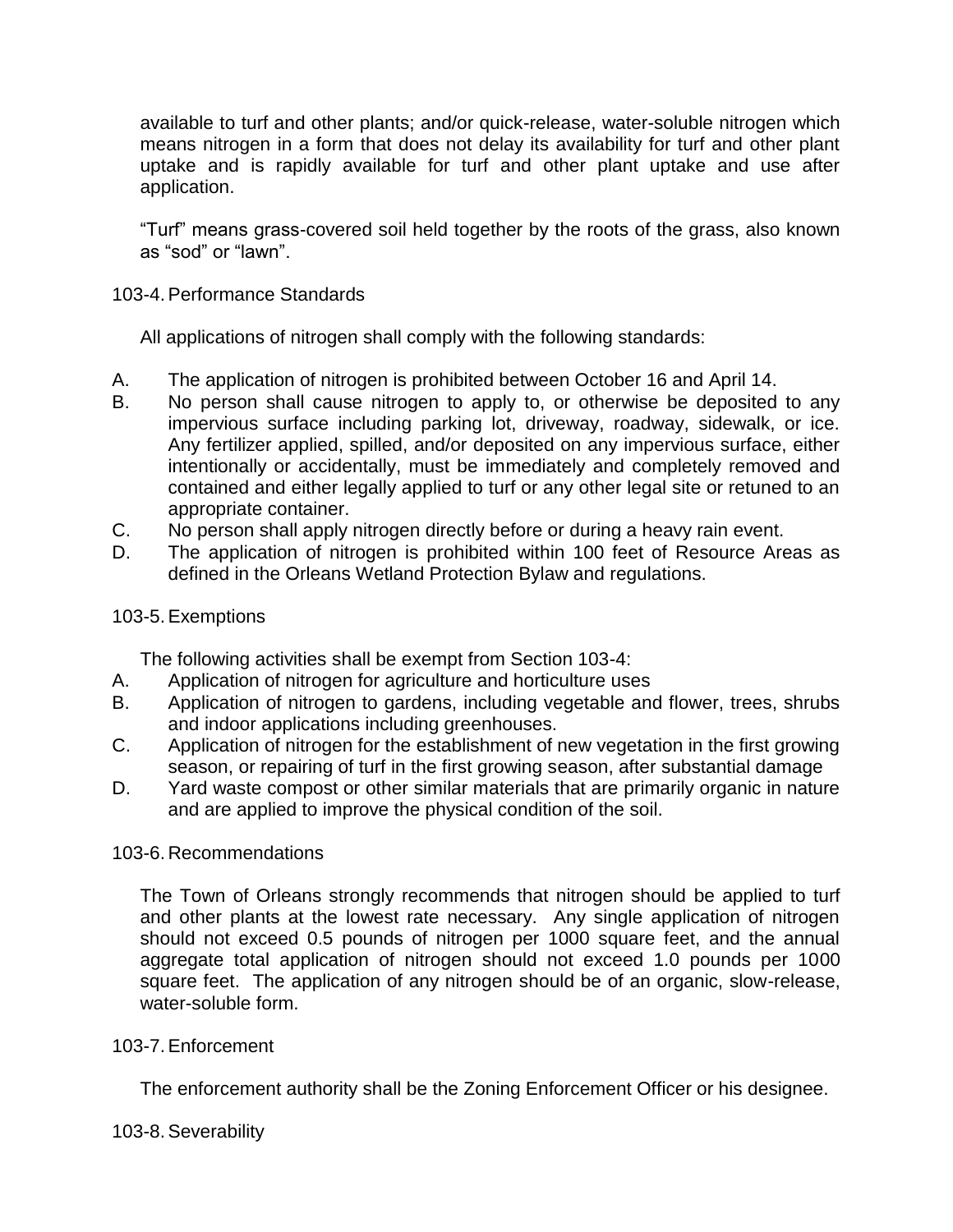Should any section, part, or provision of this bylaw be deemed invalid or unconstitutional, such decision shall not affect the validity of the remaining terms of this bylaw as a whole or any part thereof, other than the section, part, or provision held invalid or unconstitutional. (Simple Majority Vote Required)

**MOTION:** That Article #35 be accepted and adopted as printed in the warrant, except that in Section 103-6, the word "water-soluble" shall be changed to "water insoluble".

### **PLANNING BOARD REPORT**

For clarification, Article 35 is a general bylaw, which requires simple majority approval.

Proposed Article 35 seeks to reduce nitrogen loading in our waterways resulting from our use of nitrogen-based fertilizers. It is estimated that between 7 and 10% of nitrogen flowing into our waters comes from fertilizers. Similar to the Town's fertilizer use policy already in effect for all Town properties, schools and sports fields, this new general bylaw would prohibit the following four applications of nitrogen-based fertilizers :

- From late Fall to early Spring, when it has little impact on lawns and gardens
- Onto impervious surfaces
- Before and during heavy rains
- Within 100 feet of wetlands

The bylaw also recommends that nitrogen not exceed more than one pound per 1000 square feet of lawn.

There are three exempted uses of fertilizers:

- For agricultural purposes
- For composting purposes
- To help establish a new lawn

The Planning Board is aware that a public outreach effort is necessary to help educate residents about their lawn care practices. We feel that adoption of this bylaw with its mild requirements is a positive step toward reducing the amount of fertilizer nitrogen that enters the groundwater table and ultimately our local bays and estuaries. Thank you.

**ACTION:** Voted, voice vote carries by the necessary majority.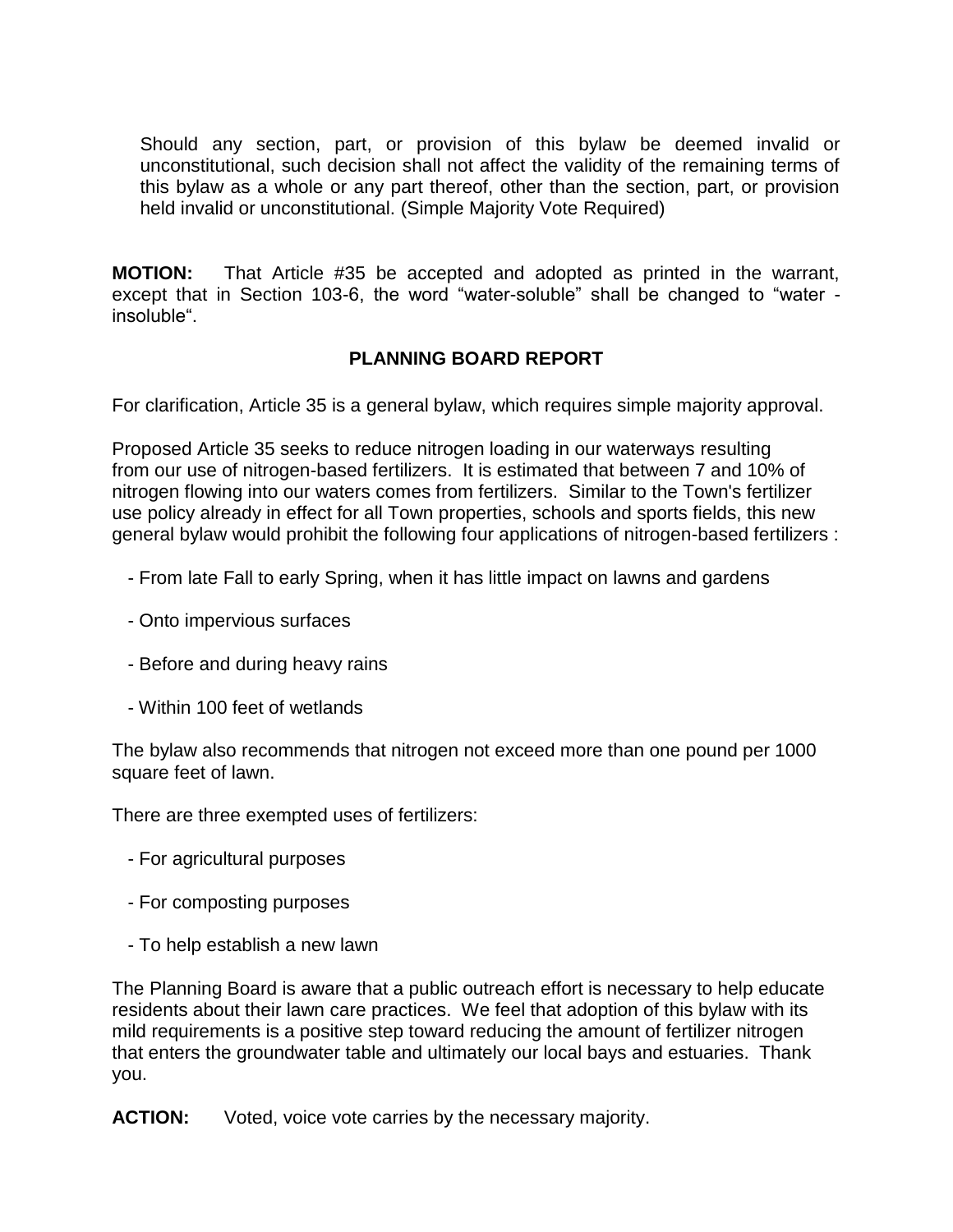### **ARTICLE 36. ADOPT GENERAL BYLAW, CH. 148 - ILLICIT DISCHARGE**

To see if the Town will vote to amend the General Bylaws, by adding the following new General Bylaw:

#### Chapter 148 **ILLICIT DISCHARGE BYLAW**

#### **§148-1. PURPOSE**

The purpose of this bylaw is to protect the Town of Orleans's water bodies and groundwater resources and to safeguard the public health, safety, and welfare and the natural resources of the Town by regulating illicit connections and discharges to the municipal storm drainage system.

#### **§148-2. DEFINITIONS**

For the purposes of this Bylaw, the following definitions shall apply:

CLEAN WATER ACT: The Federal Water Pollution Control Act of 1972 (33 U.S.C. § 1251 et seq.) with subsequent amendments.

DISCHARGE OF POLLUTANTS: The addition from any source of any pollutant or combination of pollutants into the municipal storm drainage system or into the waters of the United States or Commonwealth from any source.

GROUNDWATER: Water beneath the surface of the ground.

ILLICIT CONNECTION: A surface or subsurface drain or conveyance, which allows an illicit discharge into the municipal storm drainage system, including without limitation sewage, process wastewater, or wash water and any connections from indoor drains, sinks, or toilets, regardless of whether said connection was previously allowed, permitted, or approved before the effective date of this Bylaw.

ILLICIT DISCHARGE: Direct or indirect discharge to the municipal storm drainage system that is not composed entirely of stormwater, except as exempted in Article 7, subsection B, of this Bylaw. The term does not include a discharge regulated and in compliance with its own separate NPDES Storm Water Discharge Permit or a Surface Water Discharge Permit.

MUNICIPAL STORM DRAINAGE SYSTEM or MUNICIPAL SEPARATE STORM SEWER SYSTEM (MS4): The system of conveyances designed or used for collecting or conveying stormwater, including any road with a drainage system, street, gutter, curb, inlet, piped storm drain, pumping facility, retention or detention basin, natural or man-made or altered drainage channel, reservoir, and other drainage structure that together comprise the storm drainage system owned or operated by the Town of Orleans**.** 

NATIONAL POLLUTANT DISCHARGE ELIMINATION SYSTEM (NPDES) STORM WATER DISCHARGE PERMIT: A permit issued by United States Environmental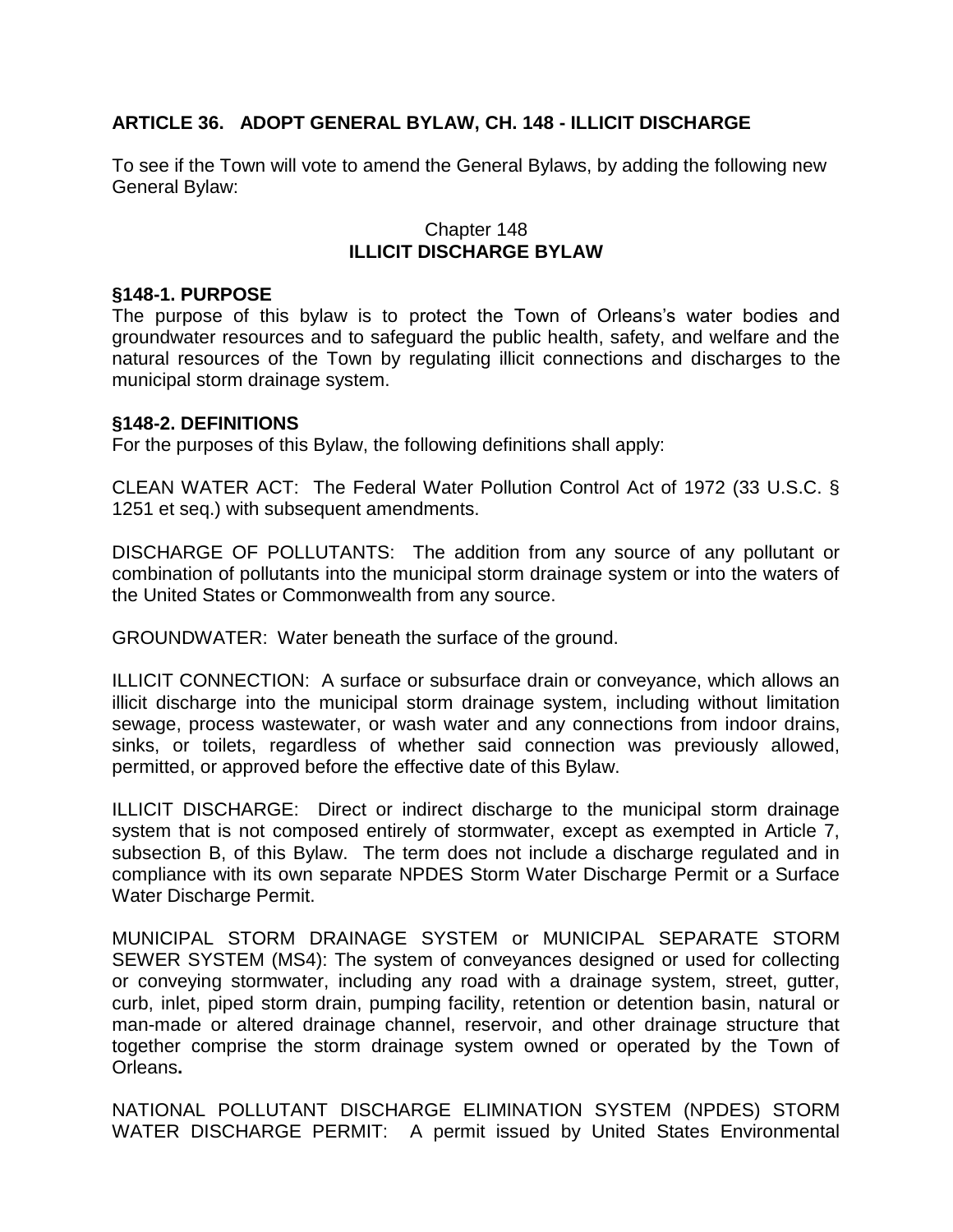Protection Agency or jointly with the State that authorizes the discharge of pollutants to waters of the United States.

NON-STORMWATER DISCHARGE: Discharge to the municipal storm drainage system not composed entirely of stormwater.

NON-POINT SOURCE: Diffuse sources of pollutants that affect water quality and are or may be contained in runoff that is discharged into waters of the Commonwealth.

PERSON: Any individual, partnership, association, firm, company, trust, corporation, agency, authority, department or political subdivision of the Commonwealth or the federal government, to the extent permitted by law, and any officer, employee, or agent of such person.

POINT SOURCE: Any discernible, confined, and discrete conveyance, including but not limited to, any pipe, ditch, channel, tunnel, conduit, well, discrete fissure, or container from which pollutants are or may be discharged.

POLLUTANT: Any element or property of sewage, agricultural, industrial or commercial waste, runoff, leachate, heated effluent, or other matter whether originating at a point or nonpoint source, that is considered toxic to humans or the environment. Pollutants shall include, but not be limited to:

- 1) paints, varnishes, and solvents;
- 2) automotive oil and other fluids;
- 3) cleaning products and other hazardous and non-hazardous liquids
- 4) solid waste, refuse, rubbish, garbage, litter, or other discarded or abandoned objects, ordnances, accumulations and floatables;
- 5) fats and oils and grease;
- 6) yard waste, pesticides, herbicides, and fertilizers;
- 7) poisons, hazardous materials and wastes;
- 8) sewage, fecal coliform and pathogens;
- 9) dissolved and particulate metals;
- 10) animal wastes;
- 11) rock; sand; salt, soils;
- 12) construction wastes and residues; and
- 13) noxious or offensive matter of any kind.

PROCESS WASTEWATER: Water which, during manufacturing or processing, comes into direct contact with or results from the production or use of any material, intermediate product, finished product, or waste product.

SANITARY SEWER: The system of conveyances designed or used for collecting or conveying domestic and industrial wastewater, owned or operated by the Town of Orleans**.**

STORMWATER: Runoff from precipitation or snow melt.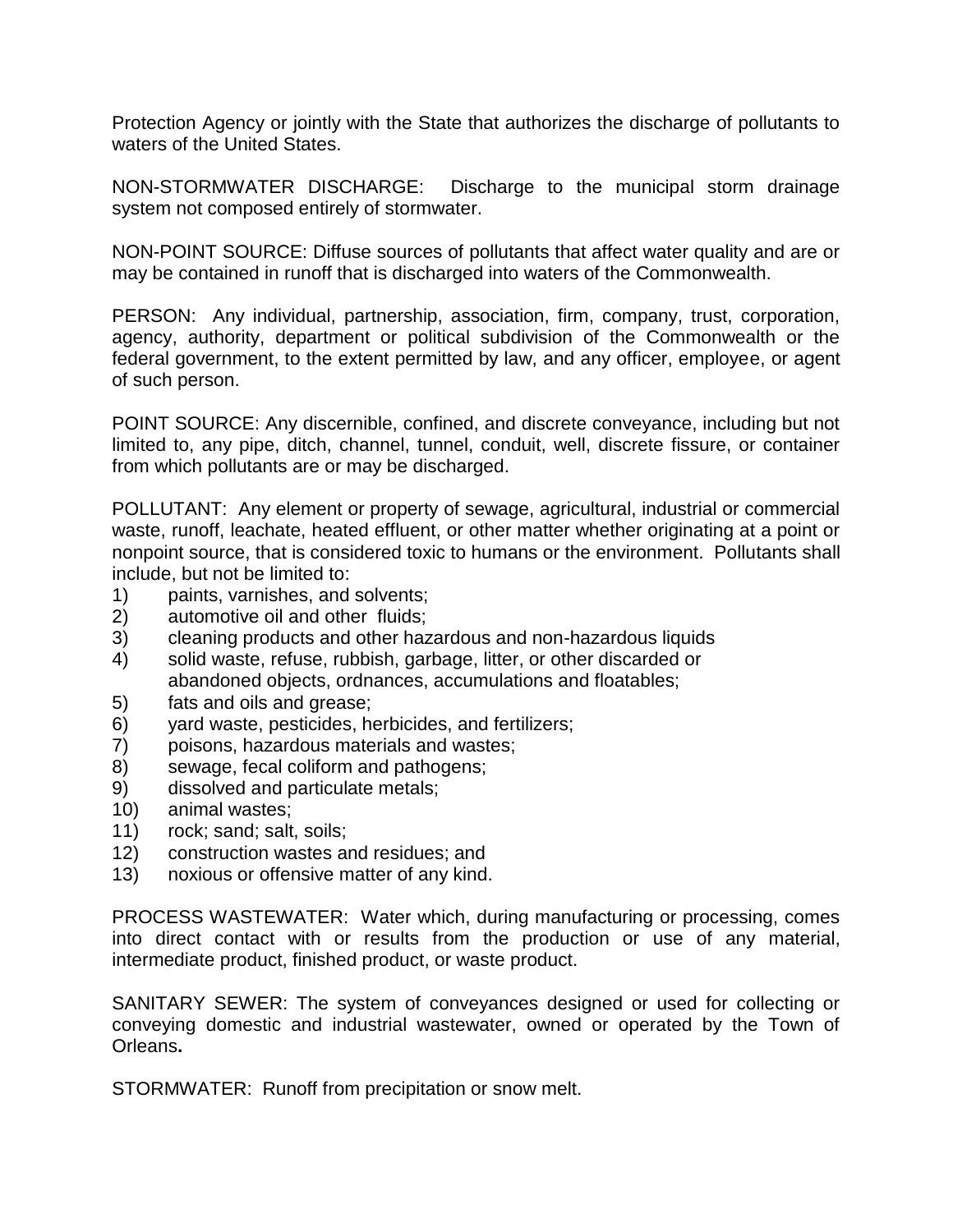SURFACE WATER DISCHARGE PERMIT. A permit issued by the Department of Environmental Protection pursuant to 314 CMR 3.00 that authorizes the discharge of pollutants to waters of the Commonwealth of Massachusetts.

TOXIC OR HAZARDOUS MATERIAL or WASTE: Any material, which because of its quantity, concentration, chemical, corrosive, flammable, reactive, toxic, infectious or radioactive characteristics, either separately or in combination with any substance or substances, constitutes a present or potential threat to human health, safety, welfare, or to the environment. Toxic or hazardous materials include any synthetic organic chemical, petroleum product, heavy metal, radioactive or infectious waste, acid and alkali, and any substance defined as Toxic or Hazardous under G.L. Ch.21C and Ch.21E, and the regulations at 310 CMR 30.000 and 310 CMR 40.0000.

WATERCOURSE: A natural or man-made channel through which water flows, or a stream of water, including, but not limited to, a river, brook or underground stream.

WATERS OF THE COMMONWEALTH: All waters within the jurisdiction of the Commonwealth, including, without limitation, rivers, streams, lakes, ponds, springs, impoundments, estuaries, wetlands, coastal waters, and groundwater.

WASTEWATER: Any sanitary waste, sludge, or septic tank or cesspool overflow, and water that during manufacturing, cleaning or processing, comes into direct contact with or results from the production or use of any raw material, intermediate product, finished product, byproduct or waste product.

#### **§148-3. APPLICABILITY**

This Bylaw shall apply to all flows and dumping to the municipal storm drainage system, waters of the Commonwealth and adjoining land areas that drain to waters of the Commonwealth in the Town of Orleans.

#### **§148-4. AUTHORITY**

This Bylaw is adopted under authority granted by the Home Rule Amendment of the Massachusetts Constitution, the Home Rule statutes, and in accordance with the regulations of the federal Clean Water Act found at 40 CFR 122.34 and the Phase II ruling from the Environmental Protection Agency found in the December 8, 1999 Federal Register.

#### **§148-5. RESPONSIBILITY FOR ADMINISTRATION**

The Department of Public Works and Natural Resources (Department) shall administer, implement and enforce this Bylaw**.** Any powers granted to or duties imposed upon the Department may be delegated in writing by the Department to employees or agents of the Department.

#### **§148-6. REGULATIONS**

The Department may promulgate rules and regulations to effectuate the purposes of this Bylaw. Failure by the Department to promulgate such rules and regulations shall not have the effect of suspending or invalidating this Bylaw.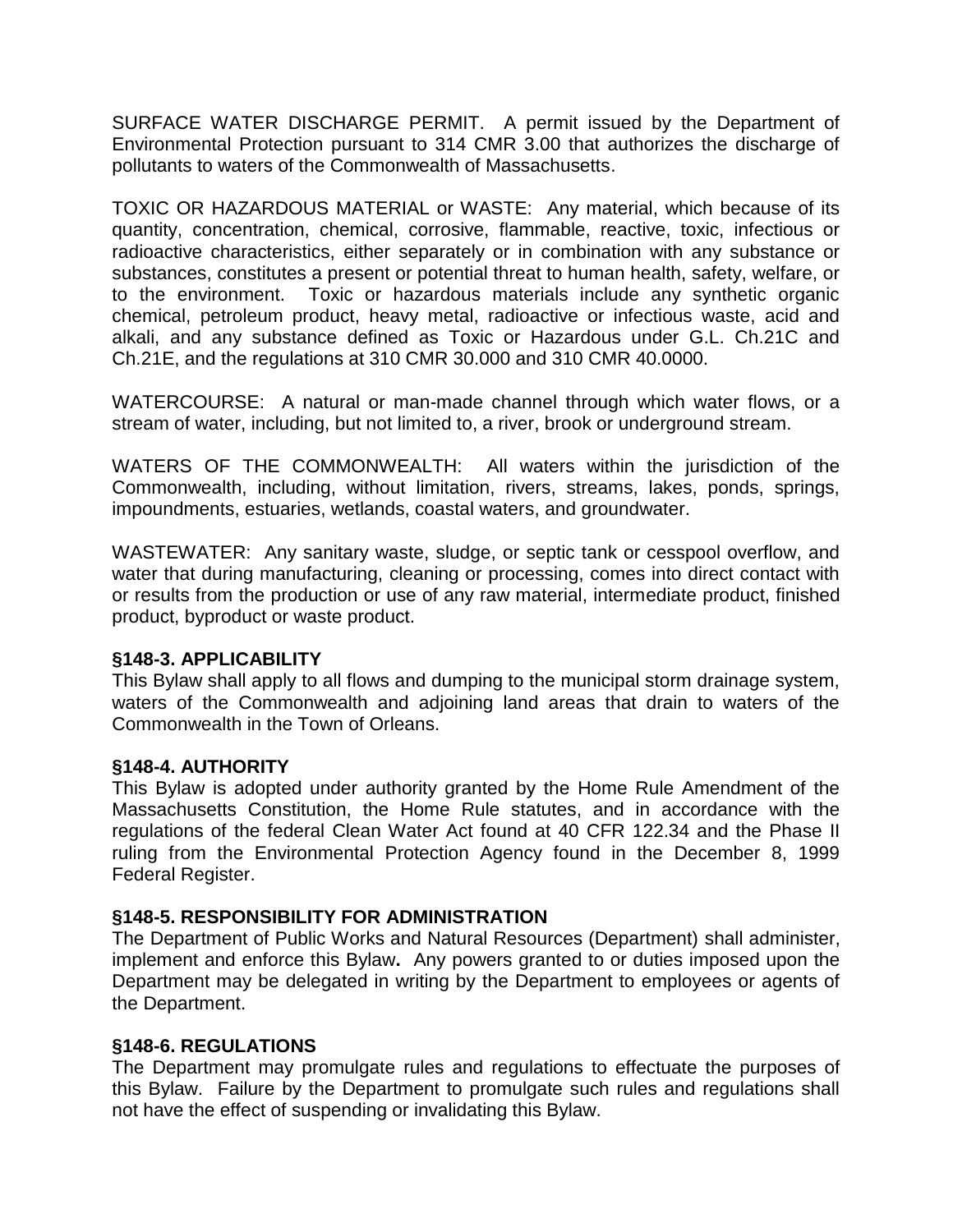# **§148-7. PROHIBITED AND EXEMPT ACTIVITIES**

#### A. Prohibited Activities

1. Illicit Discharges. No person shall dump, discharge, cause, or allow to be discharged any pollutant or non-stormwater discharge into the municipal storm drainage system, into a watercourse, or into the waters of the Commonwealth.

2. Illicit Connections. No person shall construct, use, allow, maintain, or continue any illicit connection to the municipal storm drainage system, regardless of whether the connection was permissible under applicable law, regulation, or custom at the time of connection.

3. Obstruction of Municipal Storm Drainage System. No person shall obstruct or interfere with the normal flow of stormwater into or out of the municipal storm drainage system without prior written approval from the Department or its agent.

- B. Exemptions
- 1. Discharge or flow resulting from fire fighting activities;

2. The following non-stormwater discharges or flows are exempt from this Bylaw, provided that the source is not a significant contributor of a pollutant to the municipal storm drainage system:

- a) Waterline flushing;
- b) Flow from potable water sources;
- c) Springs;
- d) Natural flow from riparian habitats and wetlands;
- e) Diverted stream flow;
- f) Rising groundwater;
- g) Uncontaminated groundwater infiltration as defined in 40 CFR 35.2005(20), or uncontaminated pumped groundwater;
- h) Discharge from landscape irrigation or lawn watering;
- i) Water from exterior foundation drains, footing drains (not including active groundwater dewatering systems), crawl space pumps, or air conditioning condensation;
- j) Water from individual residential car washing;
- k) Residential building wash waters without detergents;
- l) Discharge from *dechlorinated* swimming pool water (less than one ppm chlorine) provided test data is submitted to the Town substantiating that the water meets the one ppm standard, and the pool is drained in such a way as not to cause a nuisance or public safety issue and complies with all applicable Town Bylaws;
- m) Discharge from street sweeping;
- n) Dye testing, provided verbal notification is given to the Department prior to the time of the test;
- o) Non-stormwater discharge permitted under an NPDES permit or a Surface Water Discharge Permit, waiver, or waste discharge order administered under the authority of the United States Environmental Protection Agency or the Department of Environmental Protection,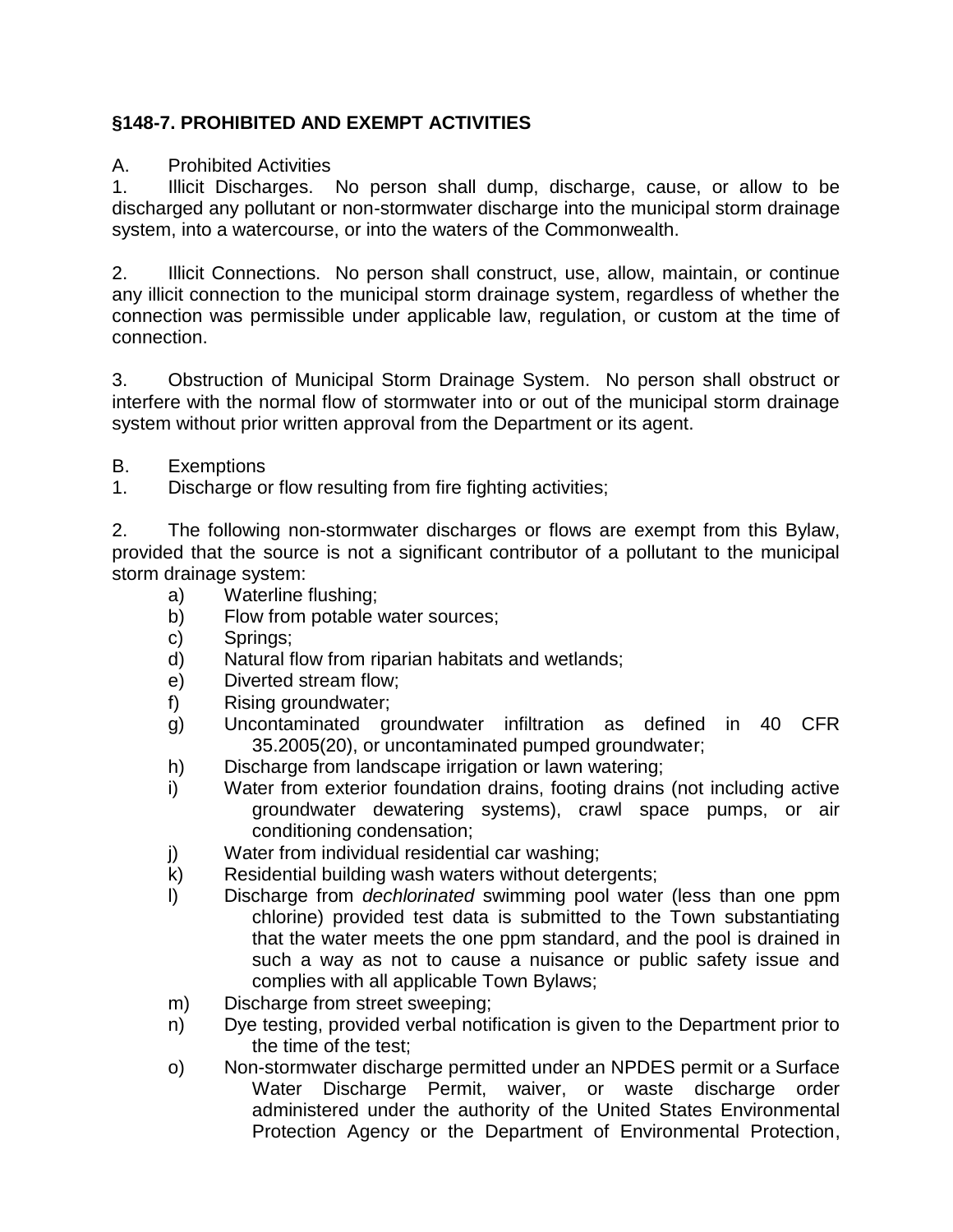provided that the discharge is in full compliance with the requirements of the permit, waiver, or order and applicable laws and regulations; and

p) Discharge for which advance written approval is received from the Department as necessary to protect public health, safety, welfare or the environment.

3. Discharge or flow that results from exigent conditions and occurs during a State of Emergency declared by any agency of the federal or state government, or by the Orleans Town Administrator, Board of Selectmen or Board of Health.

# **§148-8. EMERGENCY SUSPENSION OF STORM DRAINAGE SYSTEM ACCESS**

The Department may suspend municipal storm drainage system access to any person or property without prior written notice when such suspension is necessary to stop an actual or threatened discharge of pollutants that presents imminent risk of harm to the public health, safety, welfare or the environment.In the event any person fails to comply with an emergency suspension order, the Department may take all reasonable steps to prevent or minimize harm to the public health, safety, welfare or the environment.

# **§148-9. NOTIFICATION OF SPILLS**

Notwithstanding other requirements of local, state or federal law, as soon as a person responsible for a facility or operation, or responsible for emergency response for a facility or operation has information of or suspects a release of materials at that facility or operation resulting in or which may result in discharge of pollutants to the municipal drainage system or waters of the Commonwealth, the person shall take all necessary steps to ensure containment and cleanup of the release. In the event of a release of oil or hazardous materials, the person shall immediately notify the municipal fire and police departments and the Department. In the event of a release of non-hazardous material, the reporting person shall notify the Department no later than the next business day. The reporting person shall provide to the Department written confirmation of all telephone, facsimile or in-person notifications within three business days thereafter. If the discharge of prohibited materials is from a commercial or industrial facility, the facility owner or operator of the facility shall retain on-site a written record of the discharge and the actions taken to prevent its recurrence. Such records shall be retained for at least three years.

### **§148-10. ENFORCEMENT**

### A. Authorized Agent

The Department or an authorized agent of the Department shall enforce this Bylaw, regulations, orders, violation notices, and enforcement orders, and may pursue all civil and criminal remedies for such violations.

#### B. Civil Relief

If a person violates the provisions of this Bylaw, regulations, permit, notice, or order issued thereunder, the Department may seek injunctive relief in a court of competent jurisdiction restraining the person from activities which would create further violations or compelling the person to perform abatement or remediation of the violation.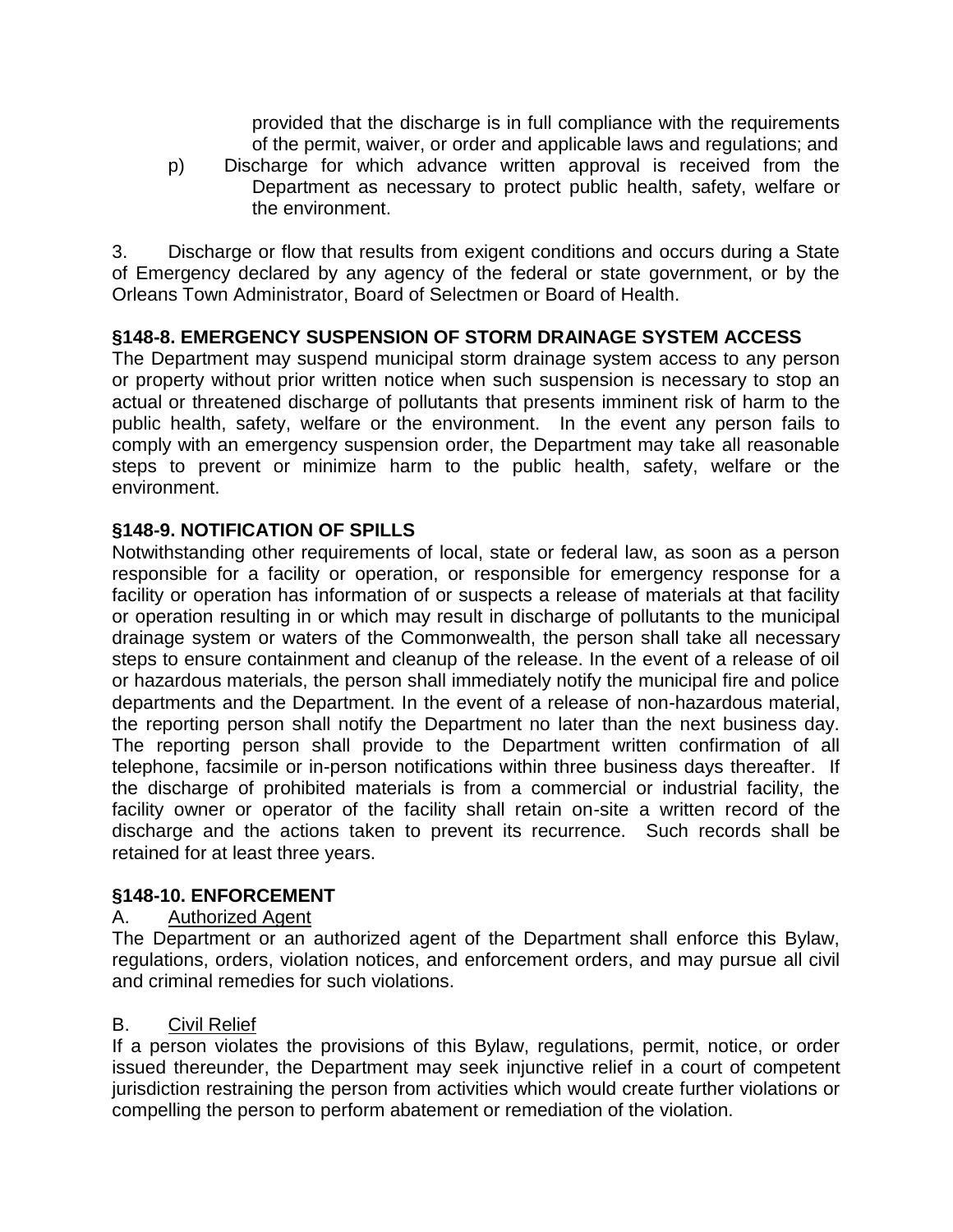### C. Orders

The Department or an authorized agent of the Department may issue a written order to enforce the provisions of this Bylaw or the regulations thereunder, which may include: (a) elimination of illicit connections or discharges to the municipal storm drainage system; (b) performance of monitoring, analyses, and reporting; (c) that unlawful discharges, practices, or operations shall cease and desist; and (d) remediation of contamination in connection therewith.

If the enforcing person determines that abatement or remediation of contamination is required, the order shall set forth a deadline by which such abatement or remediation must be completed. Said order shall further advise that, should the violator or property owner fail to abate or perform remediation within the specified deadline, the Town of Orleans may, at its option, undertake such work, and all costs incurred by the Town shall be charged to the violator.

Within thirty (30) days after completing all measures necessary to abate the violation or to perform remediation, the violator and the property owner will be notified of the costs incurred by the Town, including administrative costs. The violator or property owner may file a written protest objecting to the amount or basis of costs with the Department within thirty (30) days of receipt of the notification of the costs incurred. If the amount due is not received by the expiration of the time in which to file a protest or within thirty (30) days following a decision of the Department affirming or reducing the costs, or from a final decision of a court of competent jurisdiction, the costs shall become a special assessment against the property owner and shall constitute a lien on the owner's property for the amount of said costs. Interest shall begin to accrue on any unpaid costs at the statutory rate provided in G.L. Ch. 59, § 57 after the thirty-first day at which the costs first become due.

### D. Violations and Penalties; Enforcement

Any person who violates any provision of this Bylaw or regulations thereunder shall be punished by a fine of two hundred dollars (\$200.00) for the first offense and three hundred dollars (\$300.00) for each offense thereafter. Each day or portion thereof during which a violation continues shall constitute a separate offense and each provision of the Bylaw or regulations violated shall constitute a separate offense**.** This Bylaw may be enforced pursuant to the non-criminal disposition procedures set forth in G.L. Ch. 40, §21D. The Department or an authorized agent of the Department shall be the enforcing person.

### E. Entry to Perform Duties Under this Bylaw

To the extent permitted by state law, or if authorized by the owner or other party in control of the property, the Department, its agents, officers, and employees may enter upon privately owned property for the purpose of performing their duties under this Bylaw and regulations and may make or cause to be made such examinations, surveys or sampling as the Department deems reasonably necessary.

### F. Appeals

The decisions or orders of the Department shall be final. Further relief shall be to a court of competent jurisdiction.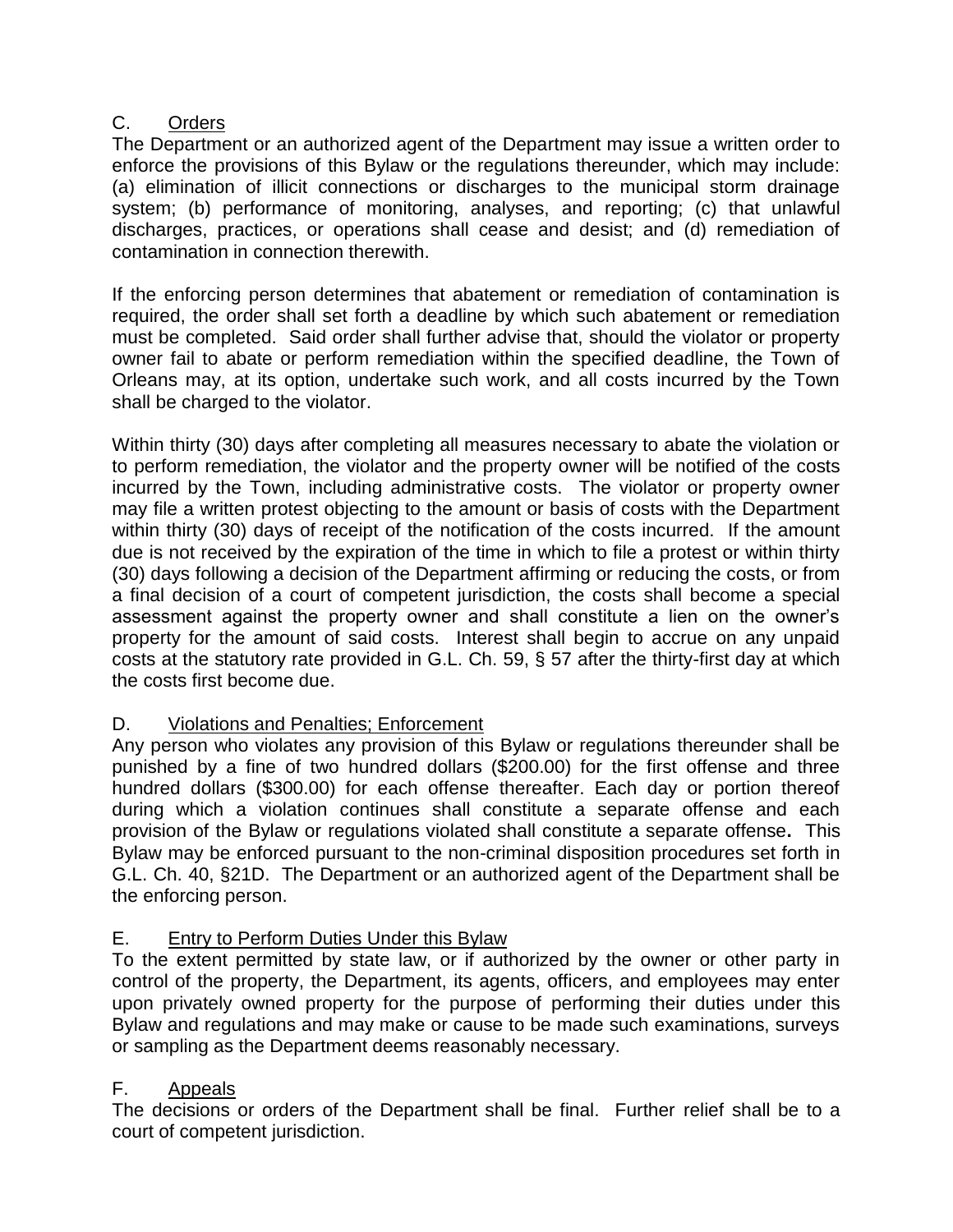### G. Remedies Not Exclusive

The remedies listed in this Bylaw are not exclusive of any other remedies available under any applicable federal, state or local law.

### **§148-11. SEVERABILITY**

The provisions of this Bylaw are hereby declared to be severable. If any provision, paragraph, sentence, or clause, of this Bylaw or the application thereof to any person, establishment, or circumstances shall be held invalid, such invalidity shall not affect the other provisions or application of this Bylaw.

### **§148-12. TRANSITIONAL PROVISIONS**

Residential property owners shall have 90 days from the effective date of the Bylaw to comply with its provisions provided good cause is shown for the failure to comply with the Bylaw during that period. (Simple Majority Vote Required)

- **MOTION:** That Article #36 be accepted and adopted as printed in the warrant.
- **ACTION:** Voted, voice vote carries unanimously.

# **ARTICLE 37. AUTHORIZE HOME RULE PETITION – ADDITIONAL ALL-ALCOHOL PACKAGE STORE LICENSE**

To see if the Town will vote to authorize and instruct the Board of Selectmen to petition the Great and General Court (State Legislature) for special legislation authorizing the Town to grant an additional all-alcohol package store license, or to take any other action relative thereto. (Simple Majority Vote Required)

**MOTION:** That Article #37 be accepted and adopted as printed in the warrant.

**ACTION:** Voted, voice vote carries by necessary majority.

### **ARTICLE 38. AMEND ZONING BYLAW CHAPTER 164-4, DEFINITIONS**

To see if the Town will vote to amend the Zoning Bylaws, Section 164-4, Definitions, to amend the following definition:

**Buildable Upland:** That land which is contiguous, not in the Conservancy District, and which is not **(a) a** swamp, pond, bog, dry bog, **salt** marsh, **coastal bank, coastal beach, coastal dune, (b)** areas of exposed ground water**, (c)** and which is not subject to flooding from storms and mean high tides, **nor (d)** is located in the FEMA flood zone 100-year base flood elevation. (See §164-23 and §164-20**). The terms "swamp," "pond,", "salt marsh," "coastal bank," "coastal beach," or "coastal dune," as used in this section , shall be defined as in the Massachusetts Wetlands Protection Act, MGL C. 131, § 40, and the regulations issued thereunder, 310 CMR 10.04, as of May, 2008.** (2/3 Vote Required)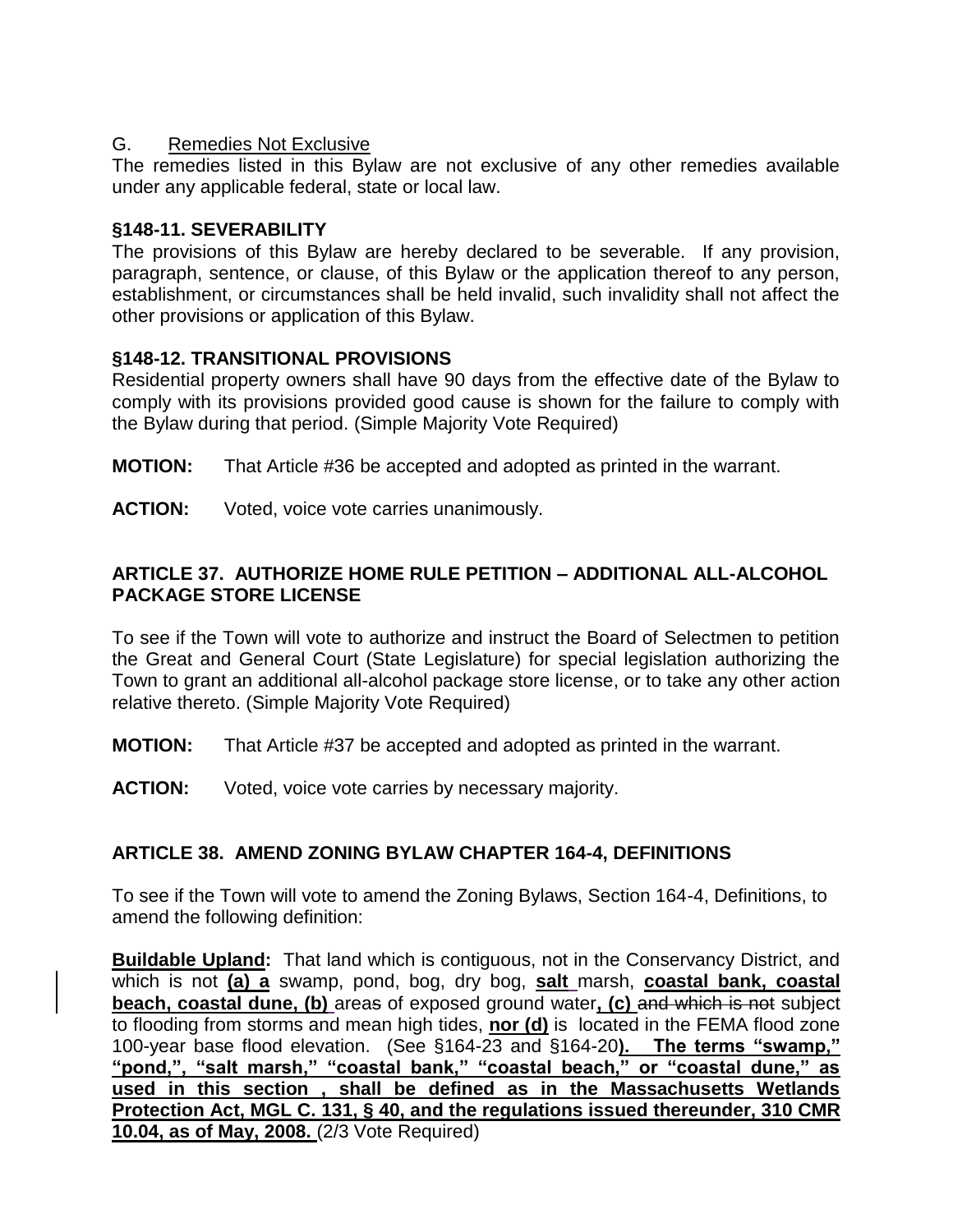**MOTION:** That Article #38 be accepted and adopted as printed in the warrant.

# **PLANNING BOARD REPORT**

The Planning Board held a public hearing on this article on January 15, 2013. 17 people were in attendance. The Board received no comments in favor of or opposed to this amendment. The Planning Board voted 5-0-0 to recommend approval.

The Problem – Definition of buildable upland excludes many wetland areas and other resource areas, but does not exclude coastal beaches, banks, and dunes. These areas are regulated by the Wetlands Protection Act, so a consistent interpretation of land use regulations should exclude coastal beaches, banks, and dunes from being considered part of the buildable upland of a lot.

Solution – the terms coastal bank, coastal beach, and coastal dune are proposed to be added to those land features which are NOT part of buildable upland. An updated reference to the wetlands terms themselves is added, which is consistent with Section 164-21 C of the bylaw.

**ACTION:** Voted, voice vote carries unanimously.

# **ARTICLE 39. AMEND ZONING BYLAW CHAPTER 164-4, DEFINITIONS**

To see if the Town will vote to amend the Zoning Bylaws, Section 164-4, Definitions, to amend the following definition:

**Dog Kennels – One pack or collection of dogs on a single lot, maintained for breeding, boarding, sale, training, hunting or other commercial purposes and specifically including every pack or collection of more than three dogs three months old or over, owned or kept on a single lot for any purpose, other than 3 or more dogs kept solely as personal pets of the owner of the dogs.**

(2/3 Vote Required)

**MOTION:** That Article #39 be accepted and adopted as printed in the warrant.

### **PLANNING BOARD REPORT**

The Planning Board held a public hearing on this article January 15, 2013. 17 people were in attendance. The Board received no comments in favor of or opposed to this amendment. The Planning Board voted 5-0-0 to recommend approval. Concerning the licensing of dogs, State law defines the keeping of more than 3 dogs as a "dog kennel". Dog kennels are permitted under the Orleans Zoning Bylaw, but are allowed only in the Industrial Zoning District. Therefore, any homeowners who have more than 3 dogs are technically in violation of zoning (unless they reside in the Industrial District).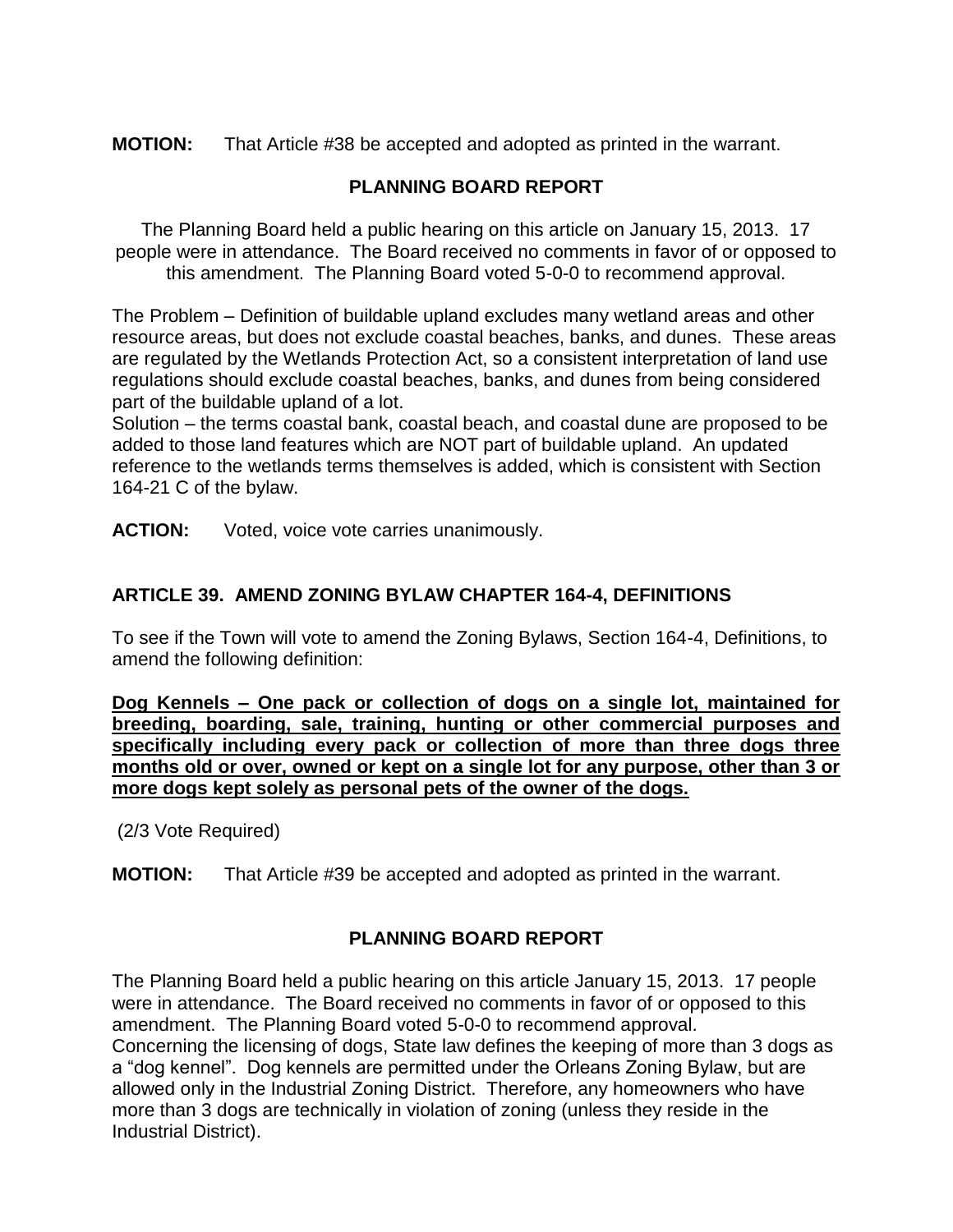Recently, the Town Clerk received applications from a homeowner to license more than 3 dogs. Because the Clerk was aware that this would be in violation of a local bylaw, she was not able to issue the licenses.

What is proposed is to add a definition of Dog Kennels to the Zoning Bylaw. It is highly inclusive, except that it expressly states that the keeping of more than 3 dogs as personal pets shall not be considered a dog kennel.

This amendment goes hand in hand with the general bylaw amendment of article 33.

**ACTION:** Voted, voice vote carries unanimously.

### **ARTICLE 40. AMEND ZONING BYLAW CHAPTER 164-3, NONCONFORMING STRUCTURES**

To see if the Town will vote to amend the Zoning Bylaws, Section 164-3, Applicability, by revising subsection C. Nonconforming Structures and Uses. (b) and (c), as follows:

(b) Except as otherwise set forth in (c) below, **A**lteration to a nonconforming single or two family residential structure that increases the nonconforming nature of the structure, **including those alterations which result in the creation of a new dimensional nonconformity, an intensification of an existing nonconformity by extending further into a required setback area or an increase in the height of the structure greater than the allowed height**, may be allowed on Special Permit from the Board of Appeals provided the Board of Appeals finds that such alteration will not be substantially more detrimental to the neighborhood than existing nonconforming structure.

(c) Alteration to a nonconforming single or two family residential structure in such a manner as to: 1) create a new dimensional nonconformity, or 2) intensify an existing nonconformity by extending further into a required setback area, or 3) increase the height of the structure greater than the allowed height, shall require the issuance of a variance by the Board of Appeals and the Special Permit finding required under subsection (b). Provided, however, the extension of an exterior wall or surface of an existing structure at or along the same nonconforming distance within a required setback area shall not require the issuance of a <del>\_\_va</del>riance.\_\_

(2/3 Vote Required)

**MOTION:** That Article #40 be accepted and adopted as printed in the warrant.

# **PLANNING BOARD REPORT**

The Planning Board held a public hearing on this article on January 15, 2013. 17 people were in attendance. The Board received comments from two citizens indicating concern that the bylaw amendment was premature, and that it would water down local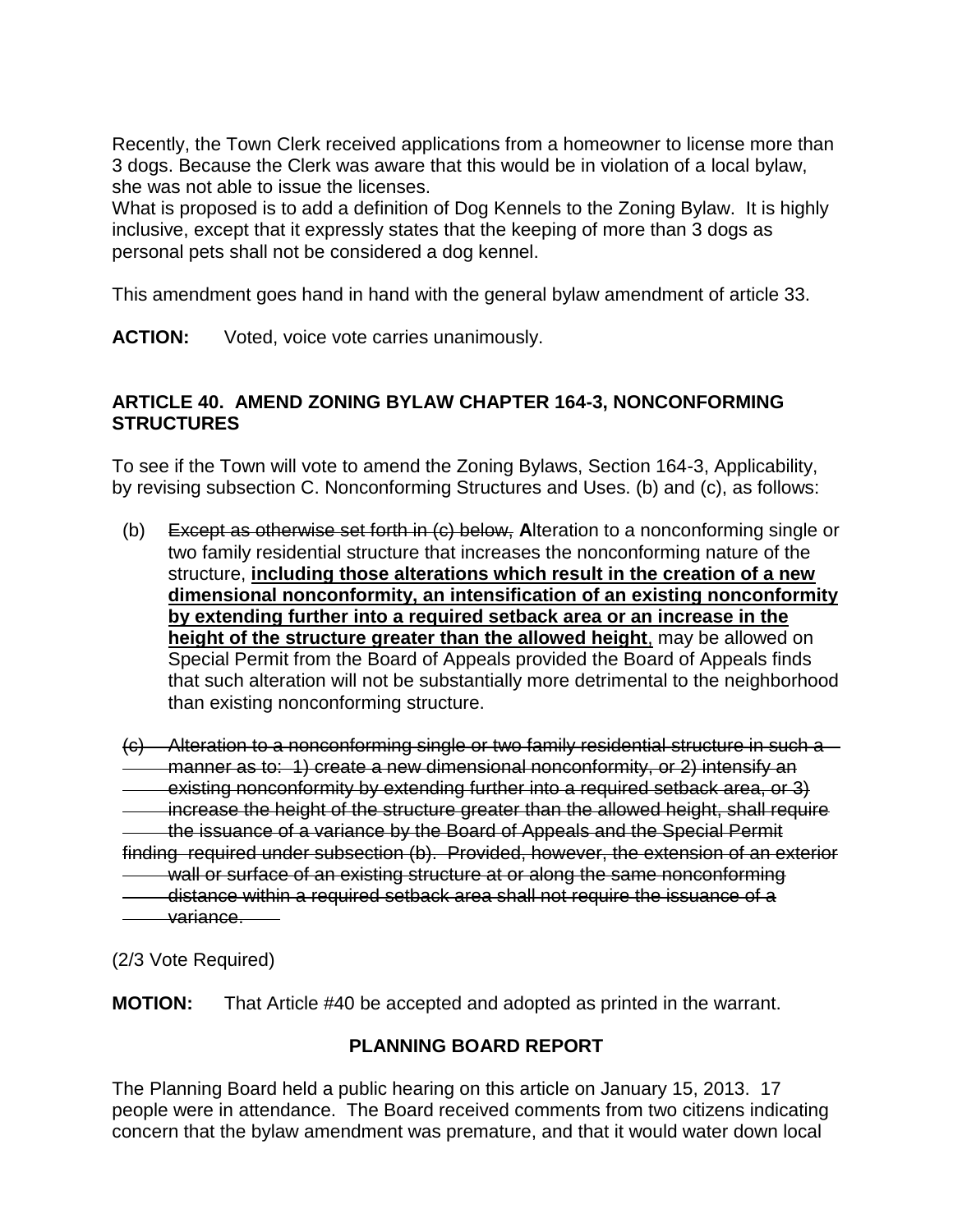land use controls. The Planning Board discussed these concerns, consulted with the Town attorney, and subsequently voted 5-0-0 to recommend your approval.

Section 164-3 of the Zoning Bylaw addresses, among other things, alterations to nonconforming structures. Under *existing zoning*, certain alterations require a zoning Variance. These include alterations that 1) create a new dimensional nonconformity, 2) Intensify an existing nonconformity (by extending further into a setback area), or 3) increase the height about the allowed limit.

Recent case law (Gale v. Gloucester) has changed the way alterations to nonconforming structures are treated. Instead of obtaining a Variance, the alterations may be allowed by Special Permit *if* the Board of Appeals finds that the alteration will not be substantially more detrimental to the neighborhood than the existing structure. Bylaw Section 164-3 is proposed to be amended accordingly so that the Town's regulations concerning alterations to nonconforming structures are consistent with recent case law.

**ACTION:** Voted, voice vote carries by necessary 2/3 majority.

### **ARTICLE 41. AMEND ZONING BYLAW CHAPTER 164-40.3, TEMPORARY MORATORIUM ON MEDICAL MARIJUANA TREATMENT CENTERS**

To see if the Town will vote to amend the Town's Zoning Bylaw by adding a new Section 164-40.3 Temporary Moratorium on Medical Marijuana Treatment Centers, that would provide as follows, and further to amend the Table of Contents to add Section 164-40.3:

#### **164-40.3. Temporary Moratorium on Medical Marijuana**

### **A. PURPOSE**

By vote at the State election on November 6, 2012, the voters of the Commonwealth approved legislation regulating the cultivation, distribution, possession and use of marijuana for medical purposes. The law took effect on January 1, 2013 and the State Department of Public Health is required to issue requiations regarding implementation within 120 days of the law's effective date. Currently under the Zoning Bylaw, a medical marijuana treatment facility is not a permitted use in the Town of Orleans and regulations promulgated by the State Department of Public Health are expected to provide guidance to the Town in regulating medical marijuana, including medical marijuana treatment centers.

The regulation of medical marijuana raises novel and complex legal and planning issues and the Town needs time to study and consider the regulation of medical marijuana treatment centers and address such novel and complex issues and to address the potential impact of the State regulations on local zoning and to undertake a planning process to consider amending the Zoning Bylaw regarding regulation of medical marijuana treatment centers and other uses related to the regulation of medical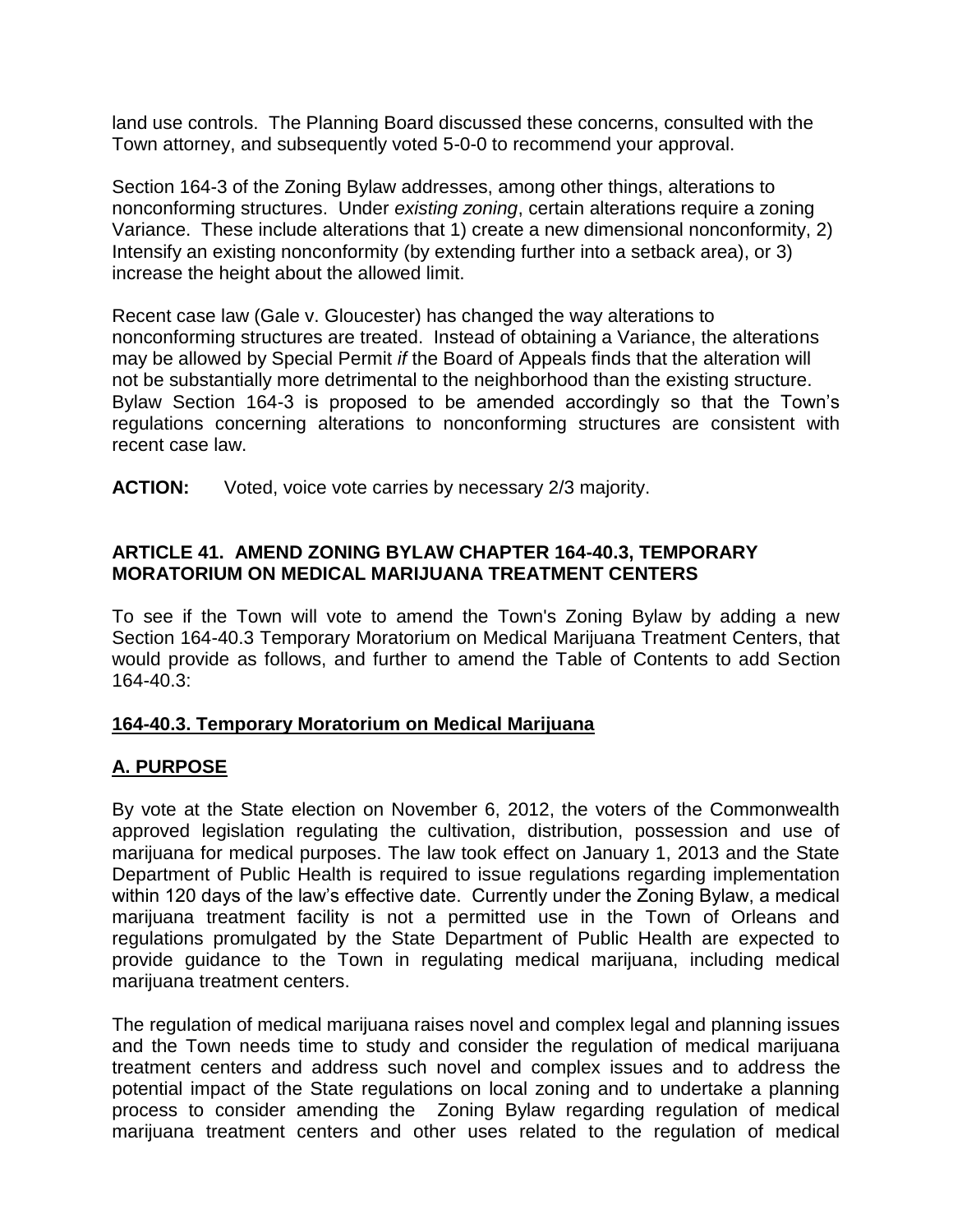marijuana.

The Town hereby adopts a temporary moratorium on the use of land and structures in the Town for medical marijuana treatment centers so as to allow the Town sufficient time to engage in a planning process to address the effects of such structures and uses in the Town and to enact bylaws in a manner consistent with sound land use planning goals and objectives.

# **B. TEMPORARY MORATORIUM**

The Town of Orleans hereby adopts a temporary moratorium on the use of land or structures for a medical marijuana treatment center. The moratorium will be in effect until July 1, 2014. During the moratorium period the Town will undertake a planning process to address the potential impacts of medical marijuana in Orleans, consider the Department of Public Health regulations regarding medical marijuana treatment facilities and related uses, and to the extent it is determined to allow them, adopt new zoning regulations to address the impact and operation of medical treatment centers and related uses.

# **C. SEVERABILITY.**

The invalidity of any portion or provisions of this Bylaw shall not invalidate any other portion, provision or section hereof. (2/3 Vote Required)

**MOTION:** That Article #41 be accepted and adopted as printed in the warrant.

### **PLANNING BOARD REPORT**

The Planning Board held a public hearing on this article on February 26, 2013. 31 people were in attendance. The Board received two comments from citizens. The Planning Board voted 5-0-0 to recommend your approval.

Last November, voters approved making medical marijuana legal in Massachusetts. The Department of Public Health recently issued DRAFT regulations to further the provision, which regulations are due to be released in May. The Board of Selectmen is concerned that if such facilities are to be located in Orleans that they should be properly regulated.

What is proposed is a moratorium on medical marijuana dispensaries until July 1, 2014. This time period will allow the Planning Board to review DPH regulations and develop an appropriate zoning bylaw in time for the 2014 Annual Town Meeting.

**MOTION:** To amend this article to a 60 day moratorium instead of July 1, 2014.

**MOTION:** To call the question.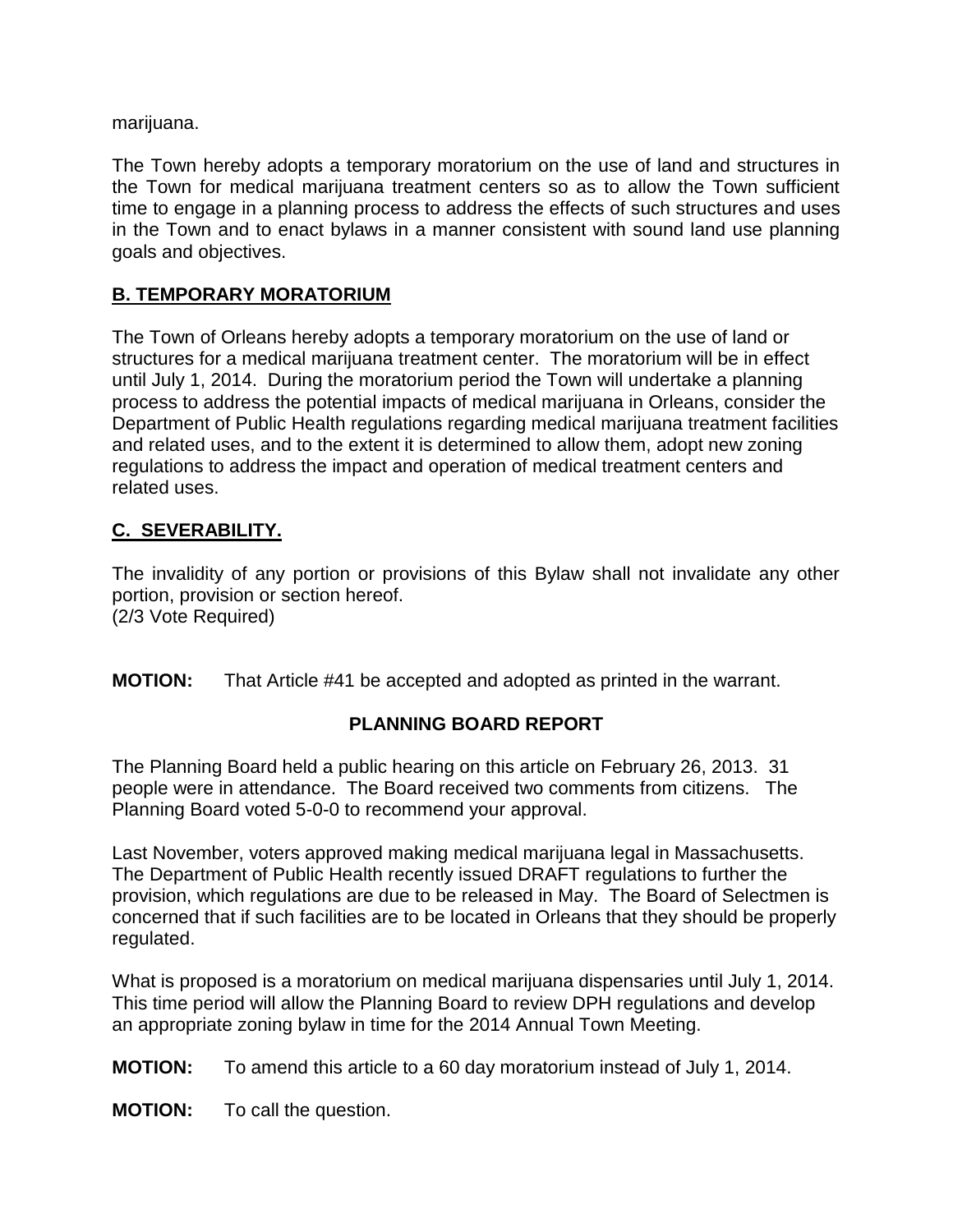- **ACTION:** On calling the question, voted, voice vote carries unanimously.
- **ACTION:** On amendment to the main motion, voted, voice voted fails to attain required majority.
- **ACTION:** On the main motion, voted, voice vote carries by the necessary 2/3 majority.

#### **ARTICLE 42. TRANSFER WATER SERVICE CONNECTION FUNDS**

To see if the Town will vote to transfer the sum of Twenty-Five Thousand and 00/100 Dollars (\$25,000.00) from the Water Service Connection Funds Reserved for Appropriation Account to the Water Service Connection Account, or to take any other action relative thereto. (Simple Majority Vote Required)

**MOTION:** That Article #42 be accepted and adopted as printed in the warrant and the sum of Twenty-Five Thousand and 00/100 Dollars (\$25,000.00) be transferred from the Water Service Connection Funds Reserved for Appropriations Account to the Water Service Connection Expense Account for this purpose.

**ACTION:** Voted, voice vote carries unanimously.

#### **ARTICLE 43. AUTHORIZE INTERMUNICIPAL AGREEMENT, NAUSET BEACH MANAGEMENT**

To see if the Town will vote pursuant to Chapter 3, Section 3-5-3 of the Orleans Home Rule Charter to authorize the Board of Selectmen, acting as the Park Commissioners, to enter into an Intermunicipal Agreement with the Town of Chatham. The Agreement sets forth the terms and conditions for the joint management of Nauset Beach (south of the Nauset Beach parking lot) for the period May 1, 2014 through April 30, 2017, a copy of which Agreement is on file with the Town Clerk, or to take any other action relative thereto. (Simple Majority Vote Required)

- **MOTION:** To accept and adopt Article #43 as printed in the warrant.
- **ACTION:** Voted, voice vote carries unanimously.

#### **ARTICLE 44. AUTHORIZE CONTRACT FOR THE DISPOSAL OF SOLID WASTE**

To see if the Town will vote to authorize the Board of Selectmen to enter into a contract for the disposal of the Town's solid waste for a period not to exceed twenty (20) years commencing on January 1, 2015, on such terms and conditions as the Board of Selectmen deem to be in the best interests of the Town, which contract may include a provision that the Town shall not be exempt from liability for the payment of contract sums in future fiscal years; or to take any other action relative thereto. (Simple Majority Vote Required)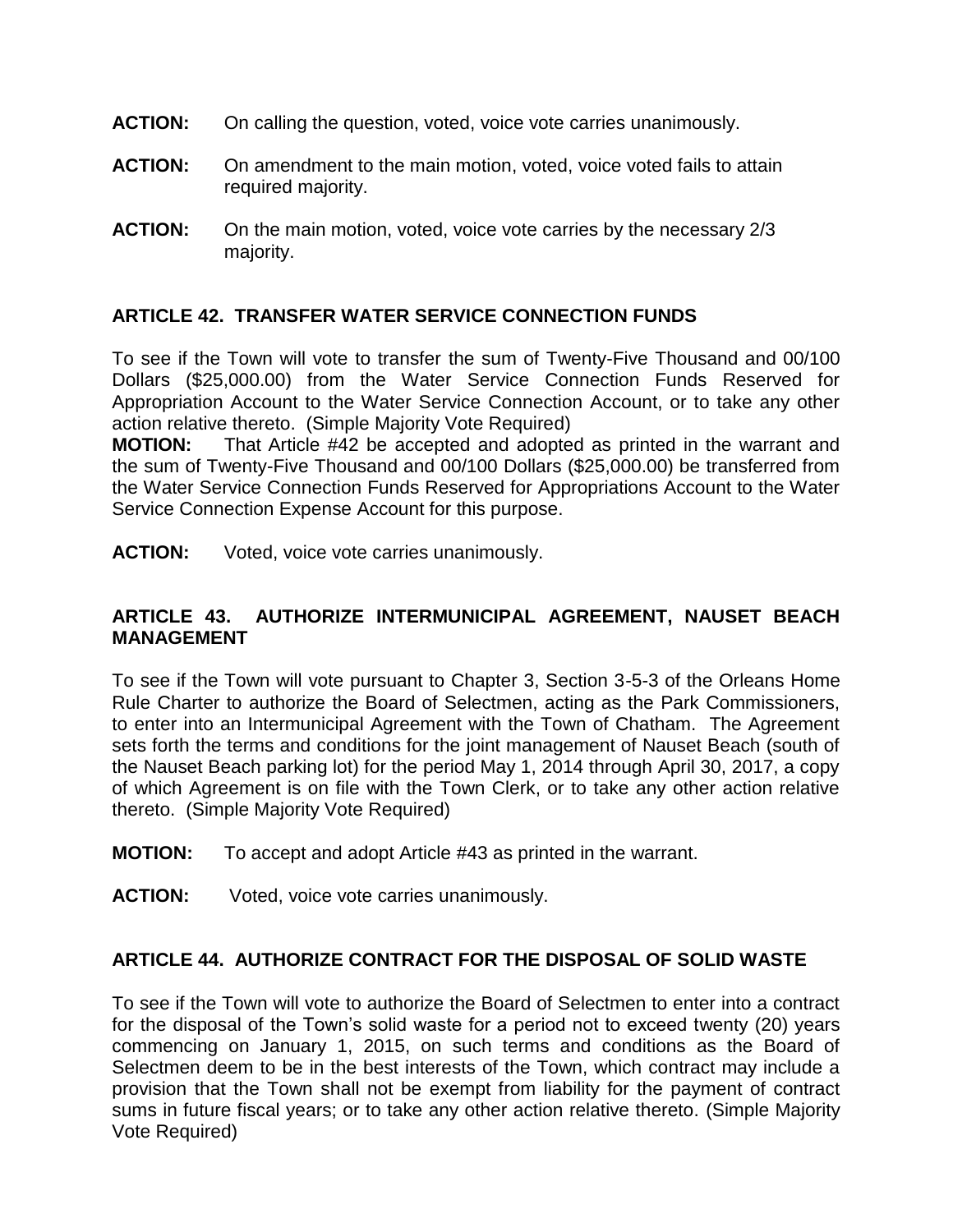#### **MOTION:** To accept and adopt Article #44 as printed in the warrant.

**ACTION:** Voted, voice vote carries unanimously.

### **ARTICLE 45. AUTHORIZE LAYOUT OF ASPINET ROAD**

To see if the Town will vote to accept the doings and report of the Selectmen relative to the layout of Aspinet Road and that portion of Inlet Road, a.k.a. Cliff Road, from Aspinet Road to Callanan's Pass, as a town road, and instruct the Selectmen to accept as a gift or to purchase or take by eminent domain on behalf of the Town of Orleans the land and/or an interest in the land within the sidelines of said layout for this purpose, and further to transfer a sufficient sum of money necessary to carry out the provisions of this article, or to take any other action relative thereto. (2/3 Vote Required)

**MOTION:** That Article #45 be indefinitely postponed

**MOTION:** To call the question.

**ACTION:** Voted, voice vote carries unanimously to call the question.

**ACTION:** On the motion to indefinitely postpone, voted, voice vote fails to attain required majority.

- **MOTION:** To accept and adopt Article #45 as printed in the warrant.
- **ACTION:** Voted, voice vote carries by the necessary 2/3 majority.

#### **ARTICLE 46. AUTHORIZE LEASE OF OLD FIREHOUSE COMMUNITY BUILDING**

To see if the Town will vote to authorize the Board of Selectmen to lease the Old Firehouse ("Community Building") and the property at 44 Main Street ("Parish Park") on such terms as they deem appropriate to the Orleans Community Partnership for a period not to exceed 30 years, and to authorize the Board of Selectmen to file special legislation to the extent required for this purpose, or to take any such action thereto. (Simple Majority Vote Required)

- **MOTION:** To accept and adopt Article#46 as printed in the warrant.
- **MOTION:** To call the question.
- **ACTION:** Voted, voice vote carries unanimously to call the question.
- **ACTION:** On the main motion, voted, voice vote carries by necessary majority.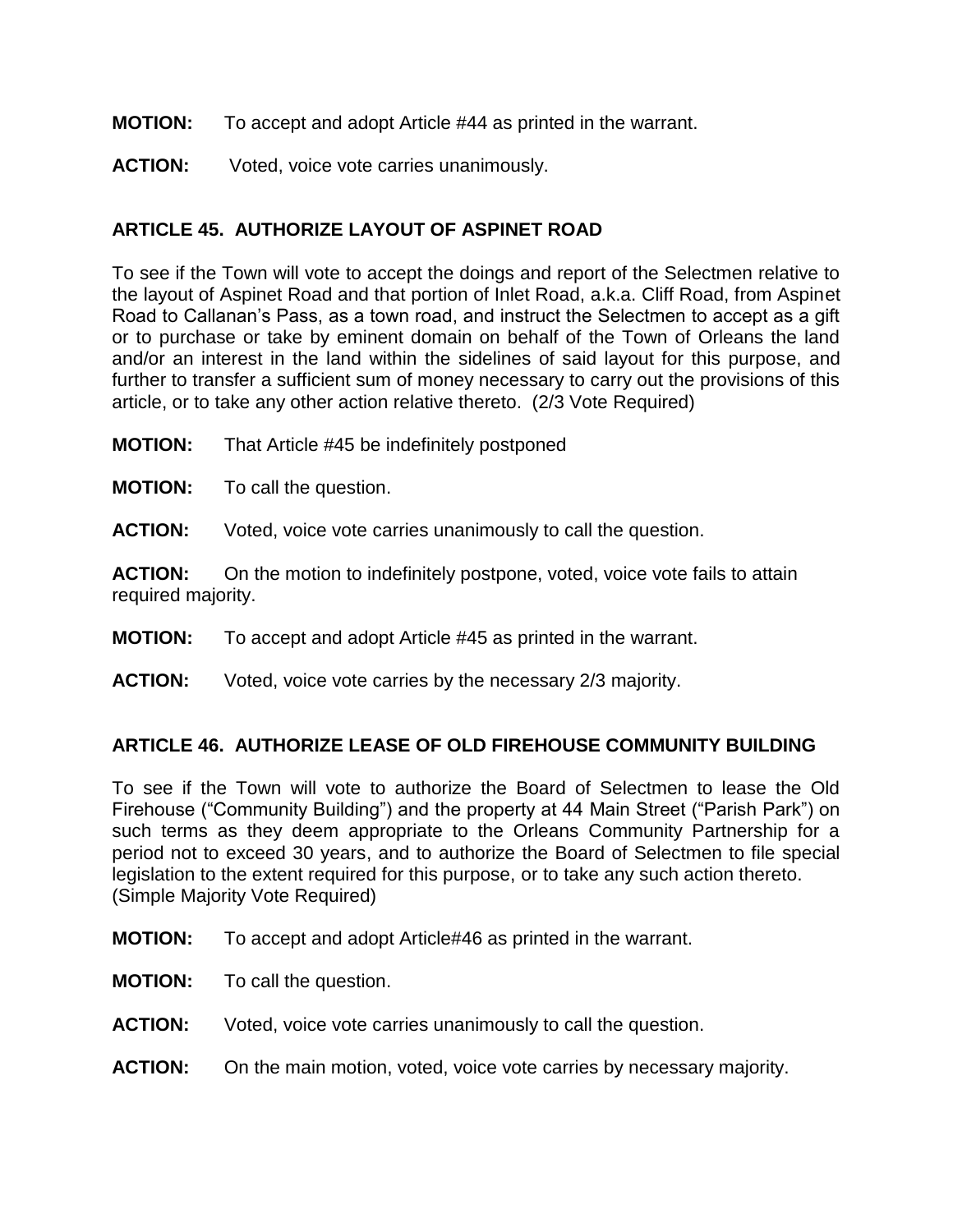#### **ARTICLE 47. ADOPT 2013 PLEASANT BAY RESOURCE MANAGEMENT PLAN UPDATE**

To see if the Town will vote to adopt the 2013 Pleasant Bay Resource Management Plan Update developed in accordance with the Pleasant Bay Resource Management Plan adopted by the Town in 1998 and updated in 2003 and 2008, and the Intermunicipal Agreement with the Towns of Chatham, Harwich and Brewster, originally authorized by the Town in 1998 and re-authorized in 2003 and 2008; and to authorize the Board of Selectmen to enter into a successor Intermunicipal Agreement, as amended, to expire on December 31,2018, with one or more of the aforementioned towns for the purpose of continuing the Pleasant Bay Resource Management Alliance to implement the plan and plan updates, a copy of which Agreement is on file with the Town Clerk, or to take any other action relative thereto. (Simple Majority Vote Required)

- **MOTION:** To accept and adopt Article#47 as printed in the warrant.
- **ACTION:** Voted, voice vote carries unanimously.

# **ARTICLE 48. AUTHORIZE ACCEPTANCE OF LAND ON NAMSKAKET ROAD FOR PARK OR OPEN SPACE PURPOSES**

To see if the Town will vote to authorize and direct the Board of Selectmen to accept a gift of land on Namskaket Road from Habitat for Humanity of Cape Cod, Inc. for park or open space purposes pursuant to the conditions of the Comprehensive Permit issued by the Orleans Zoning Board of Appeals to Habitat for Humanity of Cape Cod, Inc., dated October 17, 2012 and recorded in the Barnstable Registry of Deeds in Book 27226 Page 296, said land being shown as Lot 7 containing 2.47 acres +, on a plan dated November 19, 2012, and recorded in said Registry in Plan Book 648 Page 66, on such terms and conditions as the Board of Selectmen deem appropriate, and to execute any and all instruments as may be necessary on behalf of the Town, or to take any other action relative thereto. (Simple Majority Vote Required)

- **MOTION:** To accept and adopt Article#48 as printed in the warrant.
- **ACTION:** Voted, voice vote carries unanimously.

#### **ARTICLE 49. AUTHORIZE INTERMUNICIPAL AGREEMENT AND FUND SCHOOL RESOURCE OFFICER**

To see if the Town will vote pursuant to Chapter 3, Section 3-5-3 of the Orleans Home Rule Charter to authorize the Board of Selectmen enter into an Intermunicipal Agreement with the Towns of Brewster, Eastham and Wellfleet, as member towns of the Nauset Regional School District, to fund the position of School Resource Officer for the Nauset Middle School, a copy of which Agreement is on file with the Town Clerk; and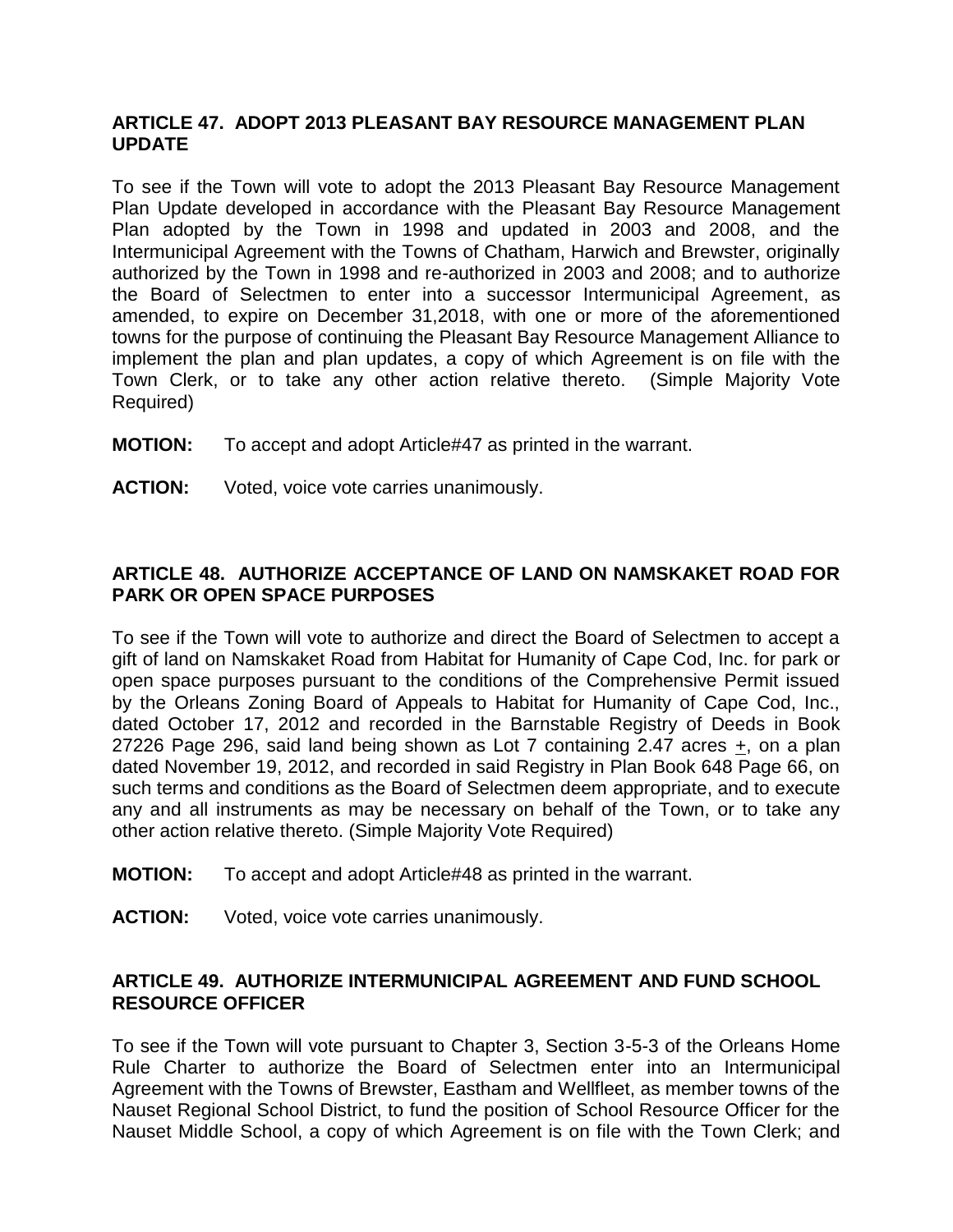further to raise and appropriate and/or transfer the sum of Sixty-Five Thousand and 00/100 (\$65,000.00) for this purpose. (Simple Majority Vote Required)

**MOTION:** That Article#49 be accepted and adopted as printed in the warrant and that the sum of Sixty Five Thousand and 00/100 (\$65,000.00) dollars be raised and appropriated for this purpose.

**ACTION:** Voted, voice vote carries by the necessary majority.

#### **ARTICLE 50. AUTHORIZE INTERMUNICIPAL AGREEMENT, STREET LIGHTS AT ROUNDABOUT**

To see if the Town will vote pursuant to Chapter 3, Section 3-5-3 of the Orleans Home Rule Charter to authorize the Board of Selectmen to enter into an Intermunicipal Agreement with the Massachusetts Department of Transportation Highway Division, under the provisions of which the Town will furnish through its own contractor, all necessary labor, materials, equipment and other services necessary for the installation of the Highway Lighting System, substantially in accordance with the Agreement on file with the Town Clerk, or to take any other action relative thereto. (Simple Majority Vote Required)

- **MOTION:** To accept and adopt Article #50 as printed in the warrant.
- **ACTION:** Voted, voice vote carries by the necessary majority.

#### **ARTICLE 51. FUND CONSTRUCTION OF SNACK SHACK AT SKAKET BEACH**

To see if the Town will vote to raise and appropriate, borrow and/or transfer from available funds the sum of Seventy-Five Thousand and 00/100 Dollars (\$75,000.00) for the purpose of funding the construction of the snack shack at Skaket Beach, including all expenses incidental and related thereto; provided however that such vote shall not take effect until the Town votes to exempt from the limitations of total taxes imposed by Massachusetts General Law Chapter 59 § 21C (Proposition 2 1/2) amounts required to pay the principal and interest of the borrowing approved by such vote and further authorize the Board of Selectmen and/or Town Administrator to apply for and accept any Federal, State, County or other funds that may be available for this purpose and to enter into Intermunicipal Agreements for acceptance of any such grants or funds which shall be used to offset the total appropriation authorized herein, or to take any other action relative thereto. (3/4 Vote Required)

**MOTION:** That Article #51 be accepted and adopted as printed in the warrant and that the sum of Seventy Five Thousand and 00/100 Dollars (\$75,000.00) be appropriated for this purpose and for costs incidental and related thereto, and to raise such appropriation, the Treasurer, with approval of the Board of Selectmen, is authorized to borrow the sum of Seventy Five Thousand and 00/100 Dollars (\$75,000.00), pursuant to Massachusetts General Laws, Chapter 44, Section 7 Clause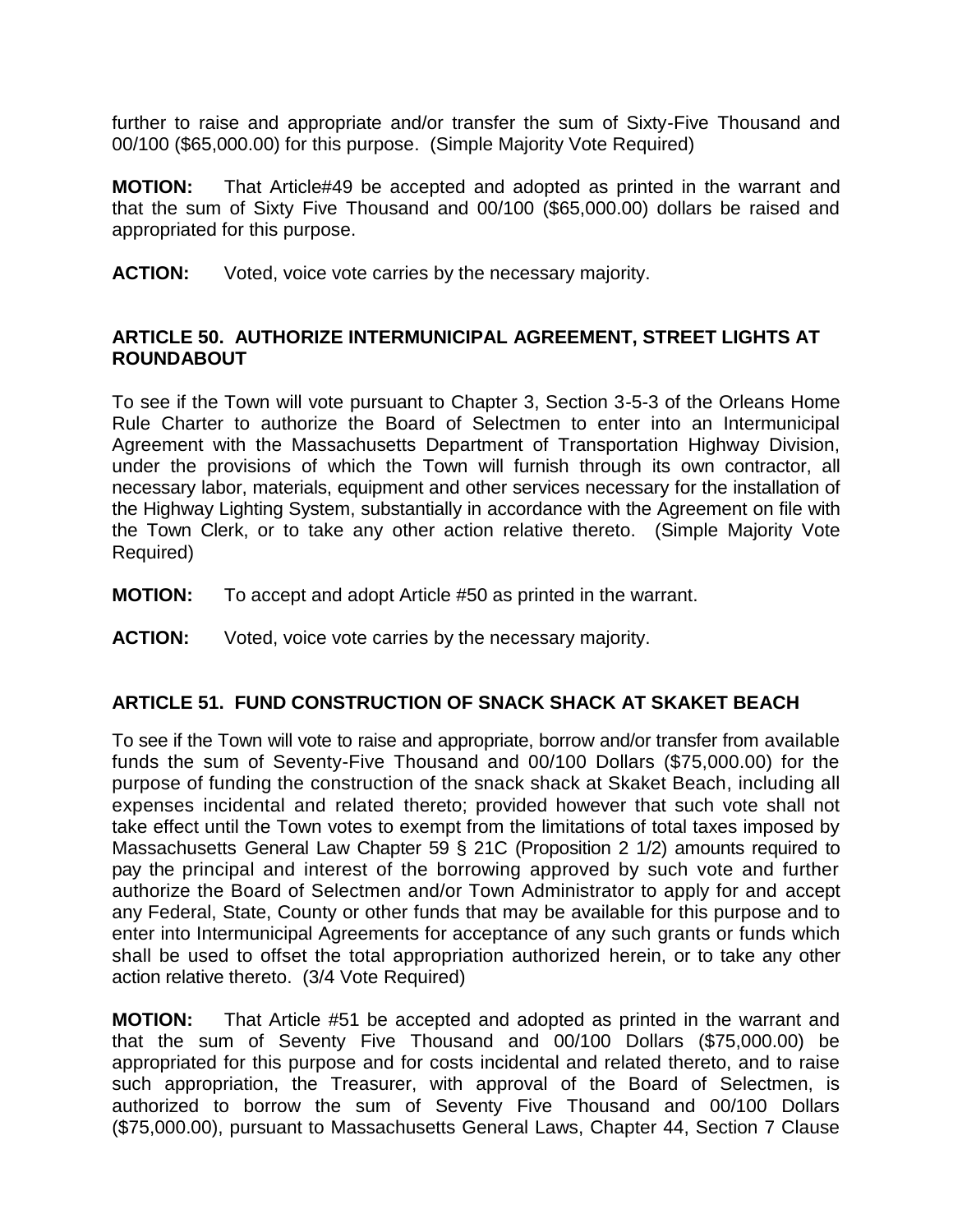(3A), or any other enabling authority, and to issue bonds or notes of the Town therefor, provided however that this vote shall not take effect until the Town votes to exempt from the limitations on total taxes imposed by the Massachusetts General Laws Chapter 59, Section 21C (Proposition 2 ½ so called) the amounts required to pay the principal and interest on the borrowing approved by such vote.

**ACTION:** Voted, voice vote carries unanimously.

### **ARTICLE 52. FUND ORLEANS ELEMENTARY SCHOOL SAFETY AND SECURITY RESOURCES**

To see if the Town will vote to raise and appropriate, borrow and/or transfer from available funds the sum of Three Hundred Thousand and 00/100 Dollars (\$300,000.00) for the purpose of funding safety and security resources for interior and exterior extremities of Orleans Elementary School, including all expenses incidental and related thereto; provided however that such vote shall not take effect until the Town votes to exempt from the limitations of total taxes imposed by Massachusetts General Law Chapter 59 § 21C (Proposition 2 1/2) amounts required to pay the principal and interest of the borrowing approved by such vote and further authorize the Board of Selectmen and/or Town Administrator to apply for and accept any Federal, State, County or other funds that may be available for this purpose and to enter into Intermunicipal Agreements for acceptance of any such grants or funds which shall be used to offset the total appropriation authorized herein, or to take any other action relative thereto. (3/4 Vote Required)

**MOTION:** That Article #52 be accepted and adopted as printed in the warrant and that the sum of Three Hundred Thousand and 00/100 Dollars (\$300,000.00) be appropriated for this purpose and for costs incidental and related thereto, and to raise such appropriation, the Treasurer, with approval of the Board of Selectmen, is authorized to borrow the sum of Three Hundred Thousand and 00/100 Dollars (\$300,000.00), pursuant to Massachusetts General Laws, Chapter 44, Section 7 Clause (3A) and Clause (9), or any other enabling authority, and to issue bonds or notes of the Town therefor, provided however that this vote shall not take effect until the Town votes to exempt from the limitations on total taxes imposed by the Massachusetts General Laws Chapter 59, Section 21C (Proposition 2 ½ so called) the amounts required to pay the principal and interest on the borrowing approved by such vote.

**ACTION:** Standing vote, YES=153, NO=4, motion passes by necessary 3/4 majority.

# **ARTICLE 53. AMEND ZONING BYLAW – BY PETITION**

To see if the Town will vote to amend the Orleans Zoning Bylaws and the Orleans Zoning Map by changing the Zoning designation set forth on the existing Zoning Map from Limited Business District (LB) to General Business District (GB) located on Rt. 6A, shown on attached Map entitled "Exhibits A, B & C," also known as 191 Rt. 6A, Map 40,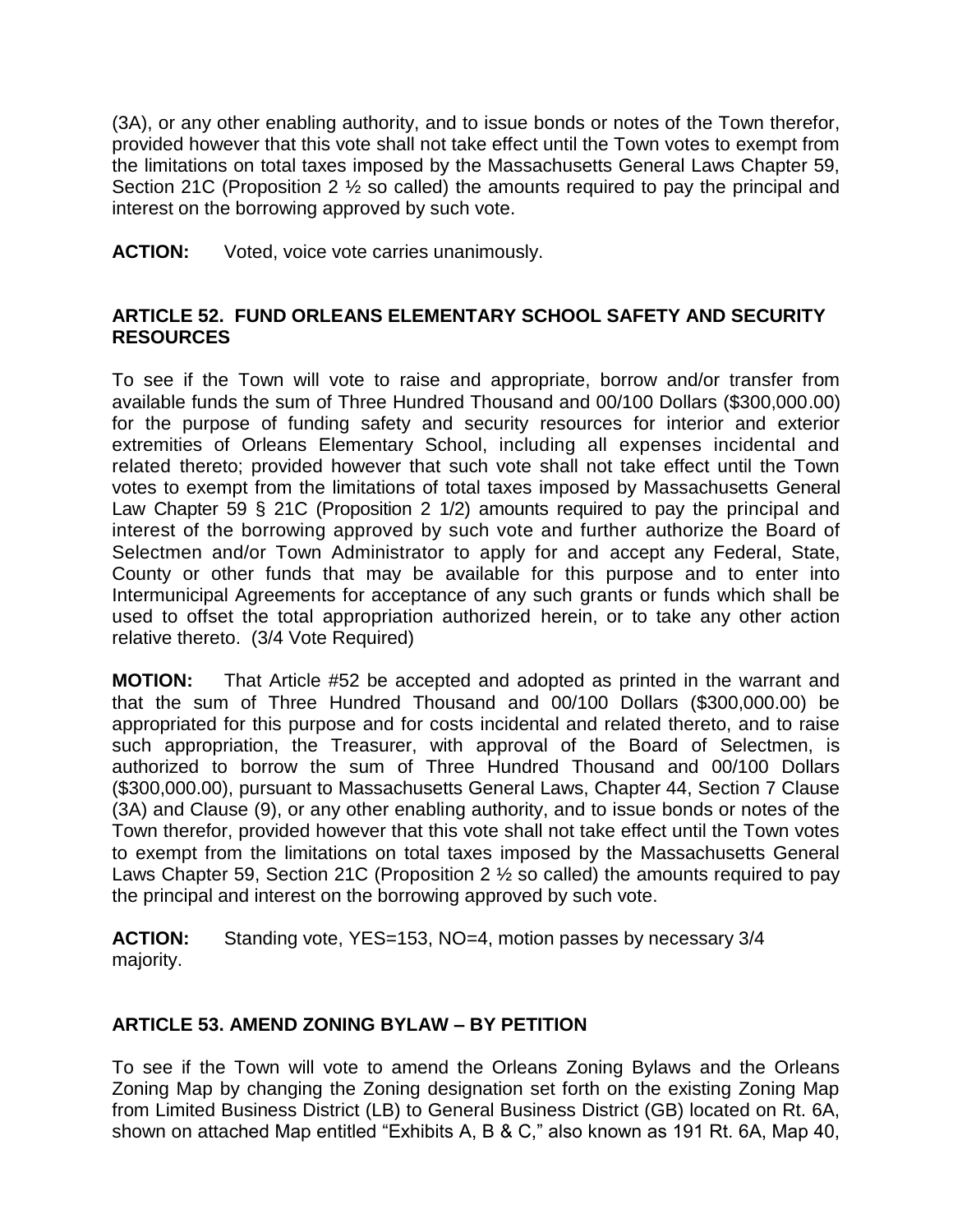Parcel 37; 193 Rt. 6A, Map 40, Parcel 38; and 195 Rt. 6A, Map 40, Parcel 39. (Submitted by Petition) (2/3 Vote Required)

**MOTION:** To accept and adopt Article #53 as printed in the warrant.

**ACTION:** Standing vote, YES=64, NO=72, motion fails to attain required majority.

### **ARTICLE 54. NON-BINDING PUBLIC OPINION ADVISORY QUESTION – BY PETITION**

To see if the Town will vote to respectfully request Governor Deval Patrick to call upon the Nuclear Regulatory Commission to uphold their mandate to shut Entergy's Pilgrim Nuclear Power Station in Plymouth because the public safety, particularly Cape and Islands residents and visitors, cannot be assured, or to take any other action relative thereto. (Simple Majority Vote Required)

- **MOTION:** To accept and adopt Article #54 as printed in the warrant.
- **ACTION:** Voted, voice vote carries by necessary majority.

#### **ARTICLE 55. FREE CASH**

.

To see if the Town will vote to transfer from Free Cash in the Town's Treasury a sum of money to be used for the reduction of taxes, or to take any other action relative thereto. (Simple Majority Vote Required)

**MOTION:** That Article #55 be accepted and adopted and that the sum of Four Hundred Twelve Thousand and 00/100 Dollars (\$412,000.00) be transferred from available funds for this purpose for FY14.

**ACTION:** Voted, voice vote carries unanimously.

#### **ARTICLE 56. CLOSING ARTICLE**

And to act on any other business that may legally come before the meeting. (Simple Majority Vote Required)

- **MOTION:** That this meeting be adjourned.
- **ACTION:** Voted, voice vote carries unanimously.